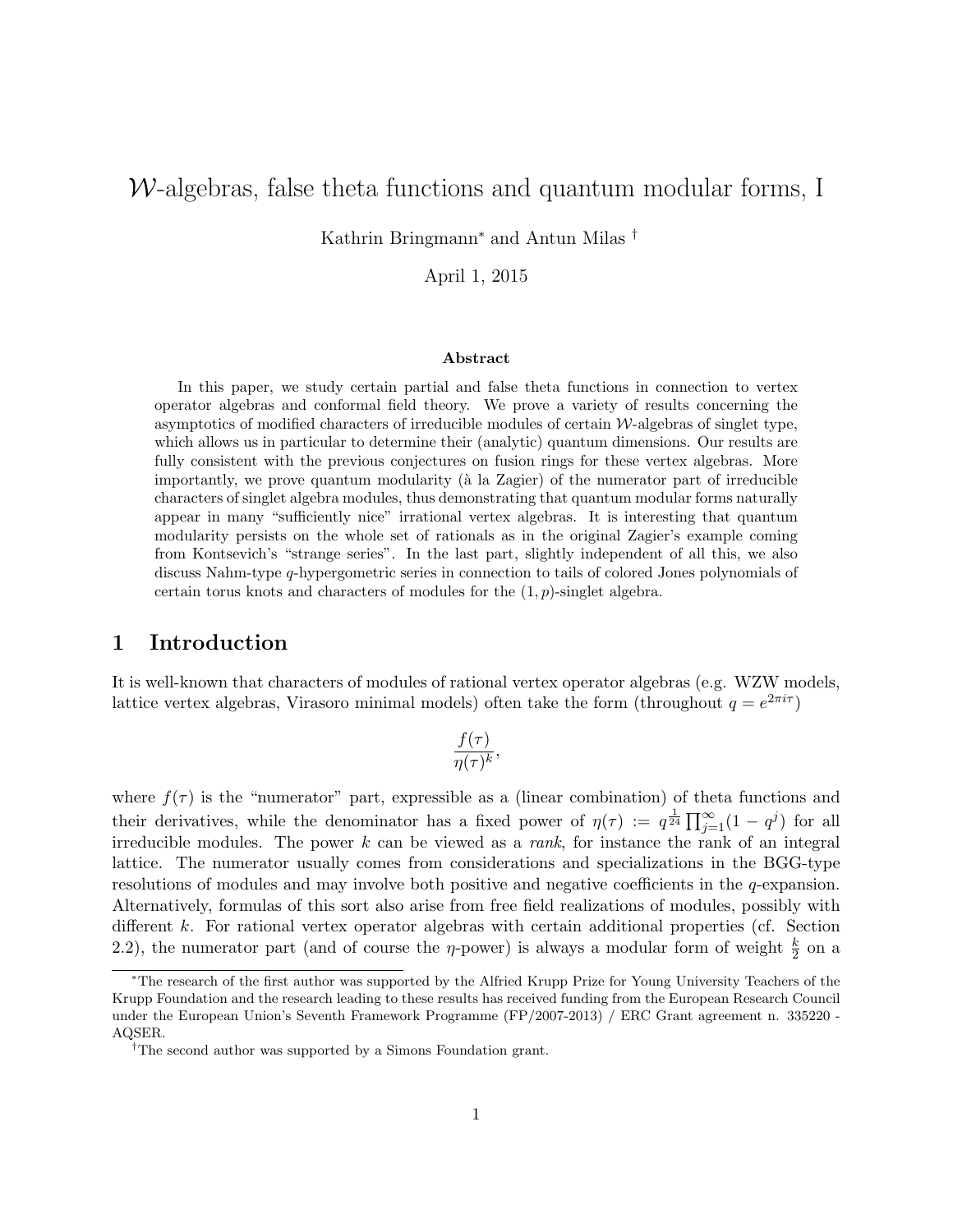suitable congruence subgroup [17]. This fact alone is extremely useful for purposes of getting the explicit S-matrix, very precise asymptotics, just to mention a few examples.

In rational conformal field theory, it is important to analyze the following quotient of characters

$$
\frac{\text{ch}_M(\tau)}{\text{ch}_V(\tau)},\tag{1.1}
$$

where M is a module for the vertex operator algebra  $V$ , for the purposes of computing quantum dimensions of modules [14]. Similar quotients also appear in computations of correlations functions, where we usually divide with the partition function, which is roughly the size of  $ch_V(\tau)$  (cf. [29]).

In this article, and continuing further in [11], we are mostly concerned with different properties of characters, including their quotients (1.1), for certain families of irrational vertex algebras which lack the usual modular properties. We do not focus on vertex algebras whose numerator part of the character is just a finite q-series, as these algebras are too generic to carry nice fusion properties [30]. Instead, we put emphasis on vertex algebras for which the numerator is a certain q-series similar to theta series but with "wrong" signs, often dubbed *false theta series*. Examples of vertex algebras of this kind have already appeared in the literature on representation theory of W-algebras [12, 13, 30, ?], and also implicitly in connection to affine Lie superalgebras in the work of Kac and Wakimoto [26]. Our starting point is an observation made in [12], and even earlier in [3, 30] that some numerators of atypical characters of the so-called  $(1, p)$ -singlet algebra are false theta series of Rogers [6]. Singlet vertex algebras are never  $C_2$ -cofinite (e.g. Zamolodchikov W-algebra at  $c = -2$ ) so its representations theory is more delicate compared to other  $C_2$ -cofinite and rational  $W$ -algebra extensions. Yet, the singlet algebras are instrumental in connection to various models in (logarithmic) conformal field theory.

In the theory of modular forms, false theta series have played a peculiar role. On the one hand, they arise in investigations of q-series and partition identities. We would like to single out a beautiful identity of Warnaar for partial thetas [34] (see also Section 4) as well as other identities, some due to Ramanujan [6]. More recently, starting with [36], it was discovered that certain false theta series also appear in connection to Kontsevich's "strange series" coming from the Vassiliev invariants of 3-manfiolds, in the sense that they both share the same values and derivatives of all orders at all roots of unity. Functions of a similar type also occurred in [27] in connection with the Witten-Reshetikhin-Turaev invariants of knots. All these instances are formalized later in an influential work of Zagier [38] under the umbrella of *quantum modular forms*. A quantum modular form lives at the natural boundary of the upper-half space  $\mathbb{P}^1_{\mathbb{Q}}$ , is defined only asymptotically, rather than exactly, and has a transformation behavior of a quite different type with respect to some modular group. There is an additional requirement that such a function extends to an analytic function defined in both upper and lower half-plane. This way one obtains a fairly non-standard object: an analytic function in the upper half-plane which drips throughout the *quantum set* (typically a proper subset of Q) into the lower half-plane. There are further interesting occurences of such functions, see [20] for one such example. This has led to a whole family of new examples of quantum modular forms [20]. There are also examples coming from negative index Jacobi forms [10], which are closely related to characters of representations of affine Lie superalgebras.

Our present work is motivated by several considerations, which are however not mutually exclusive. Firstly, we are presenting more evidence (after [12]) that characters of irrational vertex algebras such as  $W$ -algebras also enjoy nice analytic properties, including interesting asymptotics. Secondly, we would like to furnish more examples of quantum modular forms coming from "natural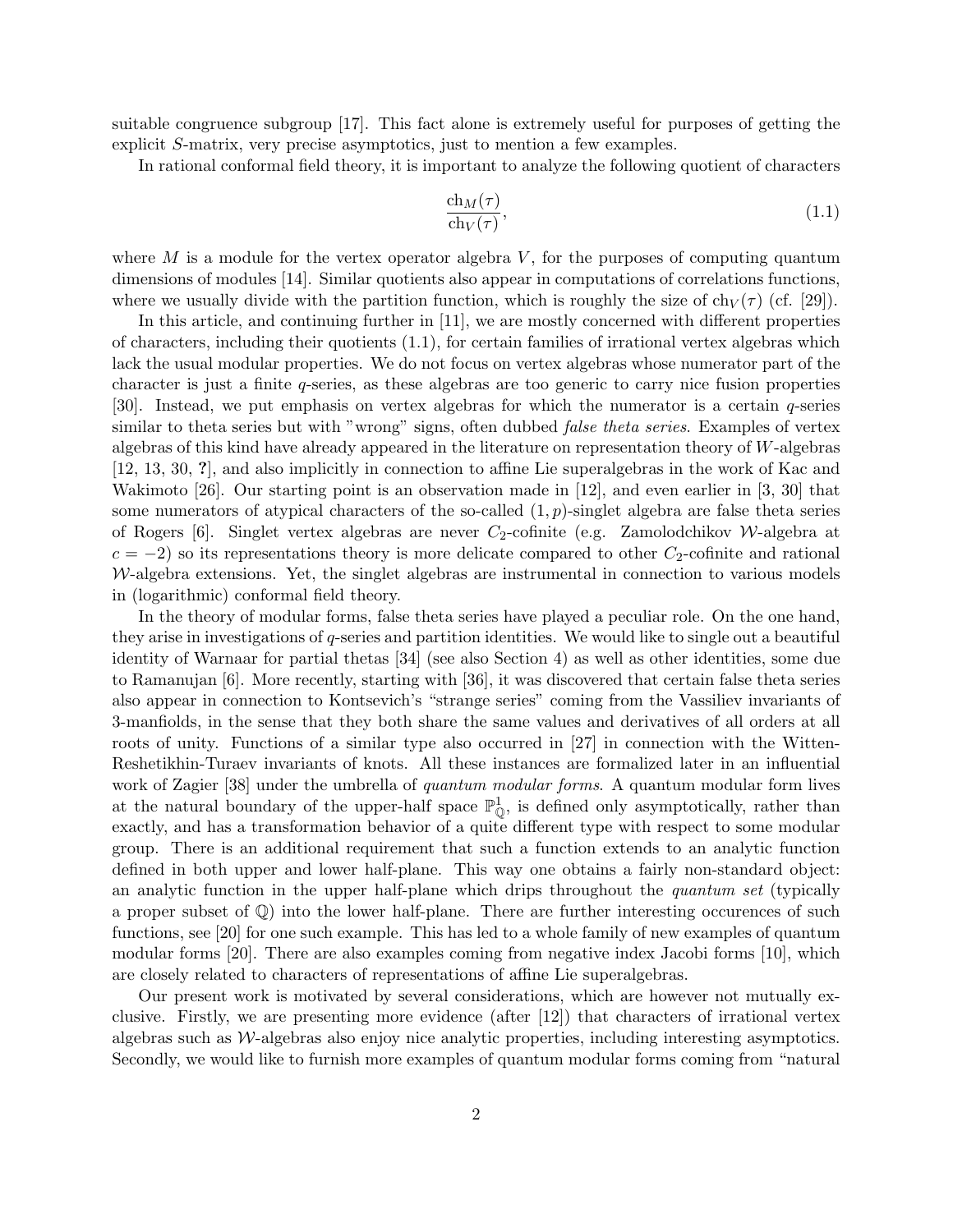constructions" (e.g. vertex algebra theory) with the quantum set being all of Q. Thirdly, here and especially in  $[11]$ , we give more indication that irrational W-algebras are closely related to certain infinite-dimensional quantum groups at root of unity. There are perhaps other ramifications of this line of work such as possible connections with the knot invariants via tails of colored Jones polynomials of alternating knots, although at this stage we deem them as largely accidental.

Let us summarize our main results in two theorems whose proofs are given in Sections 2-6. We use  $M_{r,s}$  to denote atypical irreducible modules of the  $(1, p)$ -singlet algebra (see Section 3, and  $[12]$ ).

## **Theorem 1.1.** For  $p \in \mathbb{N}$  with  $p \geq 2$ , we have:

- (a) For  $1 \leq s \leq p$  and  $r \in \mathbb{Z}$ ,  $\dim_q(M_{r,s}) = s$ . Moreover, quantum dimensions of irreducible  $(1, p)$ -singlet modules are bounded above by p.
- (b) The numerator of  $\ch_{M_{r,s}}(\tau)$  is a quantum modular form of weight  $\frac{1}{2}$  with quantum set Q.
- (c) The full asymptotic expansion of  $\ch_{M_{r,s}}(\tau)$  is given in Proposition 4.5 and Remark 4.8.

This result gives additional evidence for the correctness of the fusion rules conjectured in [12], including Kazhdan-Lusztig type correspondence with quantum groups at root of unity.

Next, we switch to the  $(p_+, p_-)$ -singlet algebra introduced in [4]. These series of vertex operator algebras are closely related to the more familiar rational Virasoro minimal models [33].

**Theorem 1.2.** Let  $p_+, p_- \geq 2$  be relatively prime, and let  $\mathcal{J}_{r,s,n}$  be an atypical irreducible  $(p_+, p_-)$ singlet module (see Section 6, and [31], [13]). Then the following properties hold:

- (a) We have  $\dim_q(\mathcal{J}_{r,s,n}) = rs$ . Moreover, quantum dimensions of irreducible  $(p_+, p_-)$ -modules are bounded above by  $p_+p_-$ .
- (b) The numerator of  $ch_{\mathcal{J}_{r,s;0}}(\tau)$  is a quantum modular form of mixed weight  $\frac{3}{2}$  and  $\frac{1}{2}$ , while for  $n \neq 0$ , it is a mixed quantum modular form (a linear combination of modular and quantum modular forms).
- (c) The full asymptotic expansion of  $ch_{\mathcal{J}_{r,s;0}}(\tau)$  is given in Proposition 5.2.

Again, this result is in the agreement with [13] and [31].

In the remainder of the paper (Section 7) we discuss at great length  $q$ -series identities between certain Nahm-type sums and characters of the  $(1, p)$ -singlet modules. These identities dovetail nicely with similar Nahm-type sums which already appear in the context of knot theory [22]. We provide a somewhat uniform approach to all these identities without any reference to representation or knot theory.

In Part 2 of this series [11], we introduce higher "rank" generalizations of classical partial and false theta functions, now in the setup of ADE type root lattices and Lie algebras (the classical case corresponding to  $g = f_2$  and study their asymptotic properties with an eye on quantum modularity.

## 2 "Generalized" quantum dimensions and fusion rules

The aim of this section is to introduce and discuss several basic objects coming from considerations of representations of vertex (operator) algebras and their characters.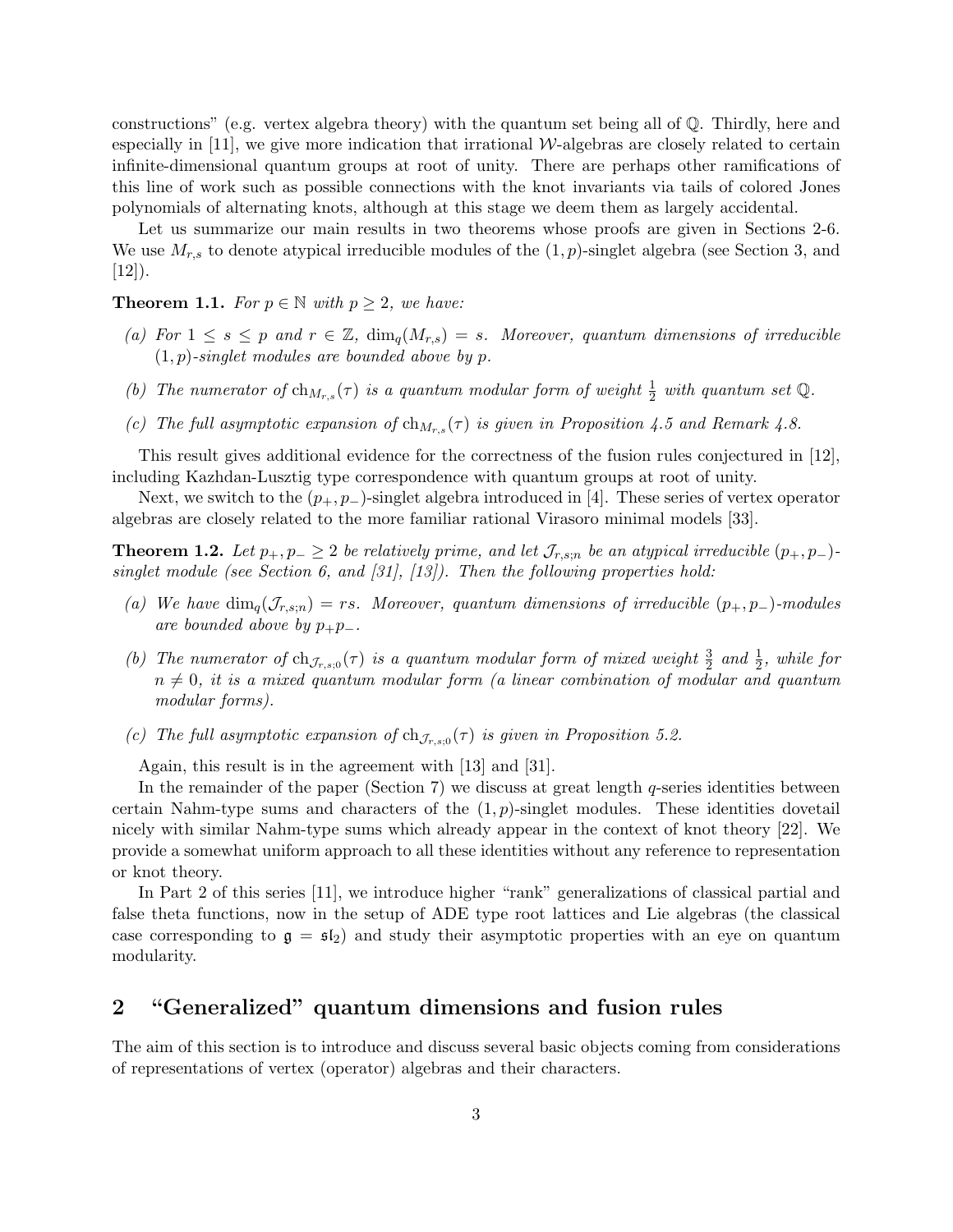#### 2.1 Quantum dimensions

Throughout this section V is a vertex operator algebra as defined in [28]. We use M or sometimes  $M_i$  (if the index set is given) to denote irreducible V-modules. Following [1], a vertex operator algebra is said to be rational if every admissible module is completely reducible (for definition of an admissible module see also [1]). Essentially the same definition of rationality was previously given by Zhu [39]. Given a vertex operator algebra V, we let  $C_2(V) := \text{Span}_{\mathbb{C}}\{a_{-2}b : a, b \in V\}$ , where we use  $a_n, n \in \mathbb{Z}$ , to denote the Fourier modes of the vertex operator  $Y(a, x)$ . Then V is called  $C_2$ -cofinite [39] if the subspace  $C_2(V)$  is of finite codimension in V. It is widely believed that rationality implies  $C_2$ -cofiniteness. On the other hand,  $C_2$ -cofiniteness alone does not imply rationality (see for instance  $[3]$ ). Rationality and  $C_2$ -cofiniteness independently imply that there are, up to isomorphism, only finitely many irreducible modules [16].

To simplify the presentation, we say that V is regular if it is both  $C_2$ -cofinite and rational. We also say that V is *strongly regular* if it is regular, simple, self-dual (meaning that  $V' \cong V$ ) and  $\dim(V(0)) = 1$ , where  $V = \bigoplus_{n=0}^{\infty} V(n)$ .

In this paper, a key role is played by the character (aka modified graded dimension) of an irreducible module M:

$$
ch_M(\tau) := \text{tr}_M q^{L(0) - \frac{c}{24}} = \sum_{n=0}^{\infty} \dim(M(n)) q^{h_M + n - \frac{c}{24}}, \qquad (2.1)
$$

where  $h_M \in \mathbb{C}$  denotes the lowest conformal weight of M,  $M(n)$  the graded subspace of conformal weight  $h_M + n$ , and c is the central charge. We focus on vertex operator algebras and modules for which  $ch_M(\tau)$  is holomorphic in H.

Characters of modules can be used to define other important gadgets such as quantum dimensions of modules. The analytic *quantum dimension* of a V-module  $M$ , or simply the q-dimension. is defined as [14]:

$$
\dim_q(M) := \lim_{y \to 0^+} \frac{\operatorname{ch}_M(iy)}{\operatorname{ch}_V(iy)}.\tag{2.2}
$$

Clearly,  $\dim_q(V) = 1$ , but for general M it is often nontrivial to compute (2.2). In fact, for arbitrary  $V$  and  $M$ , the limit might not even exist [30]. Observe that  $(2.2)$  only depends on the "numerators" of M and V as discussed in the introduction. What is interesting about  $(2.2)$ , is that for vertex algebras where the category  $V$ -Mod is *braided* and *rigid* [24], it is expected to be related to another quantum dimension coming from purely categorical properties of V -Mod. This categorical dimension, which we denote by  $\dim_q$ , typically a real number, behaves as a multiplicative character under the tensor product  $\boxtimes$  in the category of V-modules (also known as the *fusion* product [24]):

$$
\widetilde{\dim}_q(M_r \boxtimes M_j) = \widetilde{\dim}_q(M_r) \cdot \widetilde{\dim}_q(M_j).
$$

If the category  $V$ -Mod is in addition semi-simple, then

$$
M_r \boxtimes M_j = \sum_{k=1}^n N_{r,j}^k M_k,
$$

where  $N_{r,j}^k \in \mathbb{N}$  are the fusion rules, and we have

$$
\widetilde{\dim}_q(M_r) \cdot \widetilde{\dim}_q(M_j) = \sum_{k=1}^n N_{r,j}^k \widetilde{\dim}_q(M_k),
$$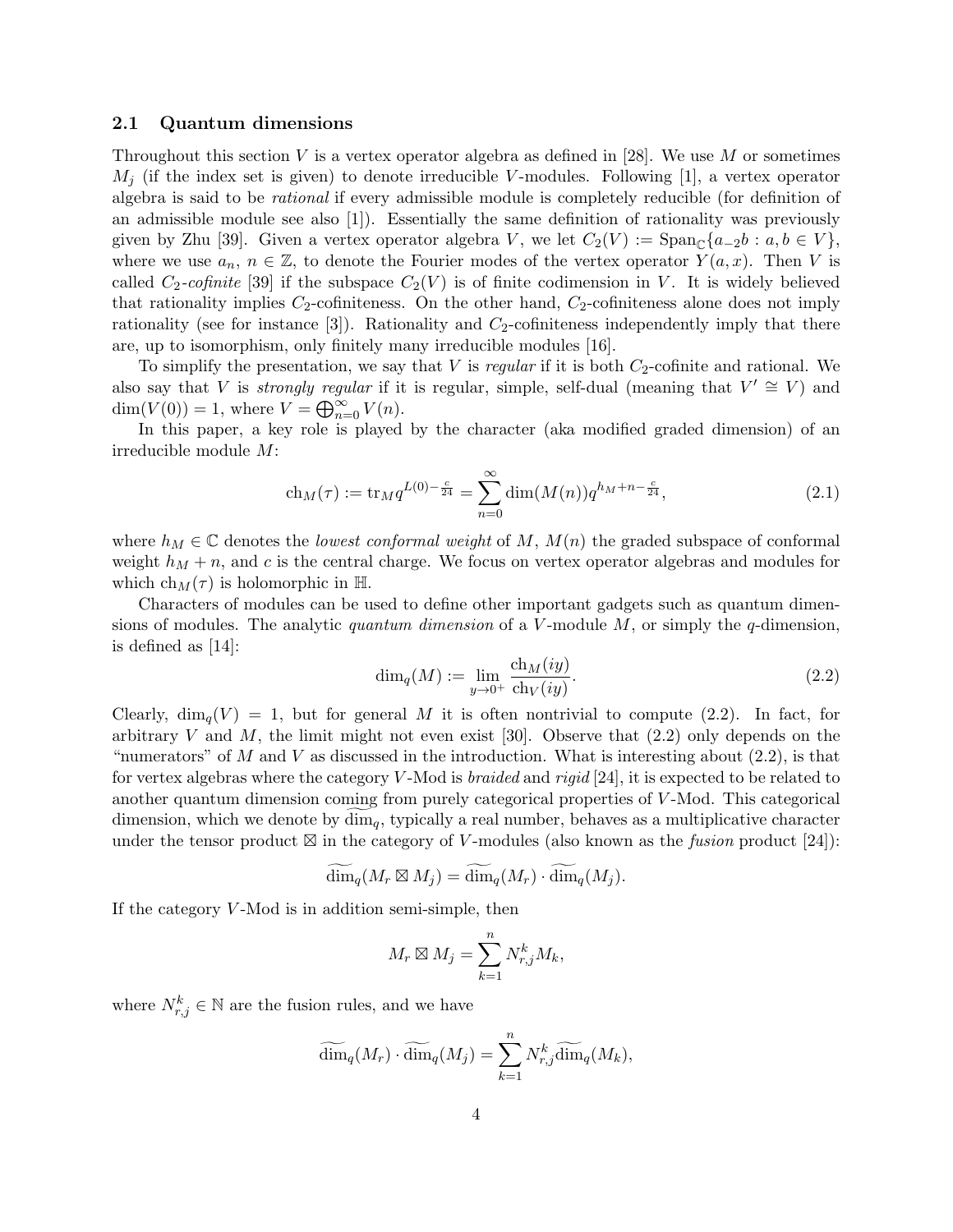meaning that  $\dim_q(\cdot)$  defines a character of the fusion ring. All these properties follow easily from the definition of dim<sub>q</sub> (see [9] for details). It is not clear whether the two quantum dimensions are equal - but as we shall see in a moment - for a sufficiently nice  $V$  this seems to be the case.

The concept of analytic quantum dimension has the following natural generalization that is relevant for vertex algebras studied in this paper. For  $s = \frac{h}{k}$  $\frac{h}{k} \in \mathbb{P}_{\mathbb{Q}}^1$ , we define "quantum dimension at s" as the limit towards  $\frac{h}{k}$  in the upper half-plane:

$$
\dim_q^s(M) := \lim_{y \to 0^+} \frac{\operatorname{ch}_M(s+iy)}{\operatorname{ch}_V(s+iy)}.
$$

Assume that a representative of s is chosen with h and k relatively prime and let  $x, y \in \mathbb{Z}$  satisfy  $xh + zk = 1$ . Consider  $A := \begin{pmatrix} h & -z \\ k & x \end{pmatrix} \in SL_2(\mathbb{Z})$  and its inverse  $A^{-1}$ . Also, let  $\tau_{s,y} := s + iy$ . Assume that V is regular and that the irreducible characters are given by  $\ch_{M_r}(\tau)$ ,  $r = 0, ..., n$ , such that the zero label is used for the vertex algebra, meaning  $V = M_0$ . Then, by Zhu's modular invariance theorem [39], we have

$$
ch_{M_r}(B \cdot \tau) = \sum_{j=0}^n B_{r,j} ch_{M_j}(\tau),
$$

for any  $B \in SL_2(\mathbb{Z})$ . If V is strongly regular, then this representation is realized by unitary matrices (cf. Proposition 3.7 and Corollary 3.8 in [17]). Hence  $B_{r,j}^{-1} = \bar{B}_{j,r}$ , and the entries  $B_{r,j}$  lie in a cyclotomic extension of Q.

**Theorem 2.1.** Let V be regular,  $s \in \mathbb{Q}$ , and A be as above. Assume that  $A_{0,0} \neq 0$  and that lowest conformal weights satisfy  $h_{M_r} > 0$ ,  $1 \leq r \leq n$ . Then

$$
\dim_q^s(M_r) = \frac{A_{r,0}}{A_{0,0}}.
$$

**Proof:** Clearly,  $A^{-1} \cdot \tau_{s,y} = \frac{iyx+\frac{1}{k}}{-kiy}$ . As  $y \to 0^+$ , the right hand-side tends to i $\infty$ . Formula (2.1) implies that  $\ch_{M_r}$  admits a q-expansion inside  $q^{h_{M_r}-\frac{c}{24}}\mathbb{C}[[q]]$ . We clearly have

$$
\dim_q^s(M_r) = \lim_{y \to 0^+} \frac{\text{ch}_{M_r} \left( A \cdot \left( A^{-1} \cdot (s+iy) \right) \right)}{\text{ch}_{M_0} \left( A \cdot \left( A^{-1} \cdot (s+iy) \right) \right)} = \lim_{y \to 0^+} \frac{\sum_{j=0}^n A_{r,j} \text{ch}_{M_j} \left( A^{-1} \cdot \tau_{s,y} \right)}{\sum_{j=0}^n A_{0,j} \text{ch}_{M_j} \left( A^{-1} \cdot \tau_{s,y} \right)}
$$

.

We can eliminate the prefactor  $q^{-\frac{c}{24}}$  from both the numerator and denominator. The result follows immediately because  $h_{M_r} > 0$ , so that only the  $\ch_{M_0}(\tau)$  summand contributes to the limit.  $\Box$ 

Of course, Theorem 2.1 is well-known for  $s = 0$ , for which  $A = \begin{pmatrix} 0 & 1 \\ -1 & 0 \end{pmatrix}$  is the usual S-matrix:

$$
\dim_q(M_r) = \frac{S_{r,0}}{S_{0,0}},
$$

(see [14], where more generally the zeroth label was replaced with a module with the minimal lowest conformal weight; see also [15]).

If V is strongly regular, an important theorem due to Huang  $[23, 24]$  says that the category V-Mod is *modular* (for more about modular tensor categories see [9] and loc.cit.). Under the assumption of Theorem 2.1 on  $M_r$ , it was recently shown in [17] that

$$
\dim_q(M_r) = \dim_q(M_r),
$$

where the left hand side is known to be real and  $\geq 1$ .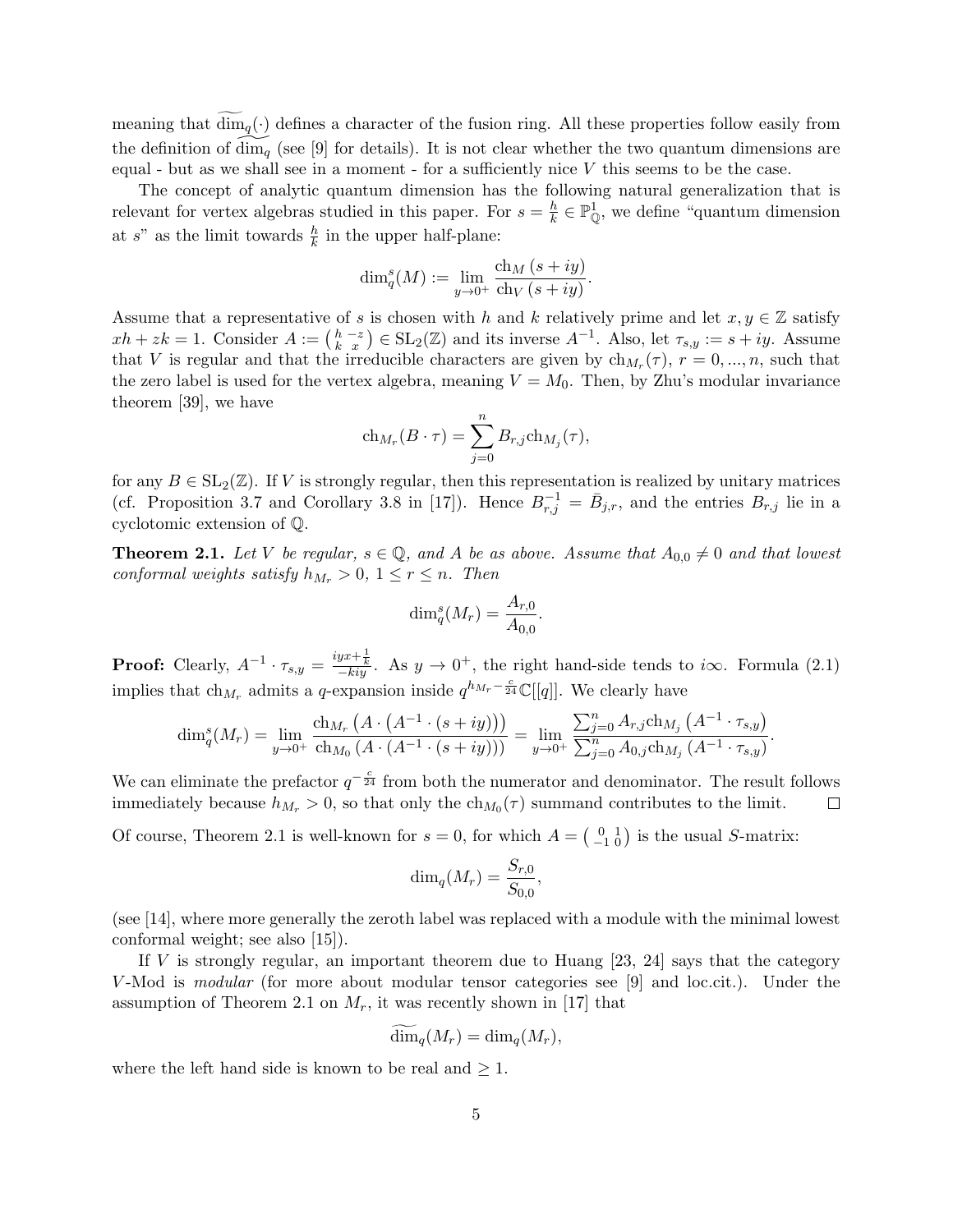### 2.2 Asymptotics

In addition to obvious categorical considerations, another reason why quantum dimensions are useful has to do with the relative growth of dimensions of graded pieces of modules. Therefore we may ask to determine another limit

$$
\lim_{n \to \infty} \frac{\dim(M(n))}{\dim(V(n))},\tag{2.3}
$$

simply from the knowledge of  $\dim_q(M)$  and other properties of the vertex algebra. One expects that  $(2.3)$  and  $\dim_{\mathfrak{g}}(M)$  are equal whenever one of the limits exists. For instance, if 0 is the "dominant" cusp", this limit can be deduced by using a Tauberian result of Ingham [33].

**Theorem 2.2.** Let  $f(\tau) = q^{\lambda} \cdot \sum_{n=0}^{\infty} a_n q^n$  be a holomorphic function in  $\mathbb{H}$  such that  $a_n \le a_{n+1}$  for all  $n \gg 0$ . Assume there exist  $c, d \in \mathbb{R}$  and  $N \geq 0$  such that

$$
f(\tau) \sim c \cdot (-i\tau)^{-d} e^{\frac{2\pi i N}{\tau}}.
$$

Then

$$
a_n \sim \frac{c}{\sqrt{2}} N^{-\frac{1}{2}\left(d-\frac{1}{2}\right)} n^{\frac{1}{2}\left(d-\frac{3}{2}\right)} e^{4\pi\sqrt{Nn}}.
$$

An application of this type of result was given by Kac and Peterson [25] in their study of the growth of graded dimensions of highest weight modules for affine Kac-Moody Lie algebras and related string functions (see also [33] for other applications).

Observe that for strongly regular vertex operator algebras, higher asymptotics of  $\frac{ch_M(\tau)}{ch_V(\tau)}$  are easy to describe. In this case,  $ch_M(\tau)$  is a modular form of weight zero on a congruence subgroup of  $SL_2(\mathbb{Z})$  (see Theorem I, [17]), and thus there exist  $a_M \in \mathbb{Q}$  such that for all  $n \in \mathbb{N}$ 

$$
ch_M(iy) \sim \alpha_M e^{-\frac{2\pi a_M}{y}} (1 + O(y^n)).
$$

Thus,

$$
\frac{\text{ch}_M(iy)}{\text{ch}_V(iy)} \sim \frac{\alpha_M}{\alpha_V} e^{-\frac{2\pi(a_M - a_V)}{y}} (1 + O(y^n)).
$$
\n(2.4)

Under the assumptions of Theorem 2.1, we get that  $a_M = a_V$  and  $\dim_q(M) = \frac{\alpha_M}{\alpha_V}$ .

If we deal, as in this paper, with non-rational vertex algebras, then clearly Theorem 2.1 cannot be used, and nothing like  $(2.4)$  holds true. Still we are interested in q-dimensions of irreducible representation, including their full asymptotic expansion. If the numerator of  $ch_M(iy)$  is a false like theta series, we first seek full asymptotics expansion:

$$
f_M(iy) \sim y^a e^{by} \left( \sum_{k=0}^n a_k y^k + O(y^{n+1}) \right),
$$

where  $n \in \mathbb{N}_0$ , and use it to determine asymptotics of  $ch_M(iy)$  and of  $\frac{ch_M(iy)}{ch_V(iy)}$ . We show that sufficiently "nice" irrational vertex operator algebra, such as the  $(1, p)$ -singlet algebra,  $(p_+, p_-)$ singlet, and higher rank generalizations [11], all have q-dimensions which are real and  $\geq 1$ . Figuring out asymptotics expansion and generalized quantum dimensions is directly related to quantum modularity addressed in Sections 4 and 6.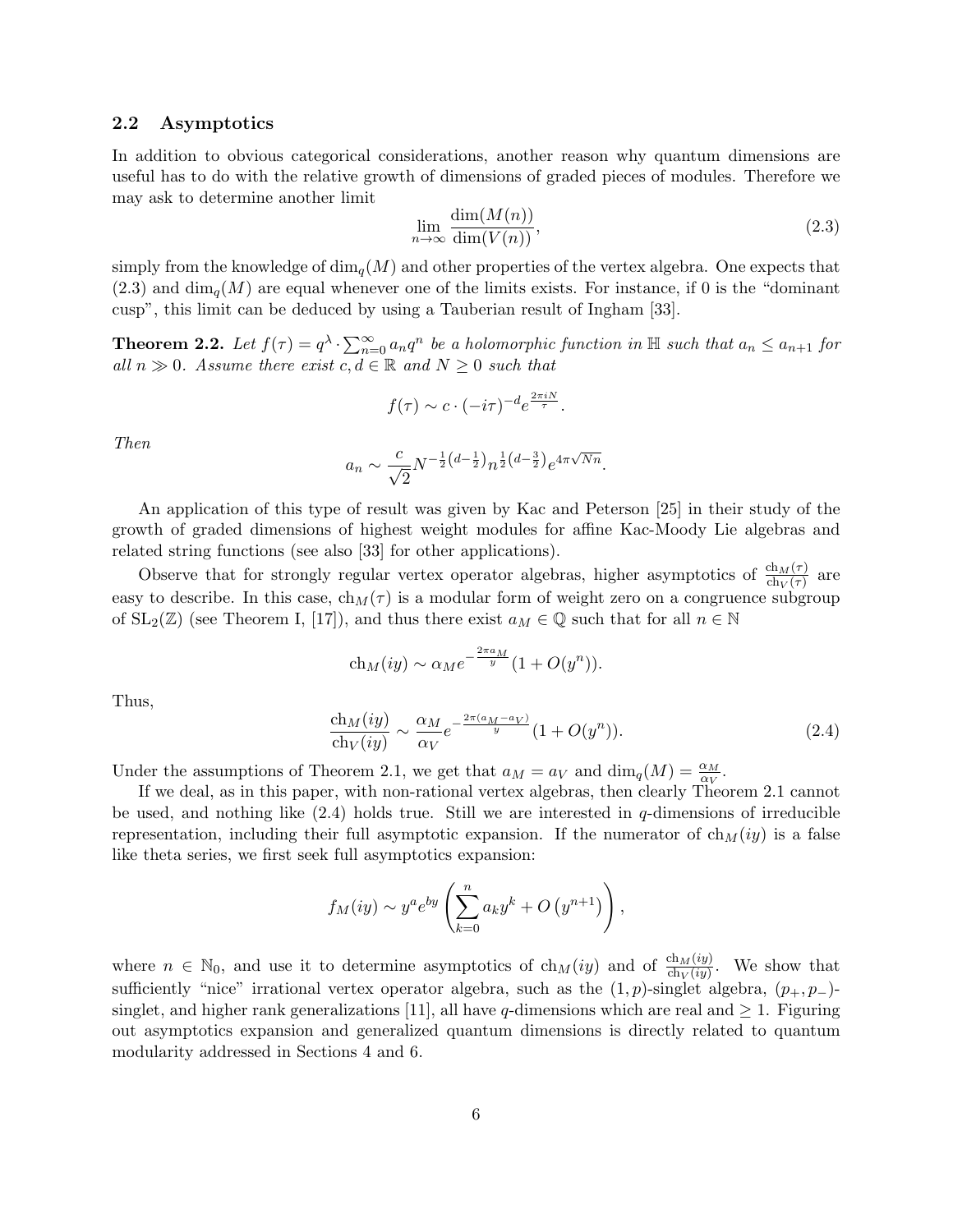## 3 Virasoro, singlet, triplet, and lattice vertex operator algebras

In this section, which also contains much introductory material, we start by introducing the main objects of the paper. Although a fair amount of vertex algebra theory is needed to properly define specific algebras and their modules, we try to emphasize only those features that are directly related to characters of modules needed for our considerations. Specifically, we omit any detailed definitions pertaining to Virasoro algebra representations. The reader unfamiliar with the vertex algebra theory can simply skip all algebraic constructions and focus on explicit character formulas (see Sections 3.1 and 3.2).

For  $p \in \mathbb{N}$  with  $p \geq 2$ , consider the rank one lattice  $(L, \langle , \rangle)$ , where

$$
L = \mathbb{Z}\alpha, \quad \langle \alpha, \alpha \rangle = 2p.
$$

Alternatively, consider  $L =$  $\sqrt{2p}\mathbb{Z}$  with the usual multiplication. To this L, following [28] for instance, we associate the lattice vertex algebra  $V_L := M(1) \otimes \mathbb{C}[L]$ , where  $M(1) := \mathbb{C}[\alpha(-1), \alpha(-2), \cdots]$ denotes the Heisenberg vertex algebra of rank one and  $\mathbb{C}[L]$  is the group algebra of L generated by  $e^{\alpha}$ ,  $\alpha \in L$ . We are interested in central charges  $c_{p,1} = 1 - \frac{6(p-1)^2}{p}$  $\frac{-1}{p}$ ,  $p \geq 2$ , thus we choose the conformal vector

$$
\omega=\frac{1}{4p}\alpha(-1)^2\mathbf{1}+\frac{p-1}{2p}\alpha(-2)\mathbf{1}\in M(1).
$$

We also define certain rational numbers

$$
h_{r,s}^{p,q} := \frac{(ps - rq)^2 - (p - q)^2}{4pq}.
$$

With this central charge, the generalized vertex algebra  $V_{L^{\circ}}$ , where  $L^{\circ}$  denotes the dual lattice of L, admits two screenings:

$$
\widetilde{Q} = e_0^{-\frac{\alpha}{p}} \quad \text{and} \quad Q = e_0^{\alpha}.
$$

Then we let

$$
\mathcal{W}(p) := \mathrm{Ker}_{V_L} e_0^{-\frac{\alpha}{p}}.
$$

We obtain a vertex subalgebra of  $V_L$ , called the *triplet algebra*. As shown in [4],  $\mathcal{W}(p)$  is strongly generated by the conformal vector  $\omega$  and three *primary* vectors

$$
F = e^{-\alpha}, \qquad H = QF, \qquad E = Q^2 e^{-\alpha}.
$$

There is another useful description of  $W(p)$  [4, 19]. As a module for the Virasoro algebra,  $V<sub>L</sub>$  is not completely reducible but it has a semisimple filtration whose maximal semisimple part (or socle) is  $W(p)$ . More precisely,

$$
\mathcal{W}(p) = \mathrm{soc}_{Vir}(V_L) = \bigoplus_{n=0}^{\infty} \bigoplus_{j=0}^{2n} U(V \mathrm{ir}).Q^j e^{-n\alpha} \cong \bigoplus_{n=0}^{\infty} (2n+1) L\left(c_{p,1}, h_{1,2n+1}^{p,1}\right),
$$

where  $L(c, h)$  denotes the highest weight Virasoro module of central charge c and lowest conformal weight  $h$ , and soc is the socle. Following the notation from  $[2]$ , we can restrict the above kernel to the Heisenberg subalgebra and define

$$
\mathcal{W}(2, 2p - 1) := \operatorname{Ker}_{M(1)} \widetilde{Q} \subset M(1).
$$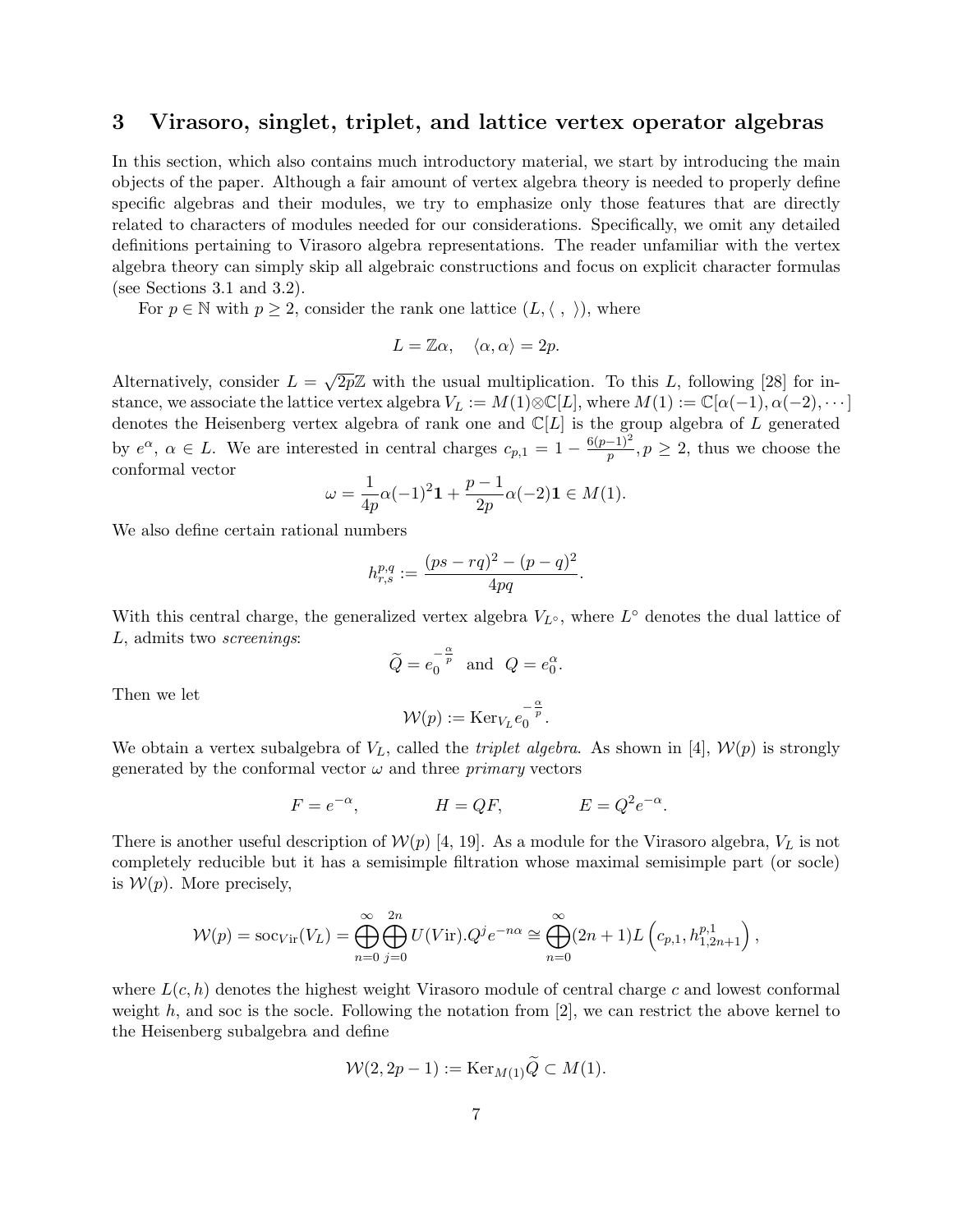This structure is called the  $(1, p)$ -singlet vertex algebra of central charge  $c_{p,1}$  and is usually denoted by  $\mathcal{W}(2, 2p-1)$  (we try to avoid using  $\mathcal{W}(2, 2p-1)$ , as it is a bit cumbersome <sup>1</sup>). The vertex operator algebra  $W(2, 2p-1)$  is clearly completely reducible as a Virasoro algebra module and the following decomposition holds:

$$
\mathcal{W}(2,2p-1) = \operatorname{soc}_{Vir}(M(1)) = \bigoplus_{n=0}^{\infty} U(Vir).Q^n e^{-\alpha n} \cong \bigoplus_{n=0}^{\infty} L\left(c_{p,1}, n^2p + np - n\right).
$$

## 3.1 Irreducible  $W(p)$ -modules and their characters

The triplet  $\mathcal{W}(p)$  is known to be  $C_2$ -cofinite but irrational [4]. It also admits precisely  $2p$  inequivalent irreducible modules [4, 19], which are usually denoted by:

$$
\Lambda(1),\ldots,\Lambda(p),\Pi(1),\ldots,\Pi(p),
$$

where  $\Lambda(1) := \mathcal{W}(p)$ . Decomposition of irreducible representations into irreducible Virasoro modules follows the pattern as of  $W(p)$ .

The characters of irreducible  $\mathcal{W}(p)$ -modules are computed in many papers on logarithmic conformal field theories starting with [19]. For  $1 \leq j \leq p$ , the formulas are

$$
\begin{aligned} \operatorname{ch}_{\Lambda(j)}(\tau) &= \frac{j\Theta_{p,p-j}(\tau) + 2\partial\Theta_{p,p-j}(\tau)}{p\eta(\tau)},\\ \operatorname{ch}_{\Pi(j)}(\tau) &= \frac{j\Theta_{p,j}(\tau) - 2\partial\Theta_{p,j}(\tau)}{p\eta(\tau)}, \end{aligned}
$$

where

$$
\Theta_{j,p}(\tau) := \sum_{n \in \mathbb{Z}} q^{\frac{(2np+j)^2}{4p}}, \qquad \partial \Theta_{j,p}(\tau) := \sum_{n \in \mathbb{Z}} \left( n + \frac{j}{2p} \right) q^{\frac{(2np+j)^2}{4p}}.
$$

Note that  $\Lambda(p)$  and  $\Pi(p)$  are precisely lattice vertex algebra modules.

#### 3.2 Irreducible  $(1, p)$ -singlet modules and their characters

The aim here is to give explicit formula for irreducible  $\mathcal{W}(2, 2p-1)$  characters. We mostly follow [12] here. (Admissible) irreducible  $W(2, 2p - 1)$ -modules fall into two categories:

- (Typical or generic)  $F_{\lambda}$ , those isomorphic to irreducible Virasoro Fock spaces, where  $\lambda$  does not satisfy a certain integrability condition [12].
- (Atypical or non-generic)  $M_{r,s}$ , certain subquotients of Fock spaces  $F_{\frac{r-1}{2}}$  $\sqrt{2p}+\frac{s-1}{\sqrt{2p}}, r \in \mathbb{Z}$ , and  $1 \leq s \leq p$  [12]. Each  $M_{r,s}$  is isomorphic to an infinite direct sum of Virasoro irreducible representations.

The character of  $F_{\lambda}$  is simply

$$
\mathrm{ch}_{F_{\lambda}}(\tau)=\frac{q^{\frac{\left(\lambda-\frac{\alpha_0}{2}\right)^2}{2}}}{\eta(\tau)},
$$

<sup>&</sup>lt;sup>1</sup>Another notation used in the literature is  $\overline{M(1)}$  (see [2])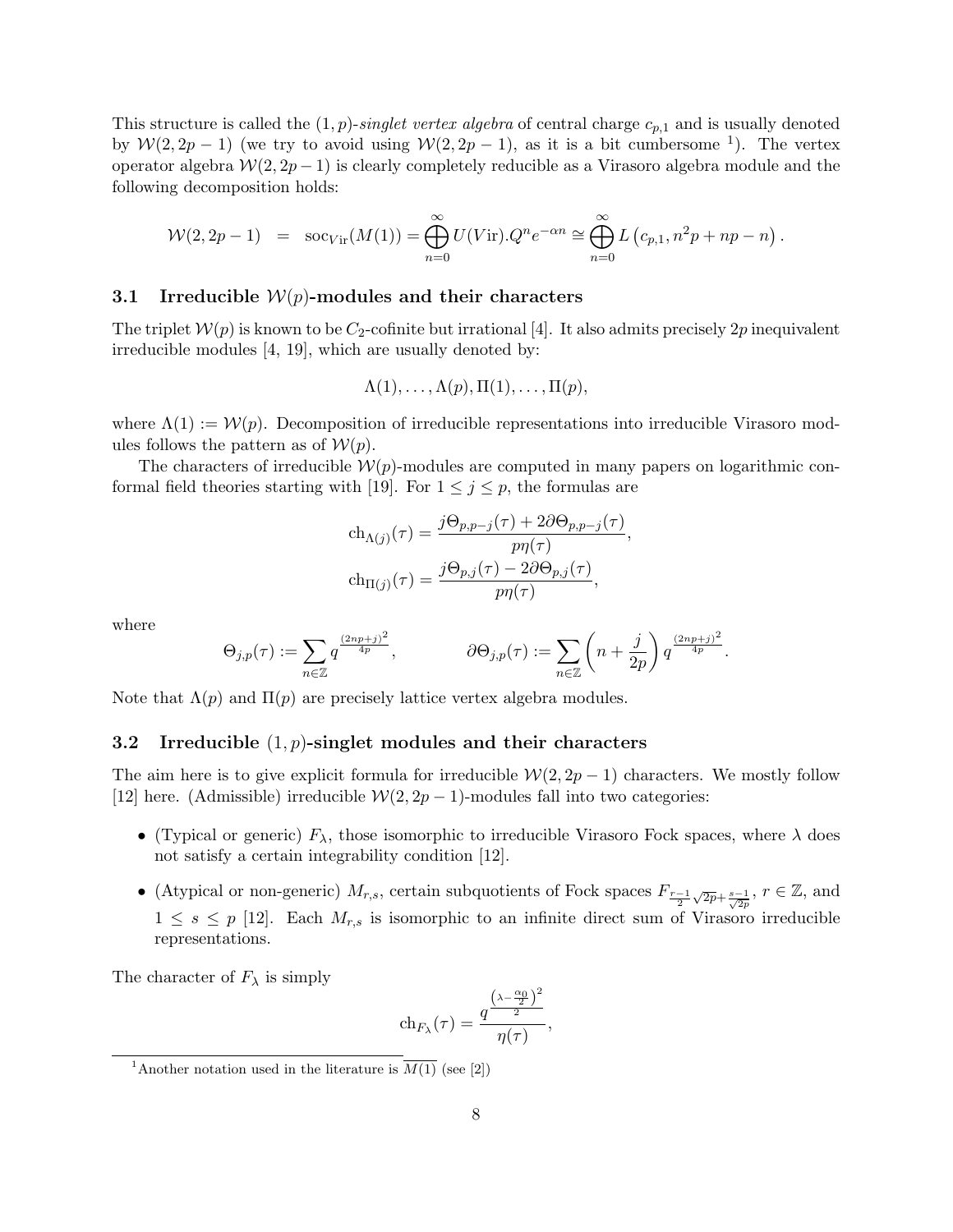where  $\alpha_0 := \sqrt{2p} - \sqrt{\frac{2}{p}}$ .

Since  $M_{r,s}$  decomposes as an infinite direct sum of irreducible Virasoro algebra (for explicit decomposition formulas see [3, 12]), we get

$$
\text{ch}_{M_{r,s}}(\tau) = \frac{\sum_{n=0}^{\infty} \left( q^{p\left(n+\frac{r}{2}-\frac{s}{2p}\right)^2} - q^{p\left(n+\frac{r}{2}+\frac{s}{2p}\right)^2} \right)}{\eta(\tau)}.
$$

We can rewrite this as

$$
\frac{P_{p,pr-s}(0,\tau)-P_{p,pr+s}(0,\tau)}{\eta(\tau)},
$$

where

$$
P_{a,b}(u,\tau) := \sum_{n=0}^{\infty} z^{n + \frac{b}{2a}} q^{a(n + \frac{b}{2a})^2}, \quad z := e(u).
$$
 (3.1)

,

As the sum in (3.1) doesn't run over a full lattice, it is called a partial theta function and its properties are well-recorded in the literature [6]. In particular, for  $M_{1,1} = \mathcal{W}(2, 2p - 1)$ , we get

$$
\mathrm{ch}_{M_{1,1}}(\tau)=\frac{\sum_{n\in\mathbb{Z}}\mathrm{sgn}(n)q^{p\left(n+\frac{p-1}{2p}\right)^2}}{\eta(\tau)}
$$

which is essentially the false theta function of Rogers. For brevity, let

$$
F_{j,p}(\tau) := \sum_{n \in \mathbb{Z}} \text{sgn}(n) q^{\left(n + \frac{j}{2p}\right)^2},
$$

where we use the convention sgn(n) = 1, for  $n \ge 0$  and -1 otherwise. Observe that  $F_{0,p}(\tau) = 1$ and

$$
ch_{M_{1,s}}(\tau) = \frac{F_{p-s,p}(p\tau)}{\eta(\tau)}.
$$

Also,

$$
\text{ch}_{M_{r,p}}(\tau) = \frac{q^{p\left(\frac{r}{2} - \frac{1}{2}\right)^2}}{\eta(\tau)},
$$

so  $M_{r,p}$  can be regarded as a generic module.

Thus, for atypical modules, from now on, we may assume that  $1 \leq s \leq p-1$  and  $r \in \mathbb{Z}$ . However, when we study characters, it is very useful to express them via false theta function  $F_{j,p}$ , with  $1 \leq j \leq 2p-1$ .

Proposition 3.1. Every atypical character admits a decomposition

$$
ch_{M_{r,s}}(\tau) = \frac{F_{j,p}(p\tau) + q_{r,s}(\tau)}{\eta(\tau)},
$$

where  $1 \leq j \leq 2p-1$  and where  $q_{r,s}(\tau)$  is a finite q-series (possibly zero).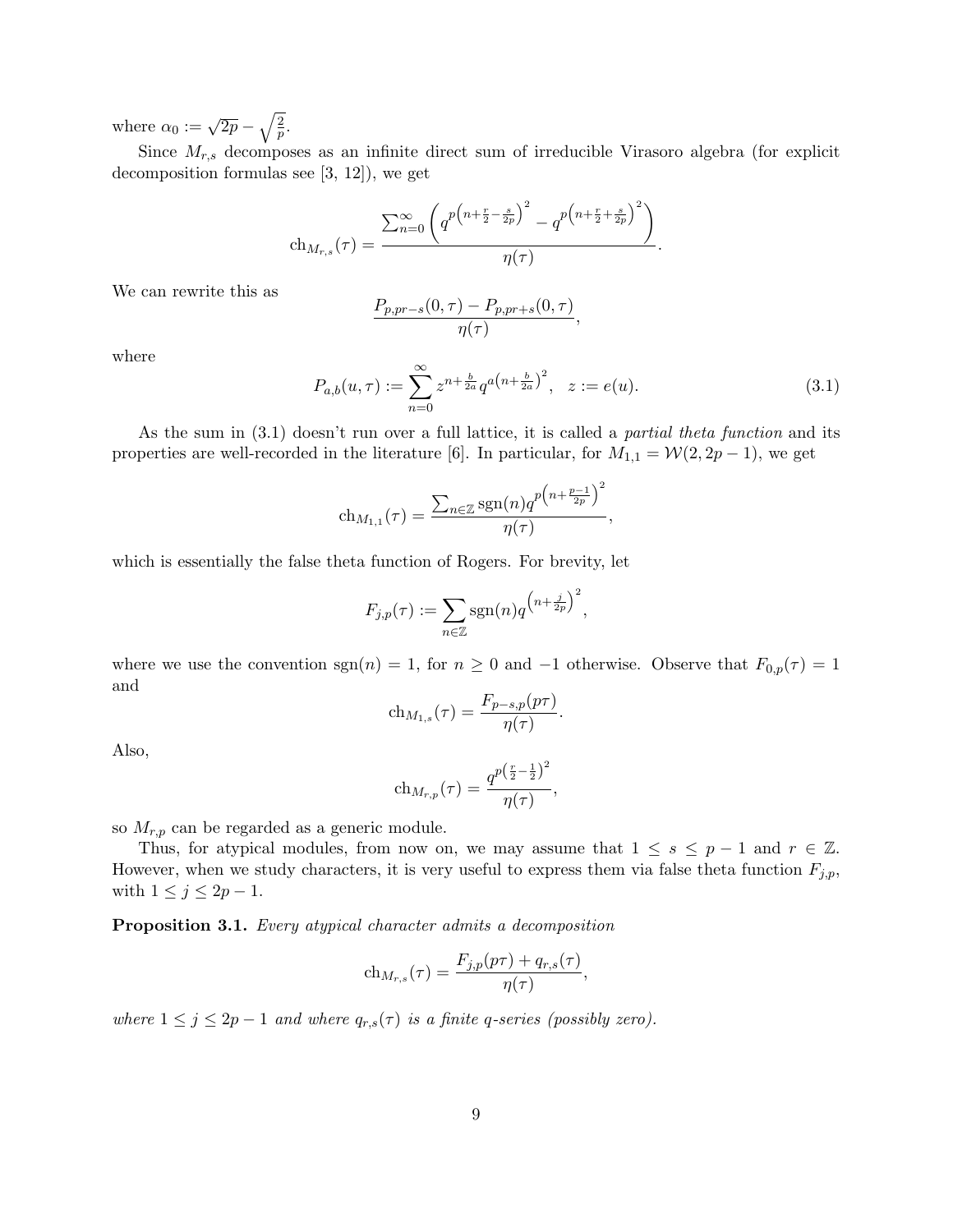### 3.3 Verlinde-type formula for  $(1, p)$ -singlet modules

In [12], the second author and Creutzig formulated a Verlinde-type conjecture for the fusion of  $(1, p)$ -singlet modules motivated by computation of what they end up calling *regularized Verlinde* algebra of characters. As a consequence, they formulated

Conjecture 3.2. The following relations are valid inside the (conjectural) Grothendieck ring of  $W(2, 2p-1)$ -modules:

$$
[F_{\lambda}] \times [F_{\mu}] = \sum_{\ell=0}^{p-1} [F_{\lambda+\mu+\ell\alpha_{-}}],
$$
  
\n
$$
[M_{r,s}] \times [F_{\mu}] = \sum_{\ell=s+2}^{s} [F_{\mu+\alpha_{r,\ell}}],
$$
  
\n
$$
[M_{r,s}] \times [M_{r',s'}] = \sum_{\substack{\min\{s+s'-1,p\} \\ \ell=s-s'|+1 \\ \ell+s+s'=1 \pmod{2}}}^{min\{s+s'-1,p\}} [M_{r+r'-1,\ell}]
$$
  
\n+ 
$$
\sum_{\substack{s+s'-1 \\ \ell=p+1}}^{s+s'-1} \left( [M_{r+r'-2,\ell-p}] + [M_{r+r'-1,2p-\ell}] + [M_{r+r',\ell-p}] \right).
$$

This conjecture seems to be difficult to prove by the existing methods unless we impose strong conditions on the category of modules, which are presumably even harder to verify (for instance, we do not even know if there is a braided category structure on  $\mathcal{W}(2, 2p-1)$ -Mod).

In this paper, we provide further evidence for correctness of this conjecture by examining asymptotic properties of characters and computation of their q-dimensions of modules.

## 4 Asymptotic properties of  $W(2, 2p-1)$  characters

In this section we derive the full asymptotic expansion for atypical  $(1, p)$ -singlet (by using two methods) and prove that the numerator part is a quantum modular form as announced earlier.

## 4.1 Quantum modularity of  $W(2, 2p-1)$  characters

Following [38], we say that  $f: \mathbb{Q} \backslash S \to \mathbb{C}$  (S appropriate subset of  $\mathbb{Q}$ ) is a quantum modular form of weight k and multiplier  $\varepsilon$  for  $\Gamma \subset SL_2(\mathbb{Z})$ , if for all  $\gamma \in \Gamma$  the functions  $h_\gamma : \mathbb{Q} \setminus (S \cup \gamma^{-1}(\infty)) \to \mathbb{C}$ defined by

$$
h_{\gamma}(x) := f(x) - \varepsilon(\gamma)(cx + \tau)^{-k} f\left(\frac{ax + b}{cx + d}\right)
$$

satisfies a "suitable" property of continuity or analyticity (now with respect to the real topology). This definition is purposely ambiguous to accommodate a variety of examples. Note that any finite q-series (with rational powers) can be viewed as a quantum modular form of any weight.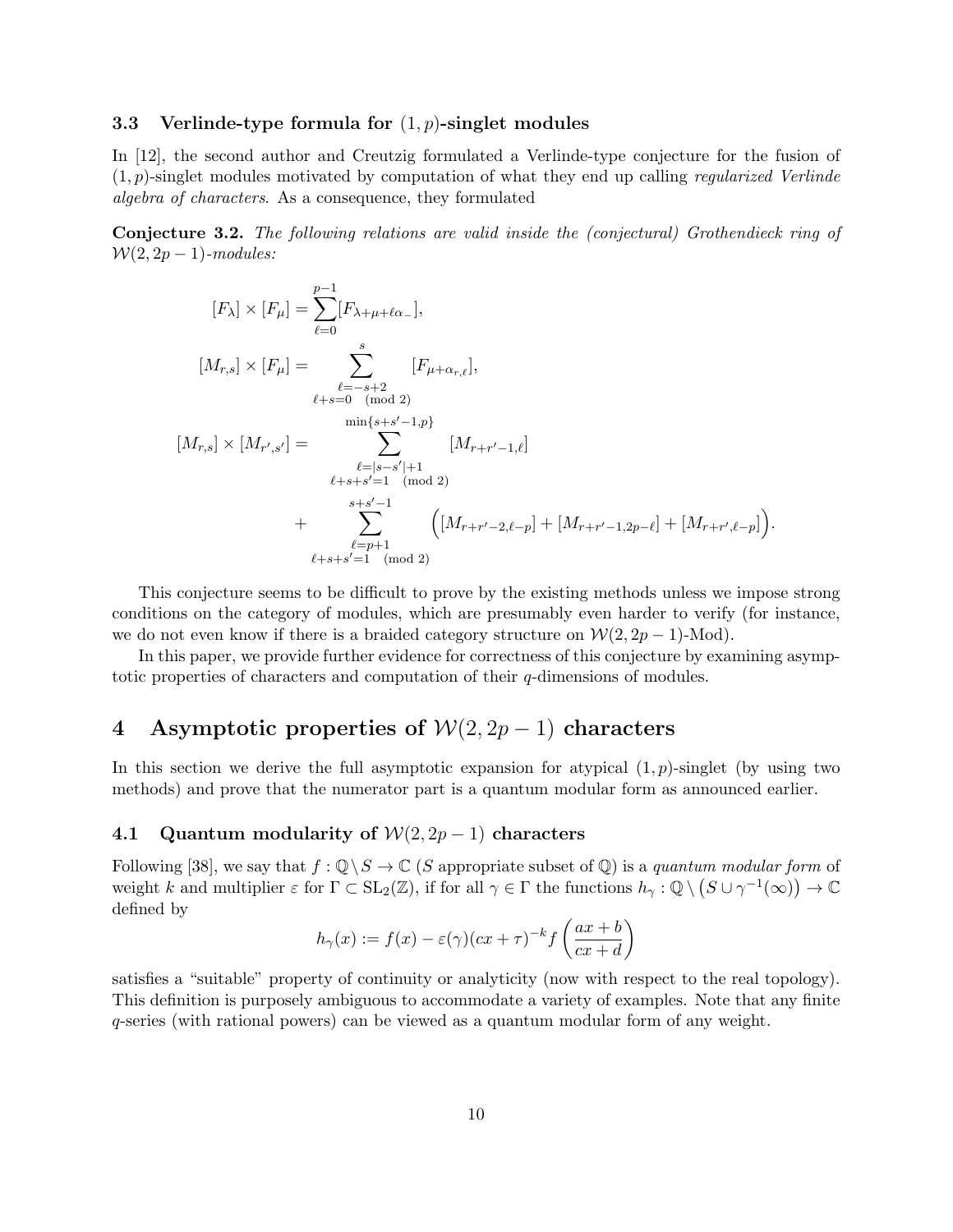Note that

$$
F_{j+2p,p}(\tau) = -2q^{\frac{j^2}{4p^2}} + F_{j,p}(\tau),
$$
  
\n
$$
F_{0,p}(\tau) = \sum_{n \in \mathbb{Z}} \text{sgn}(n)q^{n^2} = 1,
$$
  
\n
$$
F_{p,p}(\tau) = \sum_{n \in \mathbb{Z}} \text{sgn}(n)q^{(n+\frac{1}{2})^2} = \sum_{n \geq 0} q^{(n+\frac{1}{2})^2} - \sum_{n < 0} q^{(n+\frac{1}{2})^2} = 0.
$$

Thus we may throughout assume  $0 < j < 2p, j \neq p$ . To state the main result of this section, we let

$$
\varepsilon_d := \left\{ \begin{array}{ll} 1 & \text{if } d \equiv 1 \pmod{4}, \\ i & \text{if } d \equiv 3 \pmod{4}. \end{array} \right.
$$

We then prove

**Theorem 4.1.** The function  $F_{j,p}(\tau)$  is a strong quantum modular form of weight  $\frac{1}{2}$ , multiplier  $\chi_j\left(\begin{smallmatrix} a & b \ c & d \end{smallmatrix}\right):=e^{\frac{\pi i a b j^2}{2p}}\left(\frac{pc}{d}\right)$  $\left(\frac{bc}{d}\right)\varepsilon_d^{-3}$  $_d^{-3}$ , group  $\Gamma_1(4p)$ , and quantum set Q.

**Remark 4.2.** Theorem 4.1 implies that  $F_{j,p}(p\tau)$  is also a quantum modular form on  $\mathbb{Q}$ .

To prove Theorem 4.1, we proceed as in [36] and define for  $\tau \in \mathbb{H}_- := {\tau \in \mathbb{C}}; Im(\tau) < 0$  the non-holomorphic Eichler integral

$$
F_{j,p}^*(\tau) := \sqrt{2} \int_{\overline{\tau}}^{i\infty} \frac{f_{j,p}(z)}{(-i(z-\tau))^{\frac{1}{2}}} dz,
$$

where  $f_{j,p}(z) := \sum_{n \in \mathbb{Z}} \left( n + \frac{j}{2j} \right)$  $\frac{j}{2p}\Big)\, q^{\big(n+\frac{j}{2p}\big)^2}$ . A key step in the proof of Theorem 4.1 is to show that  $F_{j,p}(\tau)$  agrees for  $\tau = \frac{h}{k}$  $\frac{h}{k} \in \mathbb{Q}$  with  $F_{j,p}^*(\tau)$  up to infinite order and that  $F_{j,p}^*(\tau)$  satisfies a nice transformation law. We start with the first claim. For this, we need the following lemma.

**Lemma 4.3.** Let  $C: \mathbb{Z} \to \mathbb{C}$  be a periodic function with mean value 0. Then the associated L-series  $L(s, C) := \sum_{n=1}^{\infty}$  $\frac{C(n)}{n^s}$  (Re(s) > 1) extends holomorphically to all of  $\mathbb C$  and we have for  $t > 0$ 

$$
\sum_{n=1}^{\infty} C(n)e^{-n^2t} \sim \sum_{r=0}^{\infty} L(-2r, C) \frac{(-t)^r}{r!}.
$$

If  $C$  is odd, then

$$
\sum_{n=1}^{\infty} C(n) \Gamma\left(\frac{1}{2}; 2n^2 t\right) e^{n^2 t} \sim \sqrt{\pi} \sum_{r=0}^{\infty} L(-2r, C) \frac{t^r}{r!},
$$

where  $\Gamma(s;t) := \int_t^{\infty} e^{-u} u^{s-1} du$  denotes the incomplete gamma function. Moreover, if M is a period of  $C$ , then

$$
L(-r, C) = -\frac{M^r}{r+1} \sum_{n=1}^{M} C(n) B_{r+1}\left(\frac{n}{M}\right)
$$
\n(4.1)

with  $B_{\ell}(x)$  the  $\ell$ th Bernoulli polynomial.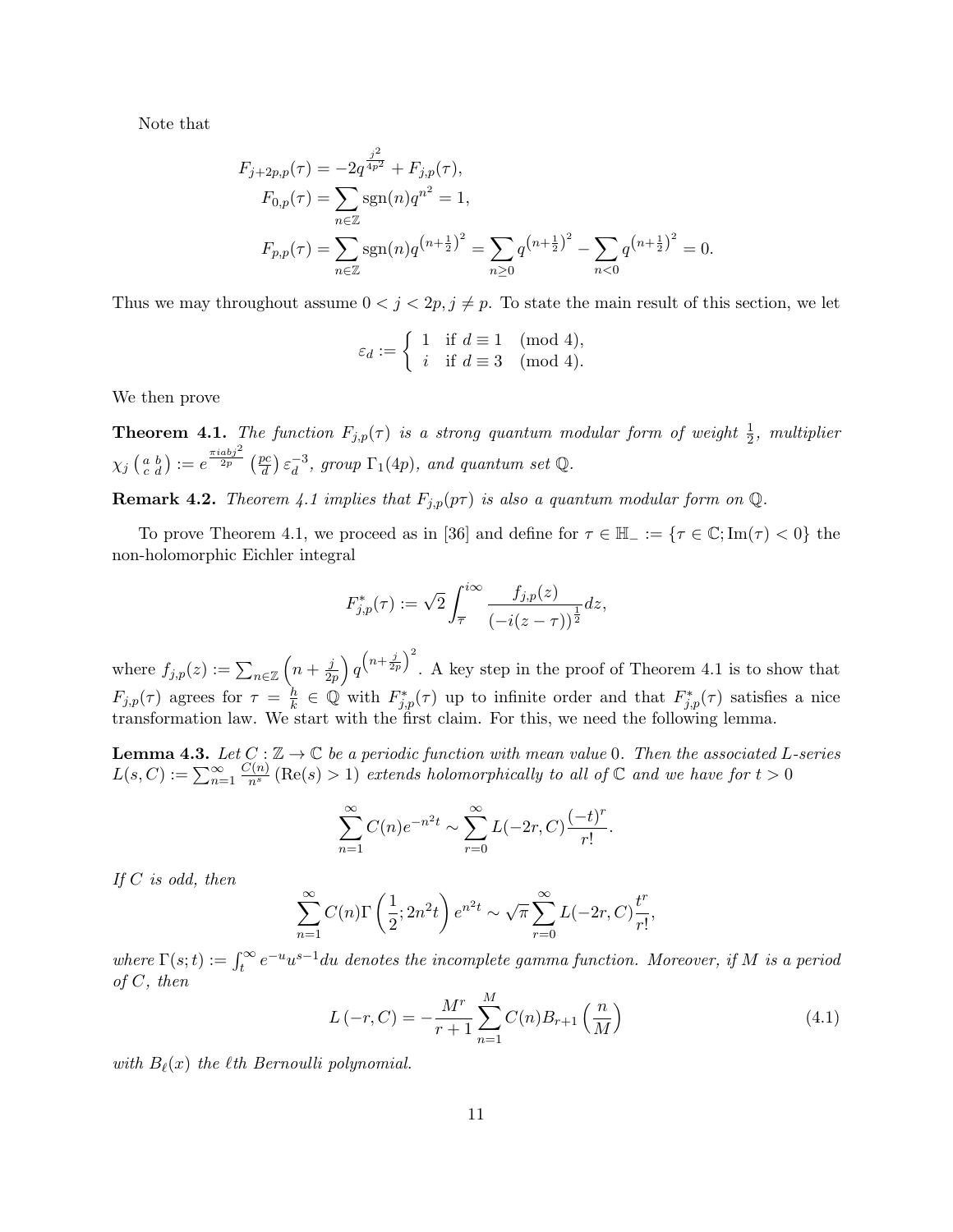**Proof:** The claim on the analytic continuation of the L-series and the first asymptotic claim is given in [27]. The second claim can be proved as in [27]. We leave the details to the reader.  $\Box$ 

We next show that  $F_{j,p}$  and  $F_{j,p}^*$  asymptotically agree.

**Lemma 4.4.** We have as  $t \to 0^+$  for  $(h, k) = 1$ 

$$
F_{j,p}\left(\frac{h}{k} + \frac{it}{2\pi}\right) \sim \sum_{r=0}^{\infty} L_j(h, k; -2r) \frac{\left(-\frac{t}{4p^2}\right)^r}{r!},
$$

$$
F_{j,p}^*\left(\frac{h}{k} - \frac{it}{2\pi}\right) \sim \sum_{r=0}^{\infty} L_j(h, k; -2r) \frac{\left(\frac{t}{4p^2}\right)^r}{r!},
$$

where  $L_j(h, k; -2r)$  is the analytic continuation of the L-series

$$
L_j(h,k;s) := \sum_{\pm} \pm \sum_{\substack{n \geq 1 \\ n \equiv \pm j \pmod{2p}}} \frac{e^{\frac{2\pi i n^2 h}{4p}}}{n^s}.
$$
 (4.2)

In particular,  $F_{j,p}$  and  $F_{j,p}^*$  "agree to infinite order" at rational points in the sense of Lawrence and Zagier (see  $p.103$  of  $[27]$ ).

**Proof:** Write for  $t > 0$ 

$$
F_{j,p}\left(\frac{h}{k} + \frac{it}{2\pi}\right) = \sum_{\substack{n>0 \ n \equiv j \pmod{2p}}} e^{\frac{2\pi i n^2 h}{4p^2 k} - \frac{tn^2}{4p^2}} - \sum_{\substack{n>0 \ n \equiv -j \pmod{2p}}} e^{\frac{2\pi i n^2 h}{4p^2 k} - \frac{tn^2}{4p^2}} = \sum_{n\geq 1} C(n) e^{-\frac{tn^2}{4p^2}},
$$

where we define

$$
C(n) := \begin{cases} e^{\frac{2\pi i n^2 h}{4p^2 k}} & \text{if } n \equiv j \pmod{2p}, \\ -e^{\frac{2\pi i n^2 h}{4p^2 k}} & \text{if } n \equiv -j \pmod{2p}, \\ 0 & \text{otherwise.} \end{cases}
$$
(4.3)

Clearly  $C$  is odd, periodic of period  $2pk$  and has mean value 0 since

$$
\sum_{\substack{n \pmod{2pk} \\ n \equiv j \pmod{2p}}} e^{\frac{2\pi i n^2 h}{2pk}} - \sum_{\substack{n \pmod{2pk} \\ n \equiv -j \pmod{2p}}} e^{\frac{2\pi i n^2 h}{4p^2 k}} = 0
$$

by changing  $n \to -n$ . Lemma 4.3 thus gives the claim for  $F_{j,p}$ .

We next turn to  $F_{j,p}^*$ . A direct calculation gives that its Fourier expansion is given by  $(\tau =$  $x + iy \in \mathbb{H}^{\mathbb{Z}}$ 

$$
F_{j,p}^*(\tau) = \frac{1}{\sqrt{\pi}} \sum_{\pm} \pm \sum_{\substack{n > 0 \ n \equiv \pm j \pmod{2p}}} q^{\frac{n^2}{4p^2}} \Gamma\left(\frac{1}{2}; -4\pi n^2 \frac{y}{4p^2}\right).
$$

Thus for  $t > 0$ ,

$$
F_{j,p}^* \left( \frac{h}{k} - \frac{it}{2\pi} \right) = \frac{1}{\sqrt{\pi}} \sum_{n>0} C(n) e^{\frac{n^2 t}{4p^2}} \Gamma \left( \frac{1}{2}; \frac{2n^2 t}{4p^2} \right)
$$

with  $C$  given in  $(4.3)$ . Now Lemma 4.3 finishes the claim about the asymptotic expansions.  $\Box$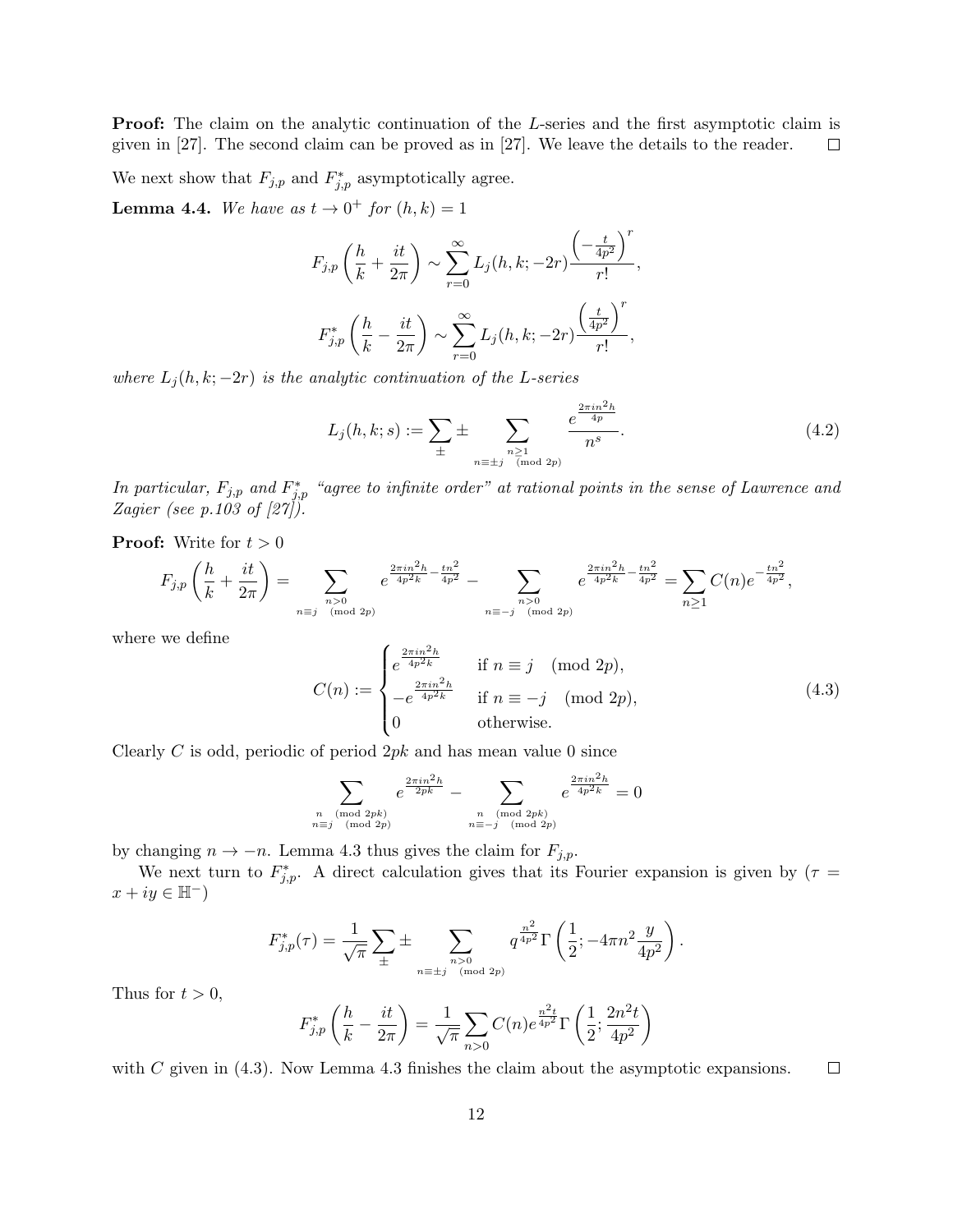We now obtain the following explicit asymptotic expansion.

Corollary 4.5. We have

$$
F_{j,p}(it) \sim \sum_{r=0}^{\infty} \frac{2^{r+1}(-1)^{r+1}\pi^r}{r!(2r+1)} B_{2r+1}\left(\frac{j}{2p}\right)t^r.
$$

In particular

$$
ch_{M_{1,s}}(it) = \frac{F_{p-s,p}(pit)}{\eta(it)} \sim \sqrt{t} e^{\frac{\pi}{12t}} F_{p-s,p}(pit).
$$

**Proof:** The claim follows directly by using formula (4.1) and  $B_n(1 - r) = (-1)^n B_n(r)$ .  $\Box$ 

Theorem 4.1 now directly follows from the following transformation law for  $F_{j,p}^*$ .

**Lemma 4.6.** We have for  $M = \begin{pmatrix} a & b \\ c & d \end{pmatrix} \in \Gamma_1(4p)$ 

$$
F_{j,p}^* \left(\frac{a\tau + b}{c\tau + d}\right) \chi_j(M)^{-1} (c\tau + d)^{-\frac{1}{2}} - F_{j,p}^* (\tau) = r_{-\frac{d}{c}}(\tau)
$$

with

$$
r_{\alpha}(\tau) := \frac{1}{\sqrt{p}} \int_{\alpha}^{i\infty} \frac{f_{j,p}(pz)}{(z-\tau)^{\frac{1}{2}}} dz.
$$

**Proof:** The proof is standard, using that by Proposition 2.1 of [32], we have for  $\begin{pmatrix} a & b \\ c & d \end{pmatrix} \in \Gamma_1(4p)$ 

$$
f_{j,p}\left(p\frac{az+b}{cz+d}\right) = e\left(\frac{abj^2}{4p}\right)\left(\frac{pc}{d}\right)\varepsilon_d^{-3}\left(cz+d\right)^{\frac{3}{2}}f_{j,p}\left(pz\right).
$$

The quantum modularity now follows since  $r_{\alpha}$  extends to R and is real analytic on  $\mathbb{R}\setminus\{\alpha\}.$ **Corollary 4.7.** (Generalized quantum dimensions) If  $u = \frac{h}{k}$  $\frac{h}{k} \in \mathbb{P}_{\mathbb{Q}}^1$ , then

$$
\dim_q^u(M_{1,s}) = \frac{L_{p-s}(h,k;0)}{L_{p-1}(h,k;0)},
$$

provided  $L_{p-1}(h, k; 0) \neq 0$ , where  $L_j(j, k; r)$  is defined in (4.2) (analytically extended to  $r = 0$ ).

Now we consider characters of  $M_{r,s}$  for general r. To prove quantum modularity of the numerator part of  $\text{ch}_{M_{r,s}}(\tau)$ , it suffices to make a few trivial observations:

- (i) If  $n \in \mathbb{N}$ , then any polynomial in  $q^{\frac{1}{n}}$  is a quantum modular form of arbitrary weight.
- (ii) By Proposition 3.1,  $\ch_{M_{r,s}}(\tau)$  can be expressed as  $\frac{1}{\eta(\tau)}(F_{j,p}(p\tau) + q_{r,s}(\tau))$ , where  $q_{r,s}$  is a polynomial in  $q^{\frac{1}{4p}}$  and  $0 < j < 2p$ . Quantum modularity still holds by adding any polynomial to  $F_{j,p}$ .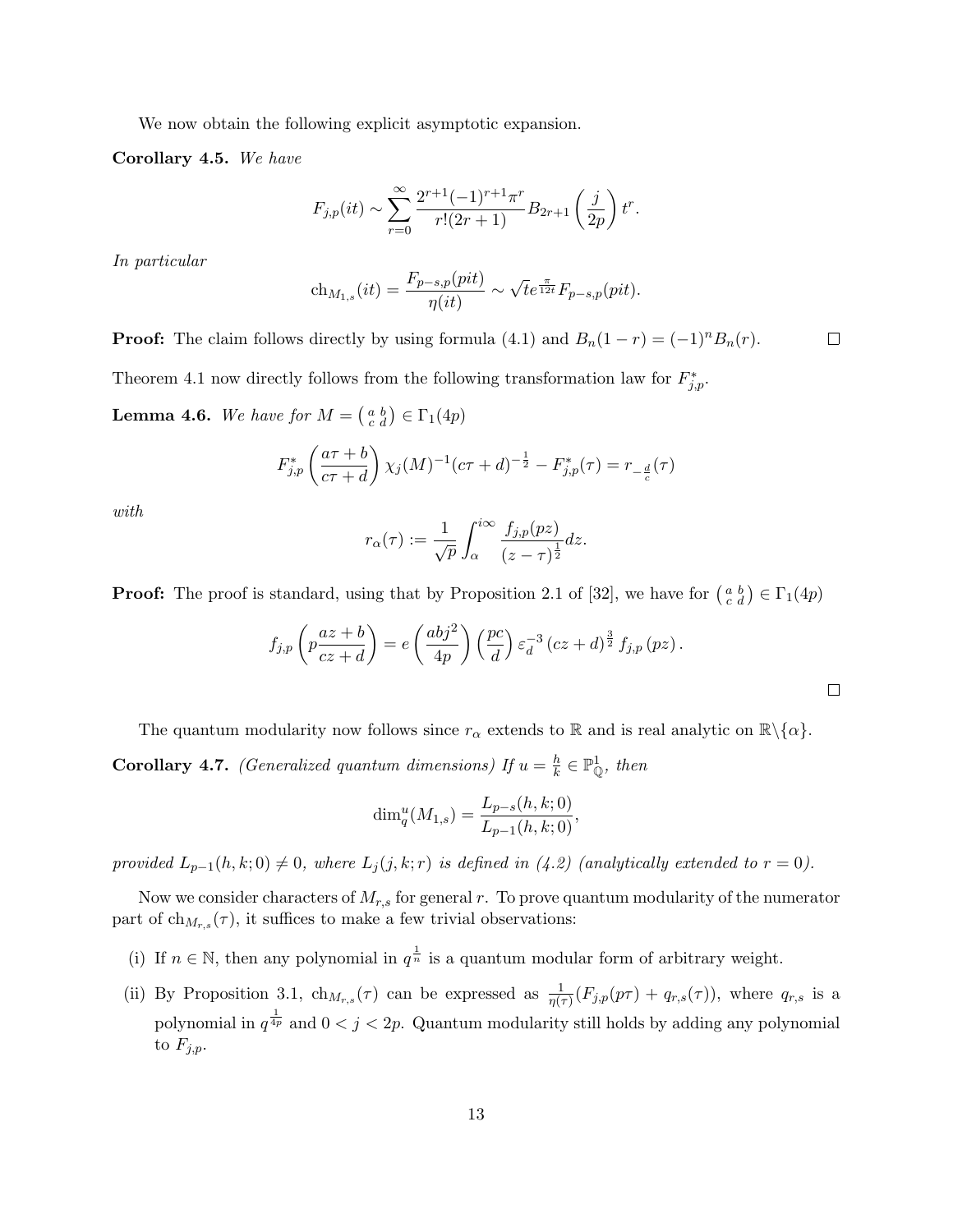We also aim to determine

$$
\dim_q(M_{r,s}) = \lim_{y \to 0} \frac{P_{p, pr-s}(iy) - P_{p, pr+s}(iy)}{F_{p-1, p}(ipy)},
$$

where we assume  $r > 0$ . Lemma 4.4 gives the leading asymptotics

$$
F_{j,p}(ipy) \sim L_{0,1,j}(-2r) = B_1\left(\frac{2p-j}{2p}\right) - B_1\left(\frac{j}{2p}\right) = 1 - \frac{j}{p}.
$$

Similarly,

$$
P_{p,pr-s}(iy) - P_{p,pr+s}(iy) \sim B_1\left(\frac{rp+s}{2p}\right) - B_1\left(\frac{rp-s}{2p}\right) = \frac{s}{p}.
$$
 (4.4)

**Remark 4.8.** A full asymptotic expansion of  $ch_{M_{r,s}}(\tau)$  can be easily obtained directly from Proposition 4.5 by adding the  $q_{r,s}(\tau)$  part.

Corollary 4.9. We have

$$
\dim_q(M_{r,s})=s.
$$

Also, for all  $\lambda$ ,

$$
\dim_q(F_\lambda)=p.
$$

**Proposition 4.10.** Conjecture 3.2 is true at the level of quantum dimensions.

**Proof:** Generic modules have quantum dimension  $p$  and this is obviously compatible with the first two formulas in (3.2). So we only consider the third formula for atypical modules. Let  $0 \leq k, \ell \leq p - 1$  and assume first that  $\min\{k + \ell - 1, 2p - k - \ell - 1\} = k + \ell - 1$  with  $k \geq \ell$ . Thus  $k + \ell \leq p$  and we have

$$
\sum_{j=(k-\ell)+1;2}^{k+\ell-1} j = (k-\ell)\ell + \sum_{j=1}^{2\ell-1} j = k\ell - \ell^2 + \ell^2 = k\ell
$$

as predicted. Here ; 2 indicates that the increment in the summation is 2 rather than 1. Similarly, we verify the case  $\min\{k + \ell - 1, 2p - k - \ell - 1\} = 2p - k - \ell - 1.$  $\Box$ 

Using Theorem 2.2 and the asymptotics (4.4) immediately gives the following result.

**Proposition 4.11.** As in Section 2.3, denote by  $M_{r,s}(n)$  the n-th graded component of the module  $M_{r,s}$ . Then we have

$$
\lim_{n \to +\infty} \frac{M_{r,s}(n)}{M_{1,1}(n)} = s.
$$

**Proof:** By definition  $M_{r,s} = \coprod_{n=0}^{\infty} M_{r,s}(n)$ , where

$$
M_{r,s}(n) := \{ v \in M_{r,s} : L(0)v = (n + h_{r,s})v \}
$$

and  $h_{r,s}$  denotes the lowest weight of  $M_{r,s}$ . We are done once we show that the graded dimensions are eventually increasing. Consider the Virasoro operator

$$
L(-1): M_{r,s}(n) \to M_{r,s}(n+1).
$$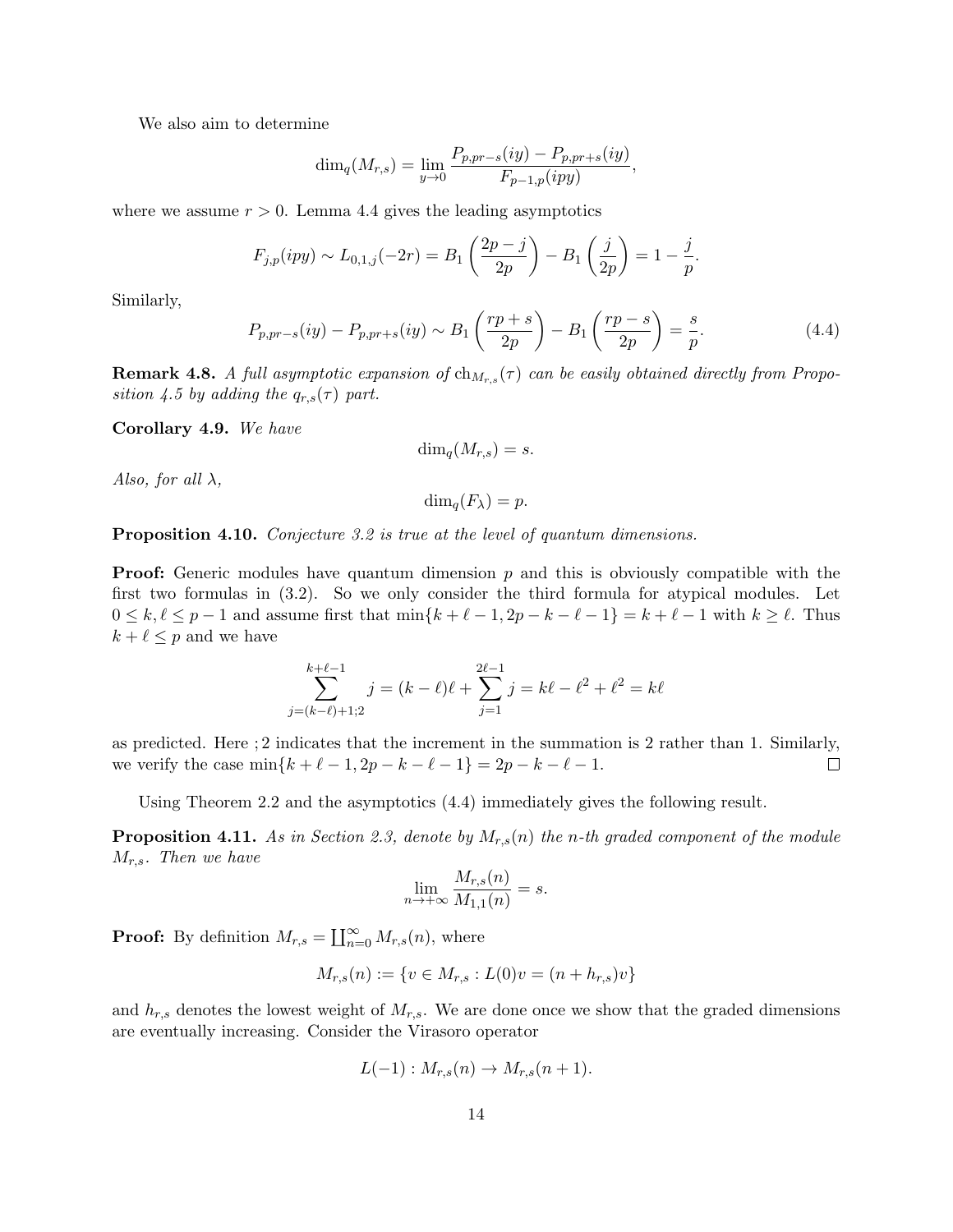Suppose that  $\text{Ker}(L(-1)) \neq 0$ . Then  $L(-1)v = 0$  for some  $v \in M_{r,s}(n)$ , so v is vacuum-like. As  $M_{r,s}$  is irreducible, such a v must be a highest weight vector with  $h_{r,s} = 0$ . An easy inspection shows that this can occur only if  $(r, s) = (1, 1)$  and  $n = 0$  (the vertex algebra). Therefore, in the Fourier expansion of

$$
ch_{M_{r,s}}(\tau) = q^{h_{r,s} - \frac{c_{p,1}}{24}} \sum_{n=0}^{\infty} \dim(M_{r,s}(n)) q^n
$$

we have  $\dim(M_{r,s}(n)) \leq \dim(M_{r,s}(n+1))$  except for  $n = 0$  and  $(r, s) = (1, 1)$ . Hence, the only instance where the graded dimension is decreasing occurs at the first term in the  $q$ -expansion of  $\ch_{M_{1,1}}$ :

$$
ch_{M_{1,1}}(\tau) = q^{-\frac{c_{p,1}}{24}} \left(1 + q^2 + \cdots \right).
$$

Ingham's Theorem 2.2 applies and gives

$$
M_{r,s}(n) \sim \frac{s}{p} \cdot p(n),
$$

where  $p(n)$  denotes the number of partitions of n. The proof now follows from (4.4).

**Remark 4.12.** There is another approach to quantum modularity of  $F_{j,p}$  that we would like to emphasize here, which leads to a strictly smaller quantum set, but allows us to explicitly compute the radial limit. We let

$$
S_p := \left\{ \frac{h}{k} \in \mathbb{Q} : (h, k) = 1, 2p \mid k \right\}.
$$

We can find a representation for  $F_{j,p}$  which exists at a certain subset of Q. For this, we use the following identity (see [34])

$$
\sum_{n=0}^{\infty} \frac{(q;q^2)_n (aq;q^2)_n (aq)^n}{(-aq)_{2n+1}} = \sum_{n=0}^{\infty} (-1)^n a^n q^{n(n+1)}.
$$

This gives that

$$
F_{j,p}(\tau) = q^{\left(\frac{j}{2p}\right)^2} \sum_{n=0}^{\infty} \frac{\left(q;q^2\right)_n \left(-q^{\frac{j}{p}};q^2\right)_n (-1)^n q^{\frac{jn}{p}}}{\left(q^{\frac{j}{p}}\right)_{2n+1}} - q^{\left(1-\frac{j}{2p}\right)^2} \sum_{n=0}^{\infty} \frac{\left(q;q^2\right)_n \left(-q^{2-\frac{j}{p}};q^2\right)_n (-1)^n q^{n\left(2-\frac{j}{p}\right)}}{\left(q^{2-\frac{j}{p}}\right)_{2n+1}}
$$

A direct calculation now shows that these sums terminate for  $\frac{h}{k} \in S_p$ .

#### 4.2 Asymptotic formulas via Jacobi forms

Here we use a second approach to determine asymptotics of  $F_{j,p}$  by employing Jacobi forms. For  $x := e^{2\pi i z}$  let

$$
F_{j,p}(\tau,z) := \sum_{n=0}^{\infty} (x^n + \ldots + 1 + \ldots + x^{-n}) \left( q^{\left( n + \frac{j}{2p} \right)^2} - q^{\left( n + \frac{2p-j}{2p} \right)^2} \right),
$$

which can be also viewed as the numerator part of the full character of a certain triplet algebra module. Obviously

$$
F_{j,p}(\tau) = \mathrm{CT}_x \left[ F_{j,p}(\tau, z) \right],
$$

 $\Box$ 

.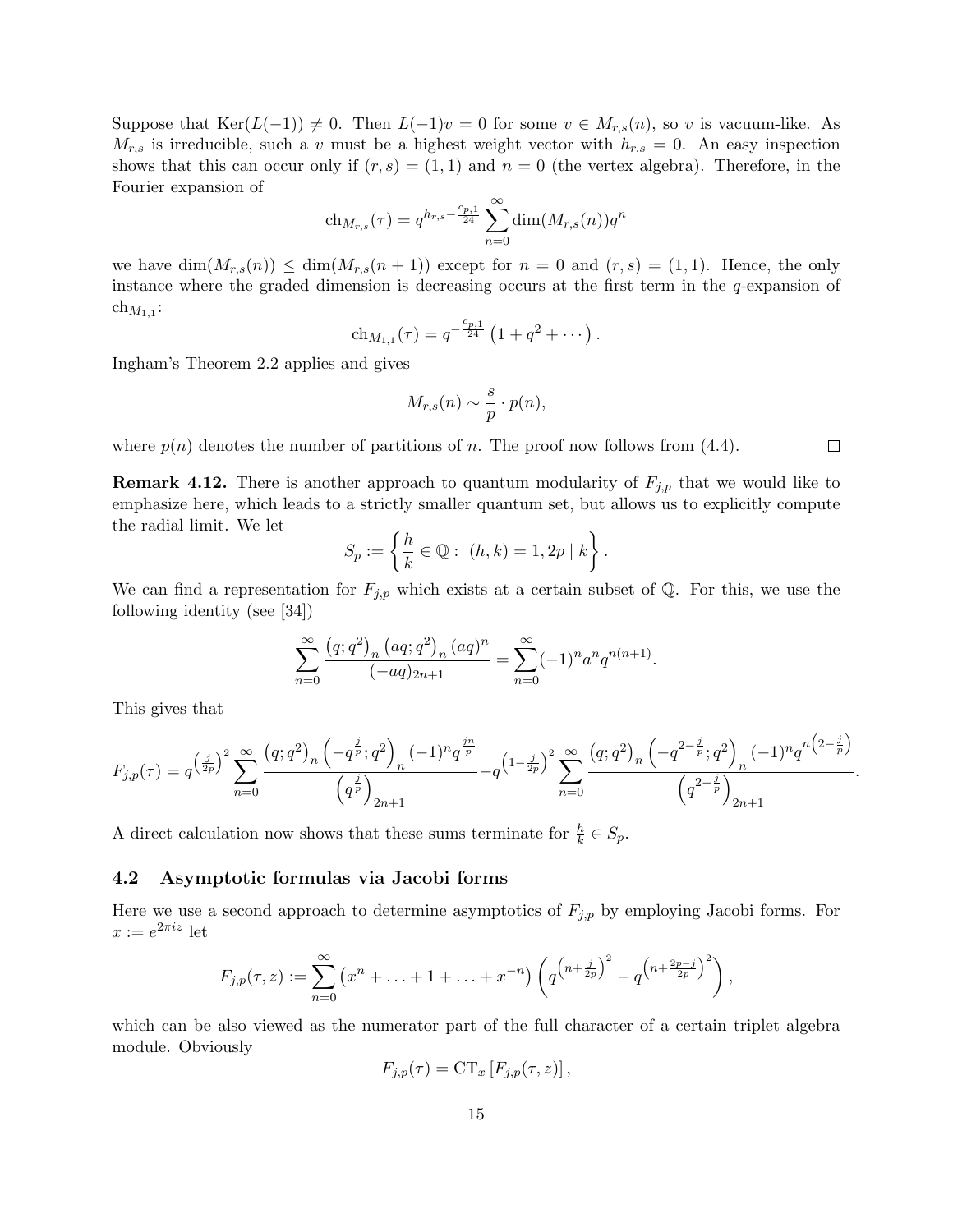where  $CT_x$  stands for the constant term. Recall the Jacobi theta function

$$
\Theta_{\alpha,\beta}(\tau,z) := \sum_{n \in \mathbb{Z}} q^{\beta \left( n + \frac{\alpha}{2\beta} \right)^2} x^{2n + \alpha}.
$$

Using the theta transformation law, we obtain

$$
\Theta_{\pm j,p}(\tau,z) = (-2pi\tau)^{-\frac{1}{2}} e^{\pm 2\pi i j z} \Theta_{-2z,\pm \frac{j}{2p}} \left( -\frac{1}{\tau}, \frac{1}{2p} \right).
$$
 (4.5)

Now we easily see

$$
F_{j,p}(\tau) = \mathrm{CT}_x \left[ \frac{x^{2-j} \Theta_{j,p} \left( \frac{\tau}{p}, z \right) - x^j \Theta_{-j,p} \left( \frac{\tau}{p}, z \right)}{x^2 - 1} \right].
$$

To write the right hand-side as an integral, observe that this function is invariant under  $z \mapsto z + \frac{1}{2}$  $\overline{2}$ and the pole in the denominator in canceled by a root in the numerator. Thus, by Cauchy,

$$
F_{j,p}(\tau) = 2 \int_{-\frac{1}{4}}^{\frac{1}{4}} \frac{e^{2\pi i (2-j)z} \Theta_{j,p}(\frac{\tau}{p}, z) - e^{2\pi i j z} \Theta_{-j,p}(\frac{\tau}{p}, z)}{e^{4\pi i z} - 1} dz.
$$

We next use (4.5) to get

$$
F_{j,p}(it) = 2(2t)^{-\frac{1}{2}} \int_{-\frac{1}{4}}^{\frac{1}{4}} \frac{1}{e^{4\pi iz} - 1} \left( e^{4\pi iz} \Theta_{-2z, \frac{j}{2p}} \left( \frac{ip}{t}, \frac{1}{2p} \right) - \Theta_{-2z, -\frac{j}{2p}} \left( \frac{ip}{t}, \frac{1}{2p} \right) \right) dz.
$$

It is not hard to see that

$$
\Theta_{-2z,\pm \frac{j}{2p}}\left(\frac{ip}{t},\frac{1}{2p}\right)\sim e^{-\frac{2\pi z^2}{t}\mp \frac{2\pi ijz}{p}},
$$

where throughout the following terms in the asymptotic expansion are exponentially smaller. Thus

$$
F_{j,p}(it) \sim 2(2t)^{-\frac{1}{2}} \int_{-\frac{1}{4}}^{\frac{1}{4}} \frac{\left(e^{4\pi i z - \frac{2\pi i j z}{p}} - e^{\frac{2\pi i j z}{p}}\right) e^{-\frac{2\pi z^2}{t}}}{e^{4\pi i z} - 1} dz.
$$

Turning the integral into an integral over R only introduces an exponentially small error. Thus

$$
F_{j,p}(it) \sim 2(2t)^{-\frac{1}{2}} \int_{\mathbb{R}} \frac{\left(e^{4\pi i z - \frac{2\pi i j z}{p}} - e^{\frac{2\pi i j z}{p}}\right)}{e^{4\pi i z} - 1} e^{-\frac{2\pi z^2}{t}} dz.
$$

We next rewrite

$$
\frac{e^{4\pi i z - \frac{2\pi i j z}{p}} - e^{\frac{2\pi i j z}{p}}}{e^{4\pi i z} - 1} = \sum_{\ell=0}^{\infty} \frac{\left(B_{2\ell+1} \left(1 - \frac{j}{2p}\right) - B_{2\ell+1} \left(\frac{j}{2p}\right)\right)}{(2\ell+1)!} (4\pi i z)^{2\ell},
$$

and easily obtain

$$
F_{j,p}(it) \sim \sum_{\ell=0}^{\infty} B_{2\ell+1} \left(\frac{j}{2p}\right) \frac{2^{\ell+1} \pi^{\ell} (-1)^{\ell+1}}{(2\ell+1)\ell!} t^{\ell},
$$

in agreement with Corollary 4.5.

Remark 4.13. Although the above asymptotic expansion was previously obtained via quantum modularity, we leave this independent derivation as it generalizes nicely to higher ranks [11].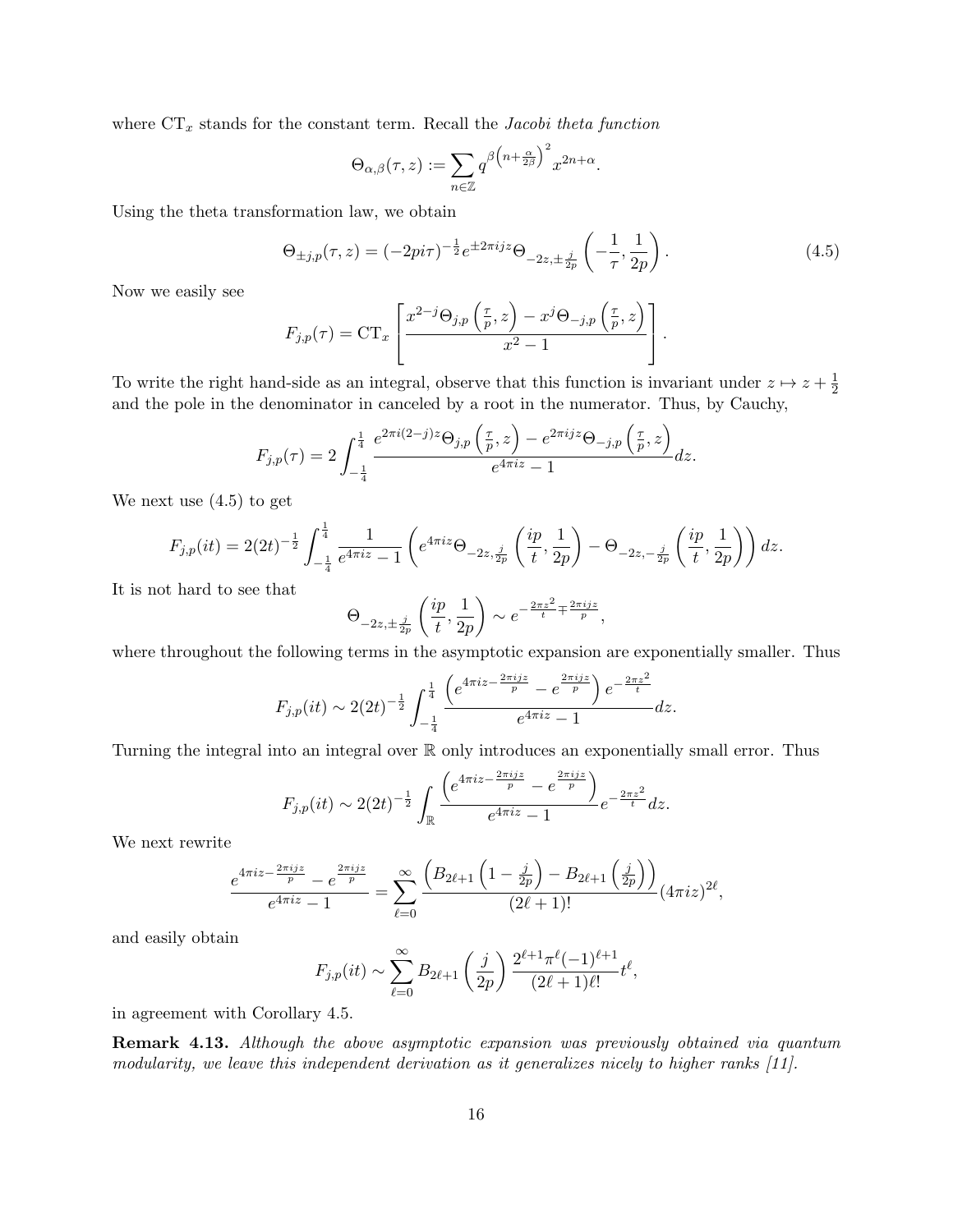## 5 The  $(p_+, p_-)$ -singlet vertex algebras and its characters

In this section, we consider a two-parameter generalization of the singlet algebra  $W(2, 2p - 1)$ . To avoid further notational difficulties, we refer to these new algebras as  $(p_+, p_-)$ -singlets. Let us briefly recall their construction following [4] (also [13]).

## 5.1 Characters of irreducible  $(p_+, p_-)$ -modules

Let  $p_+$  and  $p_-$  be *relatively prime* integers  $\geq 2$ . Consider again the vertex algebra  $V_L$ , where  $L = \mathbb{Z}\alpha$  but now with  $\langle \alpha, \alpha \rangle = 2p_+p_-$  and let  $L^0$  be the dual lattice. In the generalized vertex algebra  $V_{L^0}$  we have two screening operators  $e_0^{\alpha/p_+}$  $a/p_+$  and  $e_0^{-\alpha/p_-}$  $0^{-\alpha/p}$ . Now consider these operators acting on  $M(1)$  ⊂  $V_L$  ⊂  $V_{L^{\circ}}$ . Then the  $(p_+, p_-)$ -singlet is defined as

$$
\left(\mathrm{Ker}_{M(1)}e_{0}^{\frac{\alpha}{p_{+}}}\right)\cap\left(\mathrm{Ker}_{M(1)}e_{0}^{-\frac{\alpha}{p_{-}}}\right).
$$

This is a conformal vertex algebra of central charge  $c_{p_+,p_-} = 1 - \frac{6(p_+ - p_-)^2}{p_- p_+}$  $\frac{p_+ - p_-}{p_- p_+}$  generated by the Virasoro vector and a primary vector of degree  $(2p_+ - 1)(2p_- - 1)$ , thus it is of singlet type. Furthermore, this vertex algebra is an extension of the well studied  $(p_+, p_-)$  Virasoro minimal model VOA [34].

Irreducible singlet  $(p_+, p_-)$ -modules can be classified and fall into three categories: (i) (atypical) Modules  $\mathcal{J}_{r,s;n}$ , where  $1 \leq r \leq p_+$ ,  $1 \leq s \leq p_-$ , and  $n \in \mathbb{Z}$ . They come with the decomposition

$$
\mathcal{J}_{r,s;n} = \bigoplus_{k=0}^{\infty} L\left(c_{p_+,p_-}, \Delta\left(r, p_- - s; |n| + 2k + 1\right) - \frac{(p_- - p_+)^2}{4p_- p_+}\right),\tag{5.1}
$$

where

$$
\Delta(r,s;m) := \frac{(p_{+} - p_{-}r + mp_{+}p_{-})^2}{4p_{+}p_{-}}.
$$

(ii) (small) Minimal  $(p_+, p_-)$  Virasoro models of central charge  $1 - \frac{6(p_+ - p_-)^2}{p_- - p_+}$  $\frac{p_+ - p_-}{p_- p_+}$  [33]:

$$
\mathcal{L}_{r,s}; \ \ 1 \le r \le p_+ - 1, \ 1 \le s \le p_- - 1.
$$

Due to symmetry, there are precisely  $\frac{1}{2}(p_{+} - 1)(p_{-} - 1)$  of these. (iii) (typical) Irreducible Fock spaces  $F_{\lambda}$ , as introduced in Section 2.

Next, we discuss atypical characters. The characters of irreducible Virasoro modules appearing in the decomposition of  $\mathcal{J}_{r,s,n}$  are known (but interestingly much less studied in the literature, perhaps due to their "false" behavior). For sake of brevity we first let

$$
\chi_{r,s;n}(\tau) := \mathrm{ch}_{\mathcal{J}_{r,s;n}}(\tau).
$$

Then the formula (5.1) yields

$$
\eta(\tau)\chi_{r,s;n}(\tau) = \sum_{m=0}^{\infty} mq^{p-p+\left(m+\frac{|n|}{2}-\frac{p+s+p-r}{2p+p-}\right)^2} + \sum_{m=0}^{\infty} mq^{p-p+\left(m+\frac{|n|}{2}+\frac{p+s+p-r}{2p+p-}\right)^2}
$$
  
- 
$$
\sum_{m=0}^{\infty} mq^{p-p+\left(m+\frac{|n|}{2}+\frac{p+s-p-r}{2p+p-}\right)^2} + \sum_{m=0}^{\infty} mq^{p-p+\left(m+\frac{|n|}{2}-\frac{p+s-p-r}{2p+p-}\right)^2}.
$$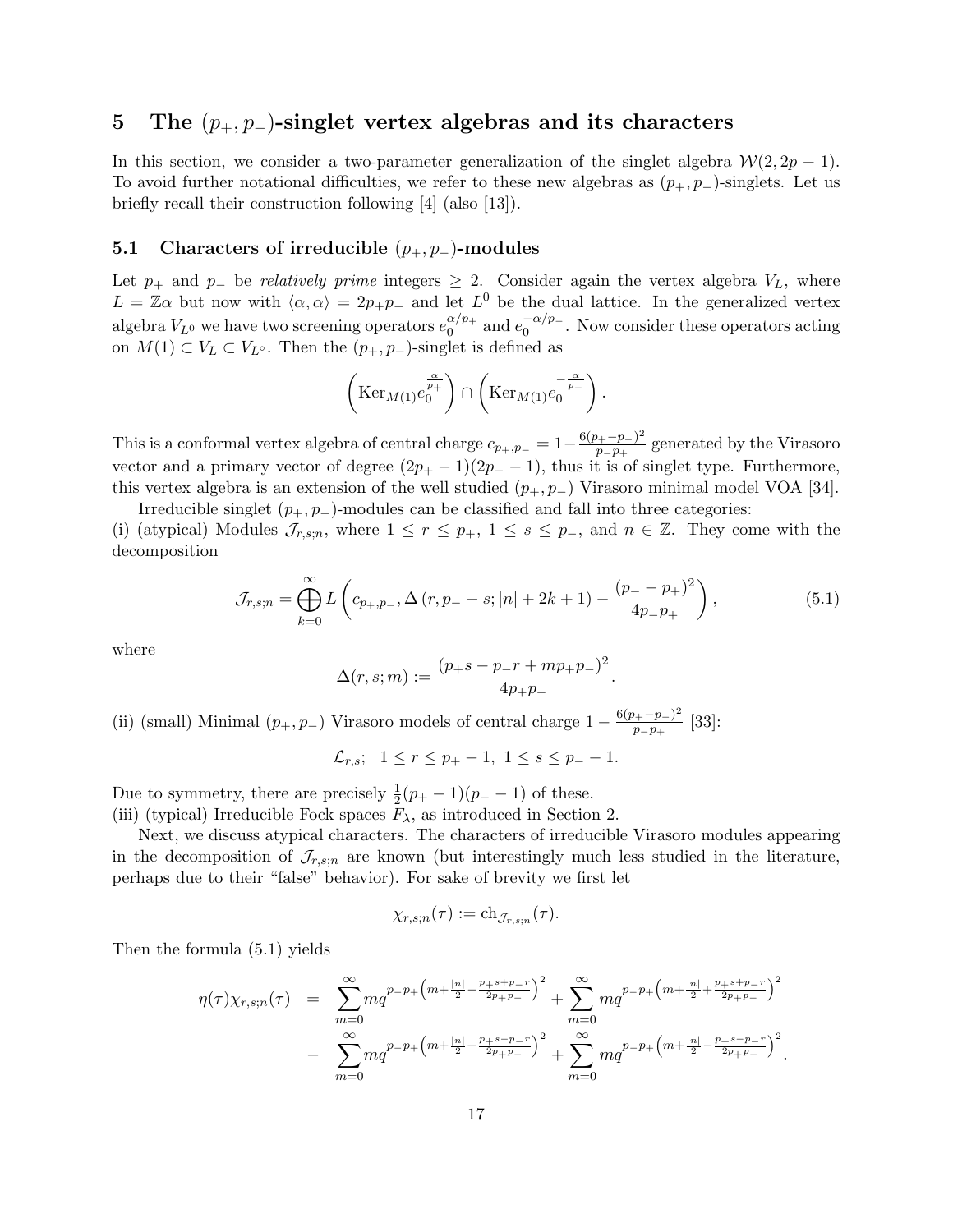The character  $\chi_{r,s;n}$  with  $r = p_+$  (resp.  $s = p_-$ ) can be written in the form  $\frac{F_{j,p}(p\tau) + h(\tau)}{\eta(\tau)}$ , where  $p = p_{-}$  (resp.  $p_{+}$ ), with  $h(\tau)$  a finite q-series. Therefore their numerators are already quantum modular by virtue of results from Section 4. Similarly, we can easily derive full asymptotics.

Thus we can assume  $1 \le r \le p_+ - 1$  and  $1 \le s \le p_- - 1$ . If we let  $n = 0$ , then this character simplifies to

$$
\chi_{r,s;0}(\tau) = \frac{\sum_{m \in \mathbb{Z}} |m| q^{\Delta(r,p-s;2m-1)} - \sum_{m \in \mathbb{Z}} |m| q^{\Delta(r,s;2m)}}{\eta(\tau)}.
$$

Characters with  $n = 0$  are somewhat distinguished as they correspond to certain "top" components of Fock spaces.

For  $n \neq 0$  we distinguish between n even and n odd. For n even, we can write

$$
\eta(\tau)\chi_{r,s;n}(\tau) = \eta(\tau)\chi_{r,s;0}(\tau) + f_{r,s;n}(\tau) - \frac{|n|}{2} \left( \sum_{m \in \mathbb{Z}} q^{p+p-\left(m+\frac{p+s+p-r}{2p+p-}\right)^2} - \sum_{m \in \mathbb{Z}} q^{p+p-\left(m+\frac{p+s-p-r}{2p+p-}\right)^2} \right),
$$

where  $f_{r,s;n}(\tau)$  is a finite q-series. For n odd and positive we first observe that

$$
\eta(\tau)\chi_{r,s;n}(\tau) = -\eta(\tau)\chi_{r,p,--s;n-1}(\tau) + \sum_{m=0}^{\infty} \left( q^{p+p-\left(m+\left(\frac{n}{2}-\frac{1}{2}\right)-\frac{p+s+p-r}{2p+p-\right)^2}} - q^{p+p-\left(m+\left(\frac{n}{2}-\frac{1}{2}\right)-\frac{p+s-p-r}{2p+p-\right)^2}} \right).
$$

Furthermore, keeping n odd, we get

$$
\sum_{m=0}^{\infty} \left( q^{p+p-\left(m+\left(\frac{n}{2}-\frac{1}{2}\right)-\frac{p+s+p-r}{2p+p-}\right)^2} - q^{p+p-\left(m+\left(\frac{n}{2}-\frac{1}{2}\right)-\frac{p+s-p-r}{2p+p-}\right)^2} \right) = g_{r,s;n}(\tau) + \frac{1}{2} \left( A(\tau) + B(\tau) \right),
$$

where  $g_{r,s;n}(\tau)$  is a finite q-series and

$$
A(\tau) := \sum_{m=0}^{\infty} q^{p-p_+ \left(m - \frac{p+s+p-r}{2p+p_-}\right)^2} - \sum_{m=0}^{\infty} q^{p-p_+ \left(m + \frac{p+s+p-r}{2p+p_-}\right)^2} + \sum_{m=0}^{\infty} q^{p-p_+ \left(m + \frac{p+s-p-r}{2p+p_-}\right)^2} - \sum_{m=0}^{\infty} q^{p-p_+ \left(m - \frac{p+s-p-r}{2p+p_-}\right)^2},
$$
  

$$
B(\tau) := \sum_{m \in \mathbb{Z}} q^{p-p_+ \left(m + \frac{p+s+p-r}{2p+p_-}\right)^2} - \sum_{m \in \mathbb{Z}} q^{p-p_+ \left(m + \frac{p+s-p-r}{2p+p_-}\right)^2}.
$$

By using results from Section 4, we see that  $A$  is a sum of two quantum modular forms while B is a modular form of weight  $\frac{1}{2}$ . To summarize, in order to prove mixed quantum modularity of  $\chi_{r,s;n}$  it is sufficient to prove quantum modularity of  $\chi_{r,s;0}$ . This is accomplished in Section 6.

The  $(p_+, p_-)$ -singlet vertex algebra is no longer simple, instead it is an extension of  $\mathcal{L}_{1,1}$  and  $\mathcal{J}_{1,1;0}$  (its maximal ideal) and is denoted by  $\mathcal{K}_{1,1}$ . On the level of characters we can write this

$$
ch_{\mathcal{K}_{1,1}}(\tau) = ch_{\mathcal{L}_{1,1}}(\tau) + \chi_{1,1;0}(\tau).
$$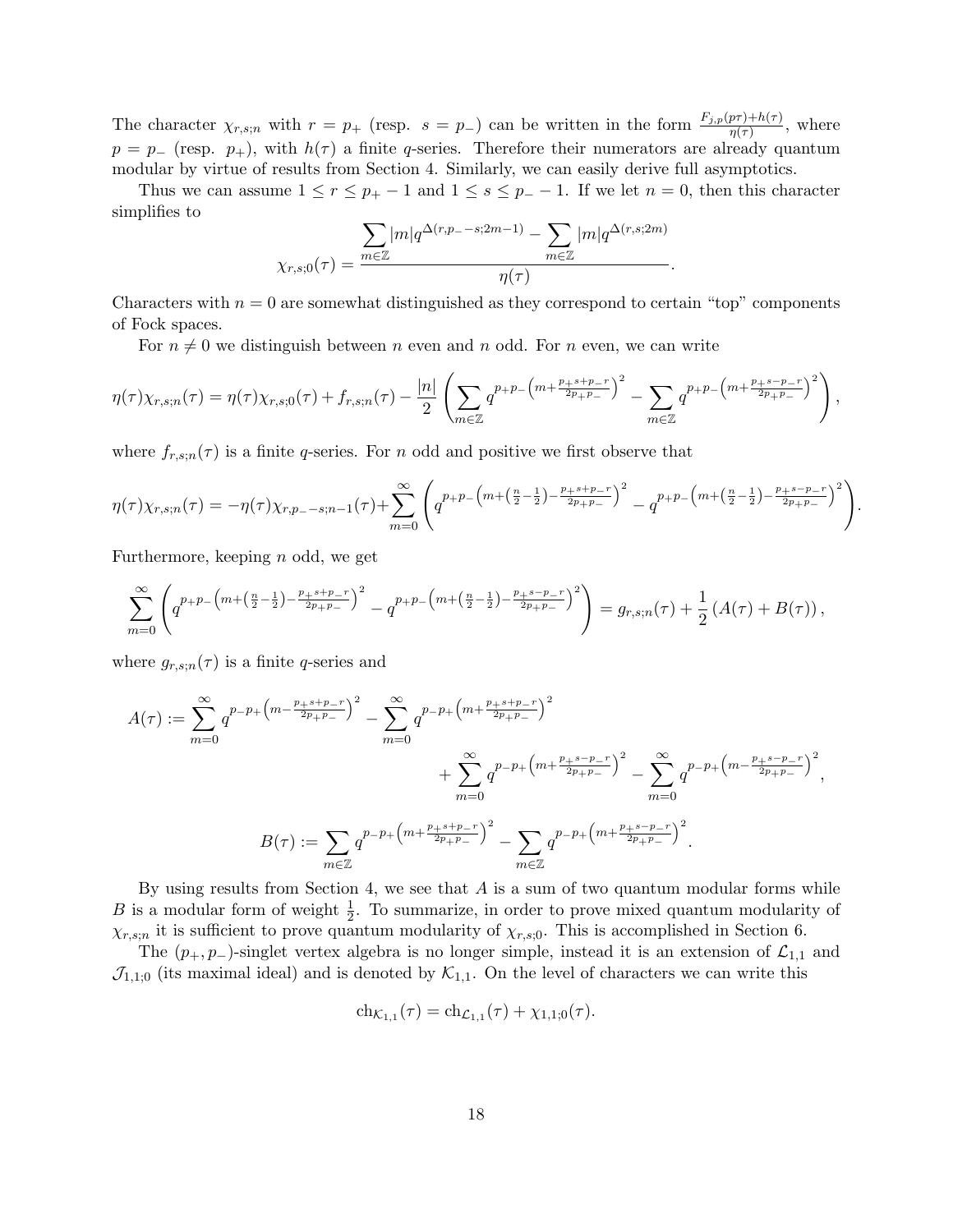## 5.2 Asymptotic properties of  $\chi_{r,s;n}$

In this section we determine the asymptotic behavior of  $\chi_{r,s;n}(it)$  as  $t \to 0^+$ . For this, we first note that we may rewrite

$$
\chi_{r,s;n}\left(\frac{it}{2\pi}\right)\eta\left(\frac{it}{2\pi}\right) = \sum_{m=0}^{\infty} me^{-p-p+t\left(m+\frac{|n|}{2}-\frac{p+s+p-r}{2p+p-}\right)^2} + \sum_{m=0}^{\infty} me^{-p-p+t\left(m+\frac{|n|}{2}+\frac{p+s+p-r}{2p+p-}\right)^2}
$$

$$
-\sum_{m=0}^{\infty} me^{-p-p+t\left(m+\frac{|n|}{2}+\frac{p+s-p-r}{2p+p-}\right)^2} - \sum_{m=0}^{\infty} me^{-p-p+t\left(m+\frac{|n|}{2}-\frac{p+s-p-r}{2p+p-}\right)^2}.
$$

Via symmetry, we may assume that  $\frac{s}{p_-} \geq \frac{r}{p_+}$  $\frac{r}{p_+} > 0$ . We require a general lemma [37], which follows from the Euler McLaurin summation formula. Suppose that  $f:(0,\infty) \to \mathbb{C}$  has an asymptotic expansion

$$
f(t) = \sum_{n=0}^{\infty} b_n t^n \quad (t \to 0^+),
$$

where by "=" we mean that  $f(t) = \sum_{n=0}^{N} b_n t^n + O(t^{N+1})$  for any  $N \in \mathbb{N}$ . Define

$$
I_f := \int_0^\infty f(u) du.
$$

**Lemma 5.1.** If  $I_f < \infty$ , then we have for  $a > 0$ 

$$
\sum_{m\geq 0} f((m+a)t) = \frac{I_f}{t} - \sum_{n\geq 0} b_n \frac{B_{n+1}(a)}{n+1} t^n.
$$

For our purposes, define for  $\alpha > 0$ 

$$
\mathcal{F}_{\alpha}(t):=\sum_{m\geq 0}me^{-t(m+\alpha)^2}.
$$

We aim to first determine the asymptotic behavior of  $\mathcal{F}_{\alpha}$  and write

$$
\mathcal{F}_{\alpha}(t) = \frac{1}{\sqrt{t}} \sum_{m \ge 0} f_1\left(\sqrt{t}(m + \alpha)\right) - \alpha \sum_{m \ge 0} f_2\left(\sqrt{t}(m + \alpha)\right)
$$

with

$$
f_1(x) := xe^{-x^2} = x + O(x^3),
$$
  
\n $f_2(x) := e^{-x^2} = 1 + O(x^2).$ 

Now, by Lemma 5.1,

$$
\mathcal{F}_{\alpha}(t)=\frac{I_{f_1}}{t}-\frac{1}{2}B_2(\alpha)-\frac{\alpha I_{f_2}}{\sqrt{t}}+\alpha B_1(\alpha)+O\left(\sqrt{t}\right),
$$

and hence

$$
\sum_{m=0}^{\infty} me^{-t(m+n-\alpha)^2} + \sum_{m=0}^{\infty} me^{-t(m+n+\alpha)^2} = \frac{2I_{f_1}}{t} - \frac{2nI_{f_2}}{\sqrt{t}} + n^2 + \alpha^2 - \frac{1}{6} + O\left(\sqrt{t}\right).
$$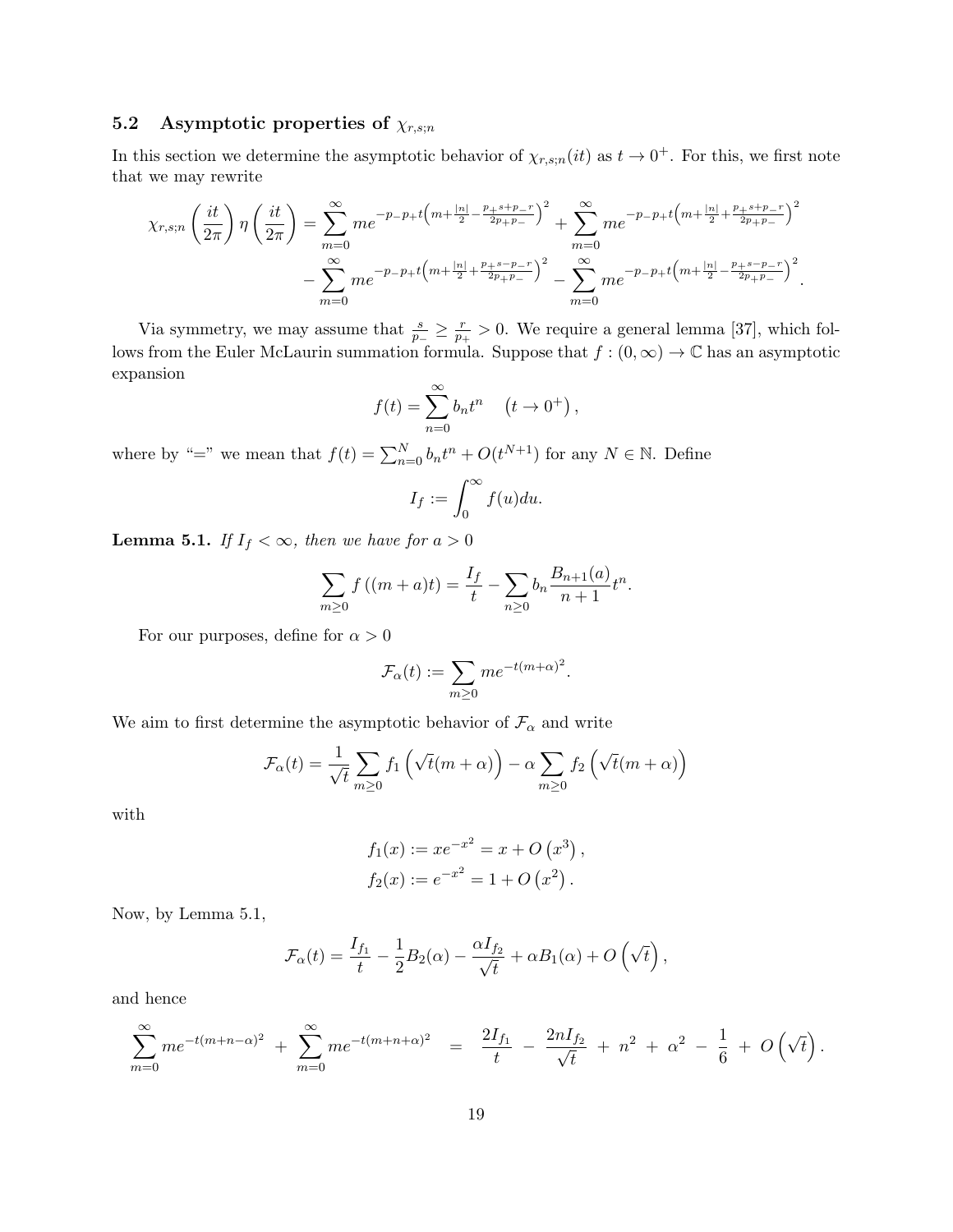Now we can compute the leading term in the asymptotic expansion of  $\eta(it)\chi_{r,s,n}(it)$ . The terms  $\frac{2I_{f_1}}{t}$  and  $\frac{2nI_{f_2}}{\sqrt{t}}$  $\frac{f_2}{\overline{t}}$  cancel out, so we can freely substitute  $2\pi p_+p_-t$  for t. The result is

$$
\eta(it)\chi_{r,s;n}(it) \sim \frac{rs}{p_-p_+}.
$$
  

$$
\lim_{t \to 0^+} \frac{\chi_{r,s;n}(it)}{\chi_{1,1;0}(it)} = rs.
$$
 (5.2)

We also record

Proposition 5.2. Asymptotically,

$$
\eta(it)\chi_{r,s;0}(it) = \sum_{n=0}^{\infty} \frac{(-1)^n (2\pi p_+ p_-)^n t^n}{n!} \left( \frac{2\alpha B_{2n+1}(\alpha) - 2\beta B_{2n+1}(\beta)}{2n+1} - \frac{B_{2n+2}(\alpha) - B_{2n+2}(\beta)}{n+1} \right),
$$

where  $\alpha := \frac{p_+ s + p_- r}{2p_+ r}$  $\frac{+s+p-r}{2p_+p_-}$  and  $\beta := \frac{p_+s-p_-r}{2p_+p_-}$  $\frac{+s-p-r}{2p_+p_-}$  .

Clearly, the previous proposition and formulas in Section 5.1 can be now used to write down asymptotic expansion for  $\eta(it)\chi_{r,s;n}(it)$ . As the formula is rather messy we omit it here.

Next, we consider the remaining irreducible modules. The following result pertaining to minimal models can be found for example in [34]:

**Lemma 5.3.** The characters of  $(p_+, p_-)$  minimal models are given by:

$$
\mathrm{ch}_{\mathcal{L}_{r,s}}(\tau) = \frac{1}{\eta(\tau)} \left( \theta_{p+s-p-r}(\tau) - \theta_{p+s+p-r}(\tau) \right),\,
$$

where  $r$  and  $s$  are as before. Moreover, we have the following asymptotics

$$
ch_{\mathcal{L}_{r,s}}(it) \sim A_{p_+,p_-}^{r,s} e^{\frac{\pi d^{p_+,p_-}}{12t}} \quad (t \to 0^+).
$$

Here  $d^{p_+,p_-} := 1 - \frac{6}{p_+p_-}$  $\frac{6}{p_+p_-}$  and

$$
A_{p_+,p_-}^{r,s} := (-1)^{(r+s)(r'+s')} \sqrt{\frac{8}{p_+p_-}} \sin\left(\frac{\pi rr'}{p_-}(p_+-p_-)\right) \sin\left(\frac{\pi ss'}{p_+}(p_+-p_-)\right),
$$

with  $(r', s')$  the unique integers satisfying  $1 \le r' \le p_+ - 1$  and  $1 \le s' \le p_+ - 1$  and  $r'p_+ - s'p_- = 1$ .

We summarize everything into the following result

#### Theorem 5.4. We have

(i) For all  $n \in \mathbb{Z}$ ,

$$
\dim_q(\mathcal{J}_{r,s;n})=rs.
$$

(*ii*) For all  $r, s$  we have

$$
\dim_q(\mathcal{L}_{r,s})=0.
$$

(iii) For all  $\lambda \in \mathbb{C}$ ,

 $\dim_{a}(F_{\lambda}) = p_{+}p_{-}.$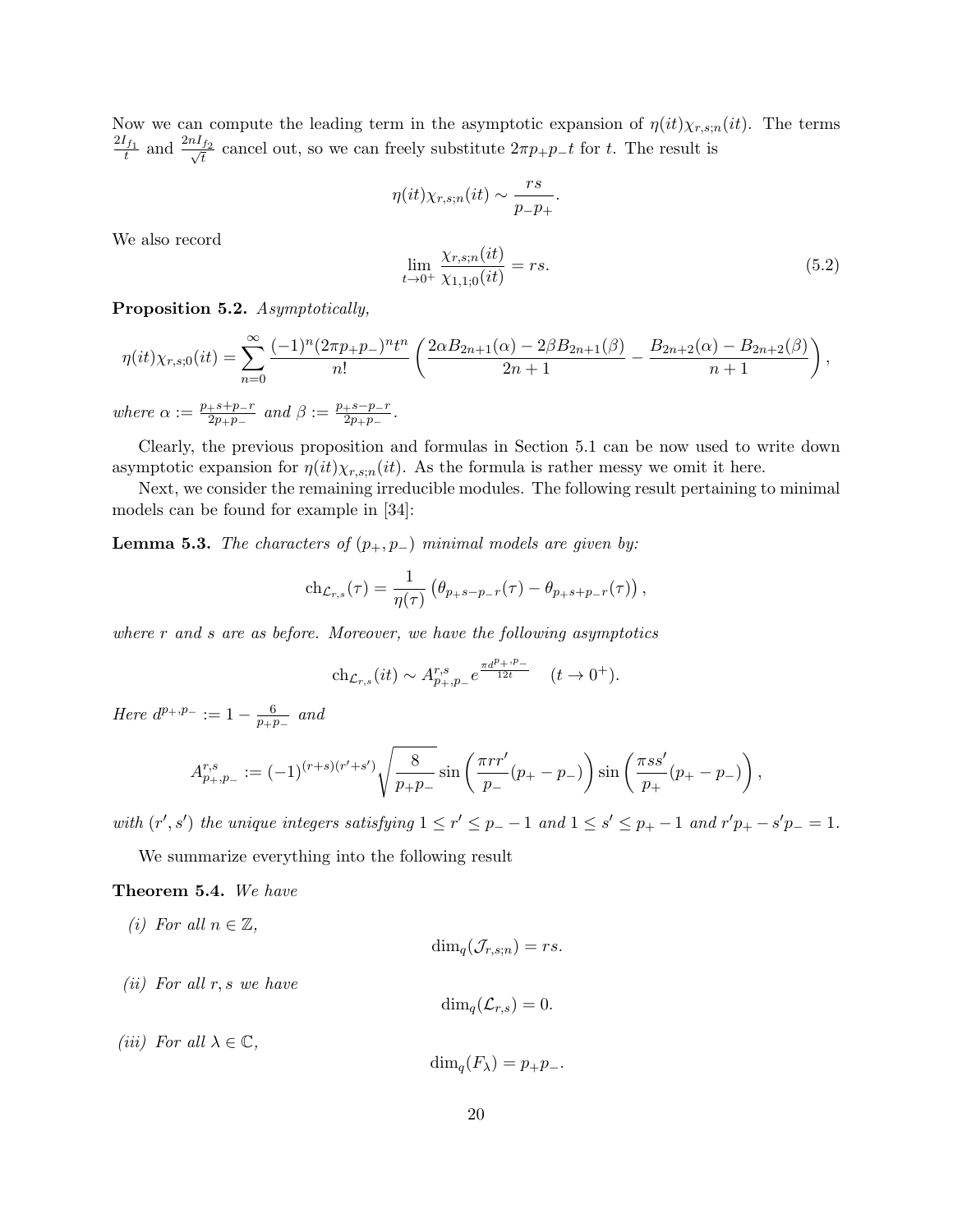**Proof:** Assertion  $(i)$  essentially follows directly from formula  $(5.2)$ . We are interested in

$$
\dim_q(\mathcal{J}_{r,s;n}) = \lim_{t \to 0^+} \frac{\chi_{r,s;n}(it)}{\chi_{1,1;0}(it) + \text{ch}_{\mathcal{L}_{1,1}}(it)}.
$$

Simplifying and noting that  $\eta(it)ch_{\mathcal{L}_{1,1}}(it) \sim A_{p_+,p_-}^{1,1} \frac{1}{\sqrt{n}}$  $\frac{1}{\overline{t}}e^{-\frac{\pi p_+ p_-}{2t}}$ , the additional term in the denominator does not contribute, so as before in (5.2), we get

$$
\dim_q(\mathcal{J}_{r,s;n}) = \lim_{t \to 0^+} \frac{\chi_{r,s;n}(it)}{\chi_{1,1;0}(it)} = rs.
$$

√  $\overline{t}e^{\frac{\pi}{12t}}$  and  $\mathrm{ch}_{\mathcal{L}_{r,s}}(it) \sim A^{r,s}_{p_+,p_-}e^{\frac{\pi d^{p_+,p_-}}{12t}}$ . It is sufficient For (ii), we used previously  $\chi_{1,1;0}(it) \sim \frac{1}{n-1}$  $\overline{p_-\overline{p_+}}$ to observe that <sup>√</sup> t tends to zero much slower compared to e <sup>−</sup>λt for λ > 0, so the limit is zero. Part (iii) follows immediately once we observe that  $\ch_{F_{\lambda}}(\tau) = \frac{q^{\lambda}}{\eta(\tau)}$  $\frac{q^{\prime\prime}}{\eta(\tau)}$ , for some  $\lambda$ .  $\Box$ 

Remark 5.5. Our results in Theorem 5.4 are in agreement with the proposed fusion rules among irreducible  $(p_+, p_-)$ -singlet modules given in [31] and [13], in the sense that  $\dim_q(\cdot)$  defines a representation of the (conjectural) Verlinde algebra. Let us illustrate this in a few cases.

Suppose first that  $r + r' \leq p_{\pm} + 1$  and  $s + s' \leq p_{\pm} + 1$ . Then the fusion rules obtained by a Verlinde-type formula in [31] read

$$
[\mathcal{J}_{r,s;n}] \times [\mathcal{J}_{r',s';n'}] = \sum_{\ell=|r-r'|+1;2}^{r+r'-1} \sum_{j=|s-s'|+1;2}^{s+s'-1} [\mathcal{J}_{\ell,j;n+n'}].
$$

By using Theorem 5.4 (i), we easily infer that the q-dimension of the right-hand side equals  $rr'ss'$ . Similarly, one checks the other cases in formula (4.24a) in [13, 31].

For representations in (ii), we expect that

$$
[\mathcal{L}_{r,s}]\times[\mathcal{J}_{r',s';n}]=0,
$$

which again agrees with our result. In fact, the minimal models  $\mathcal{L}_{r,s}$  are expected to form a full tensor ideal in  $K_{1,1}$ -Mod, which is clearly consistent with our formula as two minimal models are expected to fuse nontrivially only among themselves (producing another module with  $q$ -dimension zero!).

For representations in (iii), the proposed fusion rules among  $\mathcal{J}_{r,s;n}$  and  $F_\lambda$  can be found in formula (4.14) in [13, 31]. We omit details and only note that  $[\mathcal{J}_{r,s;n}] \times [F_\lambda]$  decomposes as a sum of rs generic modules each with q-dimension  $p_+p_-$ .

#### 5.3 Example: (2, 3)-singlet

Here we analyze in more details the simplest  $(p_+, p_-)$ -singlet with  $p_+ = 2$  and  $p_- = 3$ . This case is clearly degenerate as  $\mathcal{L}_{1,1} = \mathbb{C}$  (the trivial vertex algebra!). Our vertex algebra  $\mathcal{K}_{1,1}$  is thus an extension of the one-dimensional space  $\mathcal{L}_{1,1}$  and  $\mathcal{J}_{1,1;0}$ , whose character is given by

$$
\chi_{1,1;0}(\tau) = \frac{q^{\frac{1}{24}} \sum_{n \in \mathbb{Z}} |n| q^{6n^2 - 5n + 1} - q^{\frac{1}{24}} \sum_{n \in \mathbb{Z}} |n| q^{6n^2 + n}}{\eta(\tau)}.
$$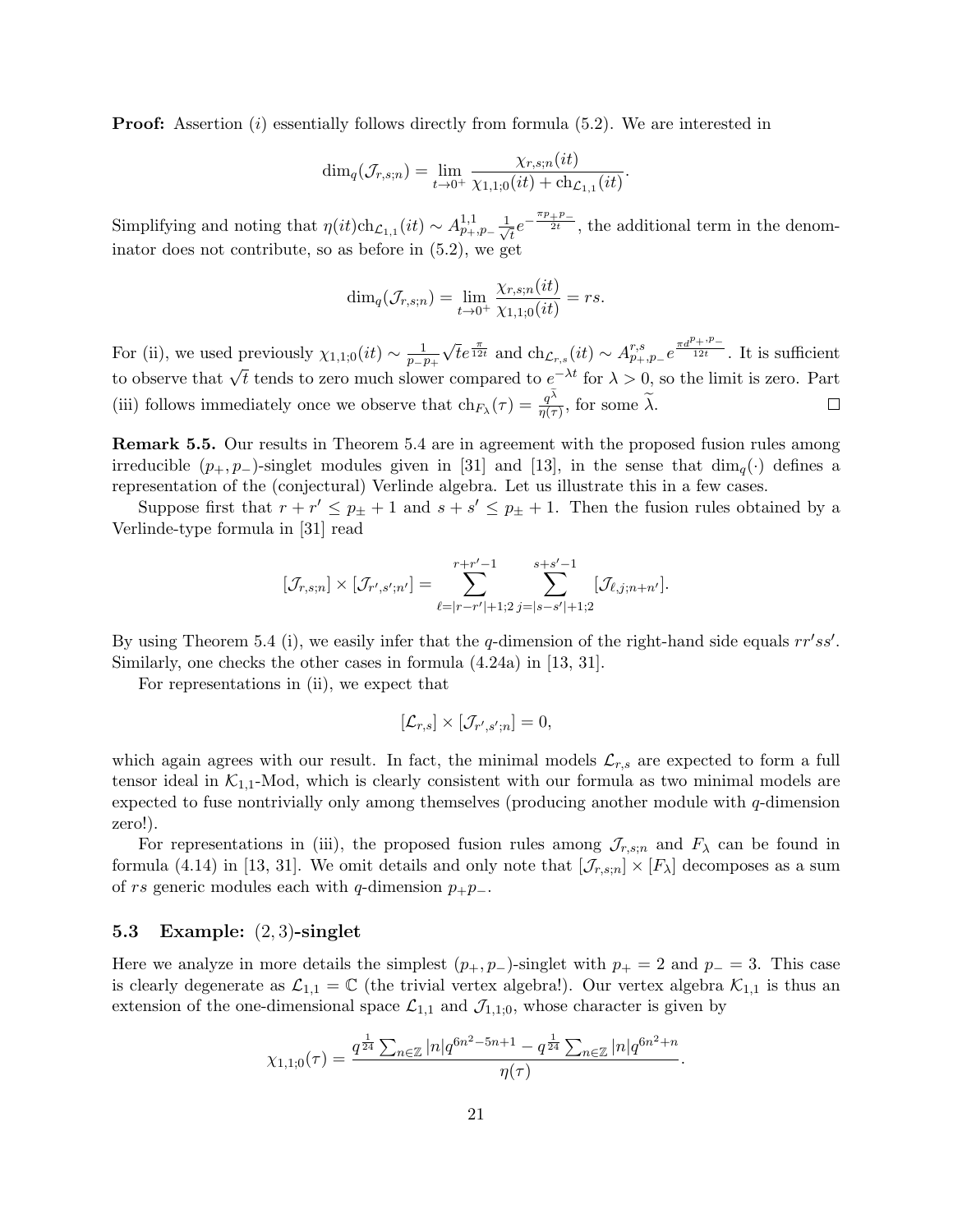We can rewrite the numerator as

$$
q^{\frac{1}{24}}\left(-\sum_{n\in\mathbb{Z}}(-1)^n\left|\frac{n}{2}+\frac{1}{12}\right|q^{\frac{(3n^2+n)}{2}}+\frac{1}{12}\sum_{n\in\mathbb{Z}}\text{sgn}(n)q^{6n^2+n}+\frac{5}{12}\sum_{n\in\mathbb{Z}}\text{sgn}(n)q^{6n^2+7n+2}\right).
$$

The first sum is known to be a quantum modular form of weight  $\frac{3}{2}$  for  $SL_2(\mathbb{Z})$  with quantum set Q as it already appeared in the analysis of Kontsevich's "strange q-series" (after Zagier's paper [36]). After inclusion of the fudge factor  $q^{\frac{1}{24}}$ , the second and third sum now read

$$
\sum_{n\in\mathbb{Z}}\operatorname{sgn}(n)q^{6\left(n+\frac{1}{12}\right)^2} \quad \text{and} \quad \sum_{n\in\mathbb{Z}}\operatorname{sgn}(n)q^{6\left(n+\frac{7}{12}\right)^2},
$$

respectively. Both are quantum modular forms of weight  $\frac{1}{2}$  with quantum set  $\mathbb Q$  (see Section 4). In the next section we prove a more general statement for all  $\mathcal{J}_{r,s;n}$  modules.

# 6 Quantum modularity of  $\chi_{r,s;0}$

In this section we consider quantum modularity of the numerator  $\eta \chi_{r,s;0}$ .

**Theorem 6.1.** The numerator  $\eta \chi_{r,s;0}$  is a quantum modular form of mixed weight  $\frac{1}{2}$  and  $\frac{3}{2}$ , with quantum set Q. For  $n \neq 0$ ,  $\eta \chi_{r,s;n}$  is a mixed quantum modular form.

**Remark 6.2.** Combined with results from Section 5, this also proves mixed quantum modularity of  $\eta \chi_{r,s;n}$  for all n.

For the proof, we define the Gauss sum

$$
G(a, b, c) := \sum_{m \pmod{c}} e^{\frac{2\pi i}{c} (am^2 + bm)}.
$$

We require the following properties.

**Lemma 6.3.** (i) If  $b = 0$  and  $(a, c) = 1$ , then we have

$$
G(a, 0, c) = \begin{cases} 0 & \text{if } c \equiv 2 \pmod{4}, \\ \varepsilon_c \sqrt{c} \left(\frac{a}{c}\right) & \text{if } c \text{ is odd}, \\ (1+i)\varepsilon_a^{-1} \sqrt{c} \left(\frac{c}{a}\right) & \text{if } a \text{ is odd}, 4|c. \end{cases}
$$

(ii) If  $4|c,(a, c) = 1$ , and b is odd, then  $G(a, b, c) = 0$ .

(*iii*) We have for  $(c, d) = 1$  that

$$
G(a, b, cd) = G(ac, b, d)G(ad, b, c).
$$

(iv) If  $(a, c) > 1$ ,  $G(a, b, c) = 0$  unless  $(a, c)$ , in which case

$$
G(a,b,c) = (a,c)G\left(\frac{a}{(a,c)}, \frac{b}{(a,c)}, \frac{c}{(a,c)}\right).
$$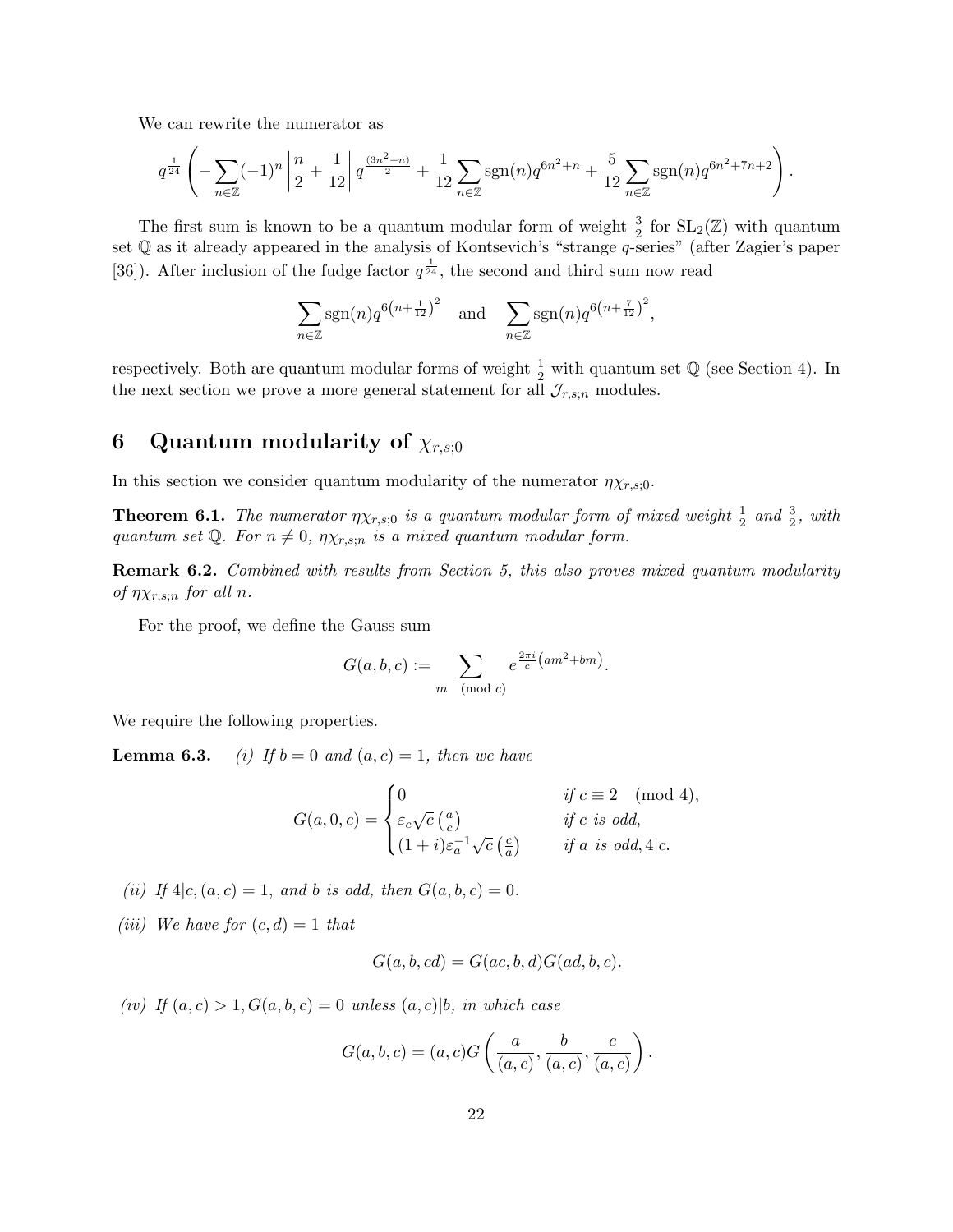**Proof of Theorem 6.1:** Via symmetry, we may assume that  $p_+s - p_-r \geq 0$ . We may write

$$
\eta(\tau)\chi_{r,s;0}(\tau) = \frac{1}{P} \sum_{\substack{j \in \{1,2\} \\ \pm}} (-1)^{j+1} \sum_{\substack{m \ge 0 \\ m \equiv \pm A_j \pmod{P}}} m q^{\frac{m^2}{2P}} + \frac{1}{P} \sum_{j \in \{1,2\}} (-1)^j A_j \sum_{m \in \mathbb{Z}} sgn(m) q^{\frac{P}{2}\left(m + \frac{A_j}{P}\right)^2},
$$

where  $P := 2p_+p_-, A_1 := p_+s + p_-r$ , and  $A_2 := p_+s - p_-r$ . Let us replace  $\tau$  with  $2\tau$  for simplicity. Then the second term on the right hand-side equals

$$
\frac{1}{P}\sum_{j\in\{1,2\}}(-1)^jA_jF_{A_j,\frac{P}{2}}(P\tau)
$$

and is thus quantum modular by the previous results. Thus we are left to show that

$$
G(\tau) := \sum_{\substack{j \in \{1,2\} \\ \pm}} (-1)^j \sum_{\substack{m \ge 0 \\ m \equiv \pm A_j \pmod{P}}} mq^{\frac{m^2}{P}}
$$

has quantum set  $\mathbb{Q}$ . For this, let  $\frac{h}{k} \in \mathbb{Q}$  with  $(h, k) = 1$ . Then for  $t > 0$ 

$$
G\left(\frac{h}{k} + it\right) = \sum_{m \ge 0} m\gamma(m)e^{-\frac{2\pi tm^2}{P}}
$$

with

$$
\gamma(m) := \begin{cases} e^{\frac{2\pi i h m^2}{P_k}} & \text{if } m \equiv \pm A_1 \pmod{P}, \\ -e^{\frac{2\pi i h m^2}{P_k}} & \text{if } m \equiv \pm A_2 \pmod{P}. \end{cases}
$$

Theorem 6.1 is proven once we show that  $\gamma$  has mean value 0, which is equivalent to

$$
0 = \sum_{\substack{j \in \{1,2\} \\ \pm}} (-1)^j e^{\frac{2\pi i h A_j^2}{P_k}} \sum_{m \pmod{k}} e^{\frac{2\pi i h}{k} \left( P m^2 \pm 2A_j m \right)}. \tag{6.1}
$$

Equation (6.1) follows once we show that

$$
e\left(\frac{hA_1^2}{Pk}\right)G\left(hP,\pm 2hA_1,k\right)=e\left(\frac{hA_2^2}{Pk}\right)G\left(hP,\pm 2hA_2,k\right),
$$

where  $e(x) := e^{2\pi ix}$ . Changing in the Gauss sum  $m \to -m$  we only have to consider the  $+$  sign. Now write  $k = 2^{\nu} k' \ (\nu \in \mathbb{N}_0, k' \text{ odd})$ . By Lemma 6.3 (iii), we have

$$
G(hP, 2hA_j, k) = G(2^{\nu}hP, 2hA_j, k') G(k'hP, 2hA_j, 2^{\nu}).
$$
\n(6.2)

We evaluate both factors. For the first factor, let  $\ell := (k', P)$ . Using the conditions on  $p_-\$  and  $p_+$ , it is not hard to see that  $\ell|A_1 \Leftrightarrow \ell|A_2$ . Thus we may assume that  $\ell|A_j$  since otherwise the Gauss sums vanish by Lemma  $6.3$  (iv). Completing the square, we obtain by Lemma  $6.3$  (i),

$$
G\left(2^{\nu}hP,2hA_j,k'\right)=\ell e\left(-\frac{h\left[2^{\nu}\frac{P}{\ell}\right]_{\frac{k'}{\ell}}\left(\frac{A_j}{\ell}\right)^2}{\frac{k'}{\ell}}\right)\varepsilon_{\frac{k'}{\ell}}\sqrt{\frac{k'}{\ell}}\left(\frac{2^{\nu}h\frac{P}{\ell}}{\frac{k'}{\ell}}\right),
$$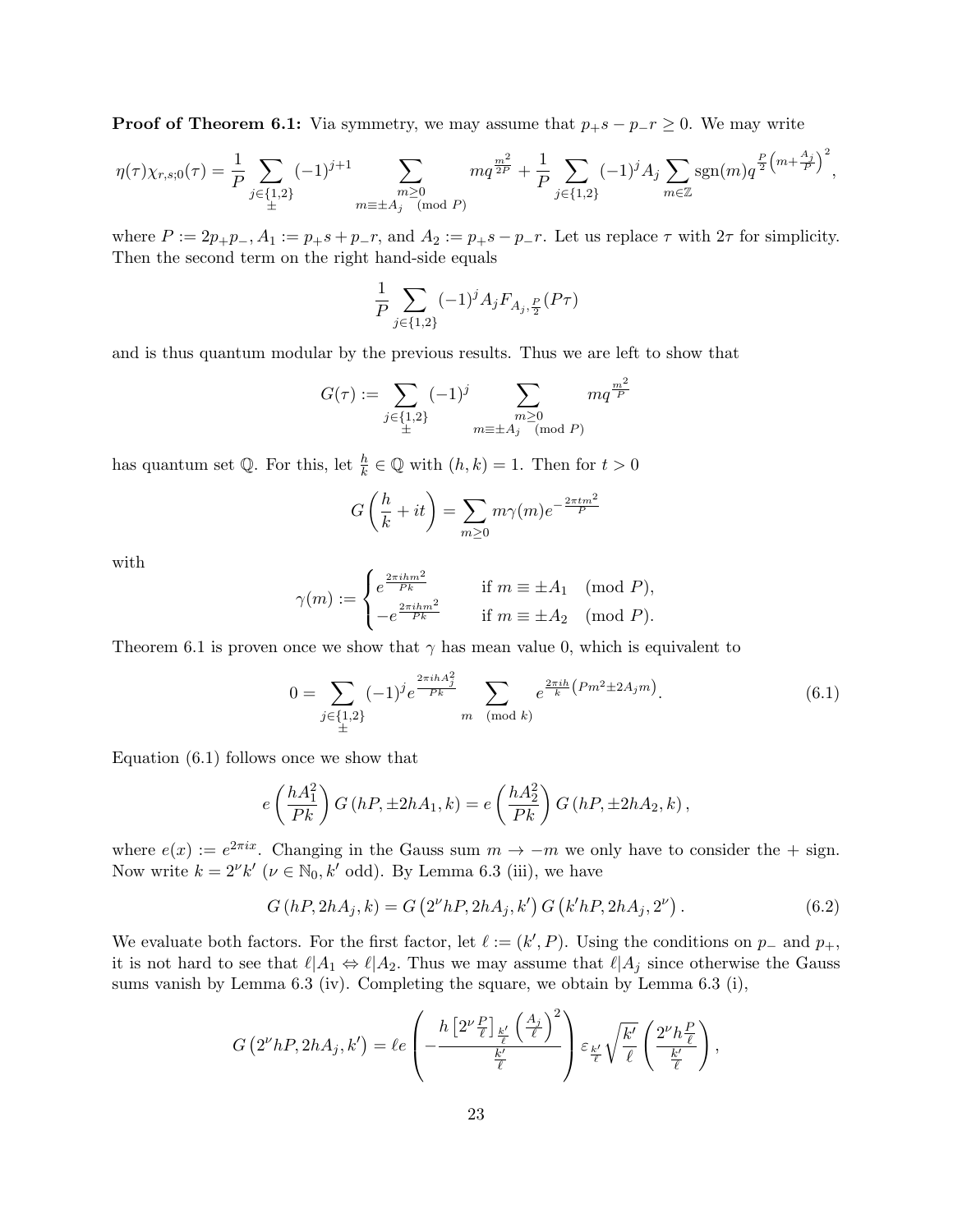where throughout  $[a]_b$  denotes the inverse of a (mod b). Note that only the exponential factor is relevant as the other contribution is independent of  $A_i$ .

We next consider the second Gauss sum (if  $\nu \geq 1$ ) in (6.2). Let  $2^n := (2^{\nu}, P)$ . As before  $2^{n}|2A_1 \Leftrightarrow 2^{n}|2A_2$ . By Lemma 6.3 (iv), we may thus assume that  $2^{n}|2A_j$ . Then

$$
G(k'hP, 2hA_j, 2^{\nu}) = 2^n G\left(k'h\frac{P}{2^n}, h\frac{A_j}{2^{n-1}}, 2^{\nu - n}\right).
$$

We now first consider the case  $2^n \nmid A_1 \Leftrightarrow 2^n \nmid A_2$ . By Lemma 6.3 (ii), we obtain that the Gauss sum vanishes unless  $\nu = n$  or  $\nu = n + 1$  in which case it equals 1 or 2, respectively. Next if  $2^n | A_j$ , we may again complete the square. The sum on  $m$  then becomes

$$
e\left(-\frac{h\left[\frac{P}{2^n}k'\right]_{2^{\nu-n}}\left(\frac{A_j}{2^n}\right)^2}{2^{\nu-n}}\right)_{m\pmod{2^{\nu-n}}}e\left(\frac{hk'\frac{P}{2^n}m^2}{2^{\nu-n}}\right).
$$

The sum on m now equals 1 if  $\nu = n$ , vanishes if  $\nu = n + 1$ , and otherwise equals

$$
(1+i)\varepsilon_{hk'\frac{P}{2^n}}^{-1}\sqrt{2^{\nu-n}}\left(\frac{2^{\nu-n}}{hk'\frac{P}{2^n}}\right),\,
$$

so is in any case independent of  $A_j$ .

We now distinguish two cases. Firstly if  $2^n \nmid A_j$ , we have to show that

$$
\frac{hA_j^2}{Pk} - \frac{h\left[2^{\nu}\frac{P}{\ell}\right]_{\frac{k'}{\ell}}\left(\frac{A_j}{\ell}\right)^2}{k'} =: f_j
$$

is independent of  $A_j \pmod{\mathbb{Z} }$ . Write

$$
f_j = \frac{h\left(\frac{A_j}{2^{n-1}\ell}\right)^2}{4\left(\frac{P}{2^n\ell}\right)\left(\frac{k}{2^n\ell}\right)} \left(1 - \left[2^{\nu}\frac{P}{\ell}\right]_{\frac{k'}{\ell}} 2^{\nu}\frac{P}{\ell}\right).
$$

Now  $\left(\frac{P}{2^n\ell}, \frac{k}{2^n\ell}\right) = 1$  and a direct calculation gives that

$$
f_1 \equiv f_2 \pmod{\frac{P}{2^n \ell}},
$$
  
\n
$$
f_1 \equiv f_2 \pmod{\frac{k'}{\ell}},
$$
\n(6.3)

$$
f_1 \equiv f_2 \pmod{4 \cdot \operatorname{lcm} \left( 2^{\nu - n}, 2^{\operatorname{ord}_2\left(\frac{P}{2^n}\right)} \right)}.
$$
 (6.4)

If  $2^n | A_j$ , we require that

$$
\frac{hA_j^2}{Pk} - \frac{h\left[2^{\nu}\frac{P}{\ell}\right]_{\frac{k'}{\ell}}\left(\frac{A_j}{\ell}\right)^2}{k'} - \frac{h\left[\frac{P}{2^n}k'\right]_{2^{\nu-n}}\left(\frac{A_j}{2^n}\right)^2}{2^{\nu-n}} =: g_j
$$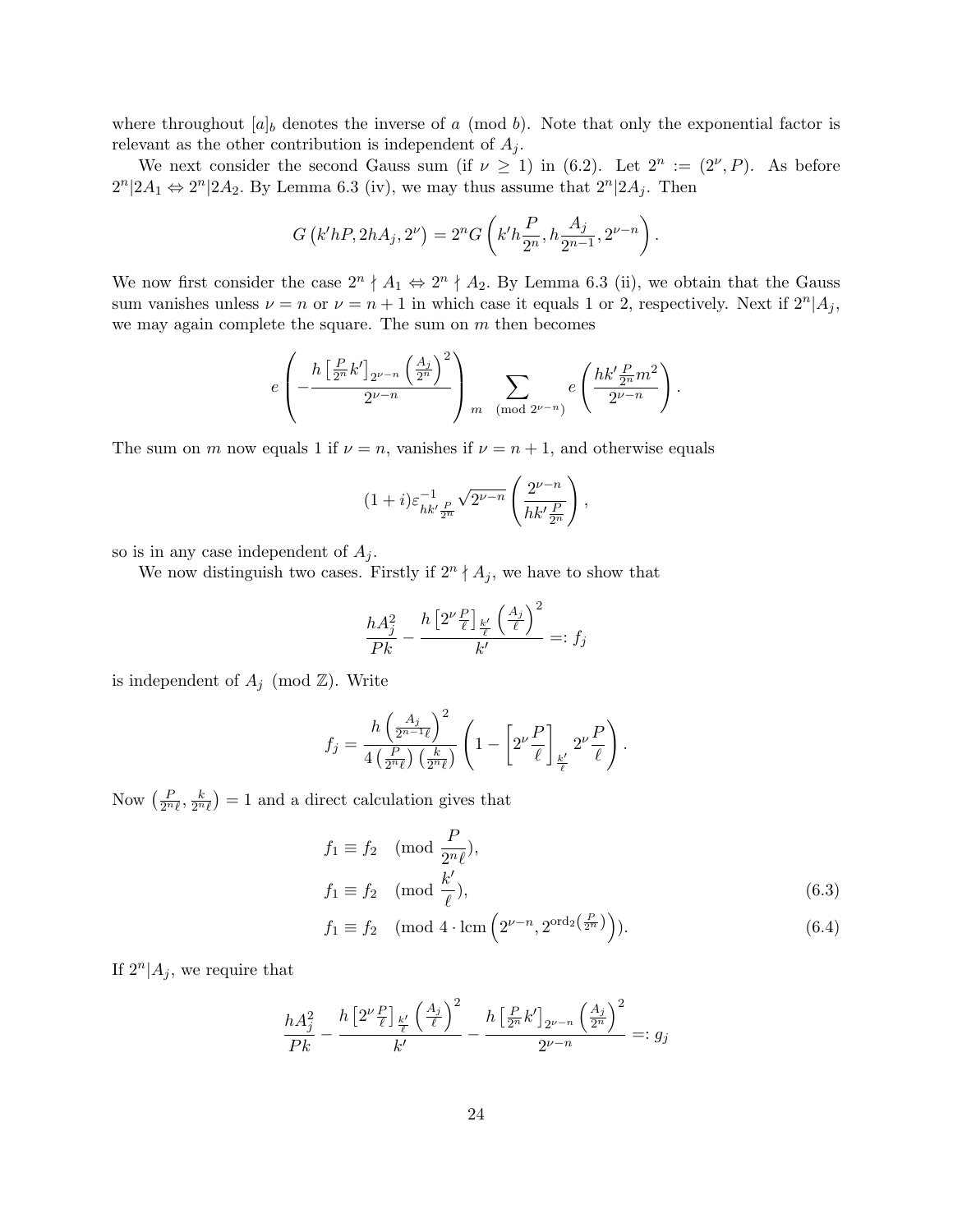is independent of  $A_j \pmod{\mathbb{Z} }$ . Write

$$
g_j=\frac{h\left(\frac{A_j}{2^n\ell}\right)^2}{\left(\frac{P}{2^n\ell}\right)\left(\frac{k}{2^n\ell}\right)}\left(1-\left[2^{\nu}\frac{P}{\ell}\right]_{\frac{k'}{\ell}}2^{\nu}\frac{P}{\ell}-\left[\frac{P}{2^n}k'\right]_{2^{\nu-n}}\frac{P}{2^n}k'\right).
$$

We have to show that

$$
g_1 \equiv g_2 \pmod{\frac{k}{2^n \ell}},
$$
  

$$
g_1 \equiv g_2 \pmod{\frac{P}{2^n \ell}},
$$

which again follows by a direct calculation. This finishes the claim.

# 7 The tail of colored Jones polynomials, Nahm-type sums, and false theta functions

In this part we investigate various Nahm-type expressions for characters of the  $(1, p)$ -singlet algebra modules in connection with knot invariants.

As already mentioned in [12], there is a close relationship between characters of the  $(1, p)$ -singlet vertex algebra and "limits" of normalized colored Jones polynomials of certain alternating knots. As shown in [21], alternating knots have the remarkable property that their Jones polynomials  $J_{n,K}(q)$  satisfy the stability property, that is, suitably normalized polynomials  $\hat{J}_{n,K}(q)$  approach to a fixed infinite q-series  $\Phi_K(q)$ , called the tail of K. In [21], many examples of tails were computed. The concept of tail can be used to prove various  $q$ -series identities. This was first utilized by Armond and Dasbach in [7], where they showed that the Andrews-Gordon identity can be proven using two methods for computing the tail of the  $(2, 2p + 1)$  torus knots.

**Example 7.1.** (Torus knot  $(2, 2p)$ ) The tail of the Jones polynomial of the  $(2, 2p)$  torus knot is given by (see [21], [22] for instance):

$$
\Phi_p(q) = \sum_{n \in \mathbb{Z}} \text{sgn}(n) q^{pn^2 + (p-1)n}.
$$

By using skein theoretical techniques, very recently Hajij in [22] obtained another representation of  $\Phi_p(q)$  as a multi q-hypergeometric series. It is not clear to us if this is the same Nahm-type sum that comes from the work of Garoufalidis and Le  $[21]$ . In any event, Hajij's result reads as

$$
\Phi_p(q) = (q;q)_{\infty} \sum_{(n_1,\dots,n_{p-1}) \in \mathbb{N}_0^{p-1}} \frac{q^{N_1^2 + \dots + N_{p-1}^2 + N_1 + \dots + N_{p-1}}}{(q;q)_{n_{p-1}}^2 (q;q)_{n_1} \cdots (q;q)_{n_{p-2}}},
$$
\n(7.1)

,

where  $N_j := \sum_{k=j}^{p-1} n_k$  and  $(a;q)_n = \prod_{j=0}^{n-1} (1 - aq^j)$ . In particular, for  $p = 2$ , one gets

$$
\Phi_2(q) = (q;q)_{\infty} \sum_{n=0}^{\infty} \frac{q^{n^2+n}}{(q;q)_n^2}
$$

an identity going back to Ramanujan.

 $\Box$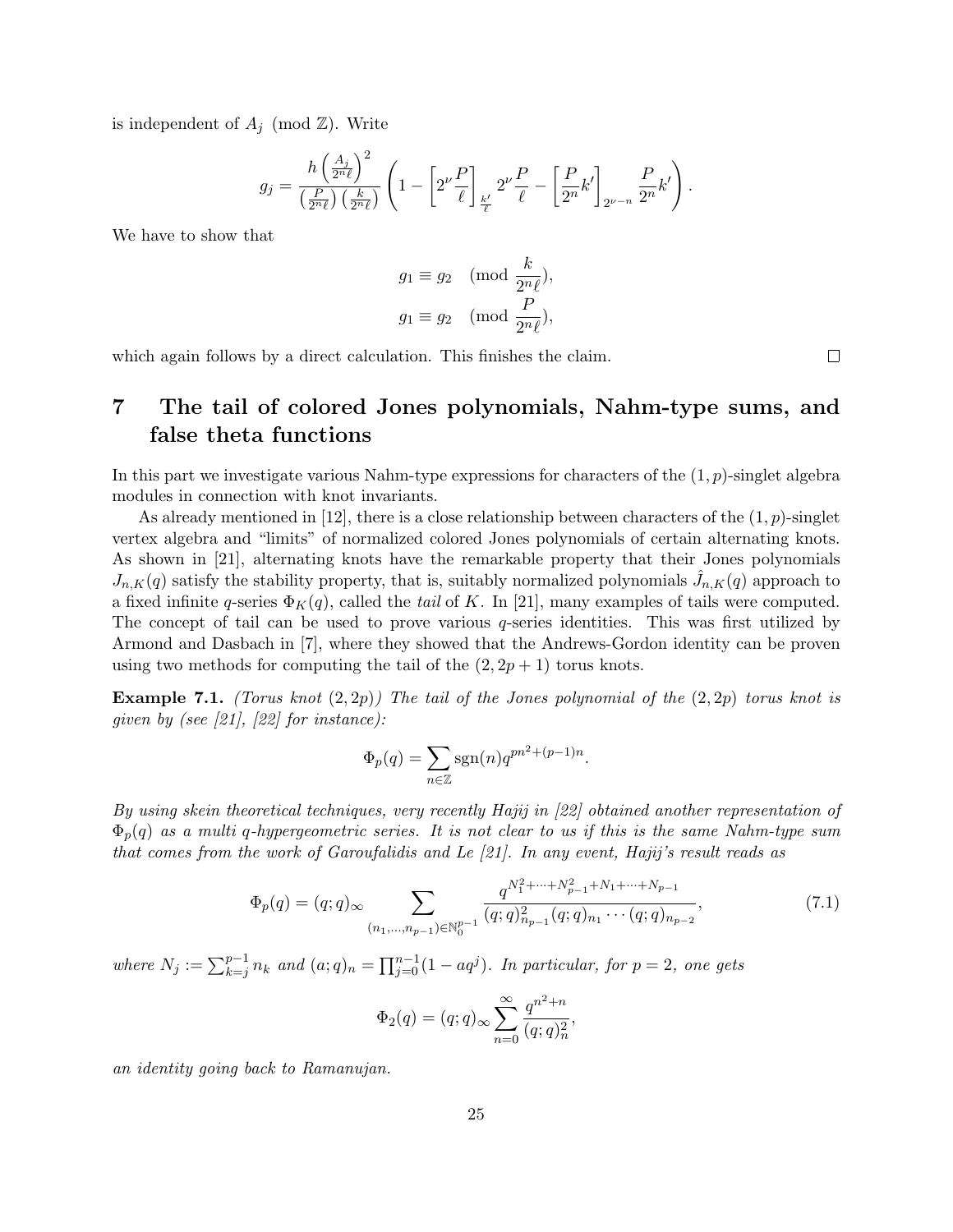We have already seen in Section 2 that

$$
ch_{W(2,2p-1)}(\tau) = \frac{\sum_{n \in \mathbb{Z}} sgn(n) q^{p(n + \frac{p-1}{2p})^2}}{\eta(\tau)}.
$$

To get rid off all non-integral q-powers, we normalize  $ch_{W(2,2p-1)}(q)$  by letting

$$
\widetilde{\operatorname{ch}}_{W(2,2p-1)}(q) := \frac{\sum_{n \in \mathbb{Z}} \operatorname{sgn}(n) q^{pn^2 + (p-1)n}}{(q;q)_{\infty}} = \frac{\Phi_p(q)}{(q;q)_{\infty}}.
$$

Thus, by  $(7.1)$ ,

$$
\widetilde{\text{ch}}_{W(2,2p-1)}(q) = \sum_{(n_1,\ldots,n_{p-1}) \in \mathbb{N}_0^{p-1}} \frac{q^{N_1^2 + \cdots + N_{p-1}^2 + N_1 + \cdots + N_{p-1}}}{(q;q)_{n_{p-1}}^2 (q;q)_{n_1} \cdots (q;q)_{n_{p-2}}},\tag{7.2}
$$

where the  $N_j$  are as above. Recall also characters of related  $W(2, 2p-1)$ -modules  $M_{1,s}$  and their modified graded dimension (here  $1 \leq \lambda \leq p$ ):

$$
\widetilde{\text{ch}}_{M_{1,p-\lambda}}(q) = \frac{\sum_{n \in \mathbb{Z}} \text{sgn}(n) q^{pn^2 + \lambda n}}{(q; q)_{\infty}} \in \mathbb{Z}[[q]].
$$
\n(7.3)

Related to  $(7.2)$ , but different, q-series identities also appeared a few years earlier in [18] in the context of vertex algebras. The main result in  $[18]$  gives q-hypergeometric type expressions for certain characters of the so-called doublet vertex algebra. These character formulas come from (combinatorial) quasiparticle bases of modules. Writing the generating function for quasi-particle bases results in the following identity: For  $1 \leq \lambda \leq p-1$ , we have

$$
\tilde{ch}_{\Lambda(p-\lambda)\oplus\Pi(p-\lambda)}(q) = \frac{\sum_{n\in\mathbb{Z}} nq^{\frac{p}{4}n^2 - \frac{\lambda n}{2}}}{(q;q)_{\infty}} \\
= \sum_{(n_+,n_-,n_1,...,n_{p-1})\in\mathbb{N}_0^{p+1}} \frac{q^{\frac{p}{4}(n_+,n_-,n_+) + \lambda_1^2 + \dots + \lambda_{p-1}^2 + N_{p-1} + N_{p-1} + (n_+,n_+) + (N_1+...+N_{p-1}) + (N_1+...+N_{p-1}) + (N_1+...+N_{p-1}) + (N_1+...+N_{p-1}) + (N_1+...+N_{p-1}) + (N_1+...+N_{p-1}) + (N_1+...+N_{p-1}) + (N_1+...+N_{p-1}) + (N_1+...+N_{p-1}) + (N_1+...+N_{p-1}) + (N_1+...+N_{p-1}) + (N_1+...+N_{p-1}) + (N_1+...+N_{p-1}) + (N_1+...+N_{p-1}) + (N_1+...+N_{p-1}) + (N_1+...+N_{p-1}) + (N_1+...+N_{p-1}) + (N_1+...+N_{p-1}) + (N_1+...+N_{p-1}) + (N_1+...+N_{p-1}) + (N_1+...+N_{p-1}) + (N_1+...+N_{p-1}) + (N_1+...+N_{p-1}) + (N_1+...+N_{p-1}) + (N_1+...+N_{p-1}) + (N_1+...+N_{p-1}) + (N_1+...+N_{p-1}) + (N_1+...+N_{p-1}) + (N_1+...+N_{p-1}) + (N_1+...+N_{p-1}) + (N_1+...+N_{p-1}) + (N_1+...+N_{p-1}) + (N_1+...+N_{p-1}) + (N_1+...+N_{p-1}) + (N_1+...+N_{p-1}) + (N_1+...+N_{p-1}) + (N_1+...+N_{p-1}) + (N_1+...+N_{p-1}) + (N_1+...+N_{p-1}) + (N_1+...+N_{p-1}) + (N_1+...+N_{p-1}) + (N_1+...+N_{p-1}) + (
$$

The next argument, relying heavily on [18], uses the previous formula to compute Nahm-type representation of (7.3). There are two observations to be made here. First, a basis of  $\Lambda(p - \lambda) \oplus$  $\Pi(p - \lambda)$  is obtained by using generators of the doublet vertex algebra  $a^+$ ,  $a^-$  and the Virasoro generator (for details see [18], [5]). The Z-grading on a basis element is defined as the number of appearances of  $a^+$  minus the number of  $a^-$ . This is analogous to the charge grading for the lattice vertex algebra  $V<sub>L</sub>$  and also for free fermions. The way the doublet modules decompose into Z-graded pieces coincides with the decomposition with respect to the singlet algebra. Thus we are only interested in the graded dimension of the subspace of  $\Lambda(p - \lambda) \oplus \Pi(p - \lambda)$ , where the number of  $a^+$  appearances equals the number of  $a^-$ . Finally, we note that  $n_+$  variable in the summation of (7.4) controls the number of  $a^+$ , while  $n_$  takes care of  $a^-$ . We are essentially done, because we only have to put  $n_+ = n_- = n$  in the above character (details can be found in [18]). We conclude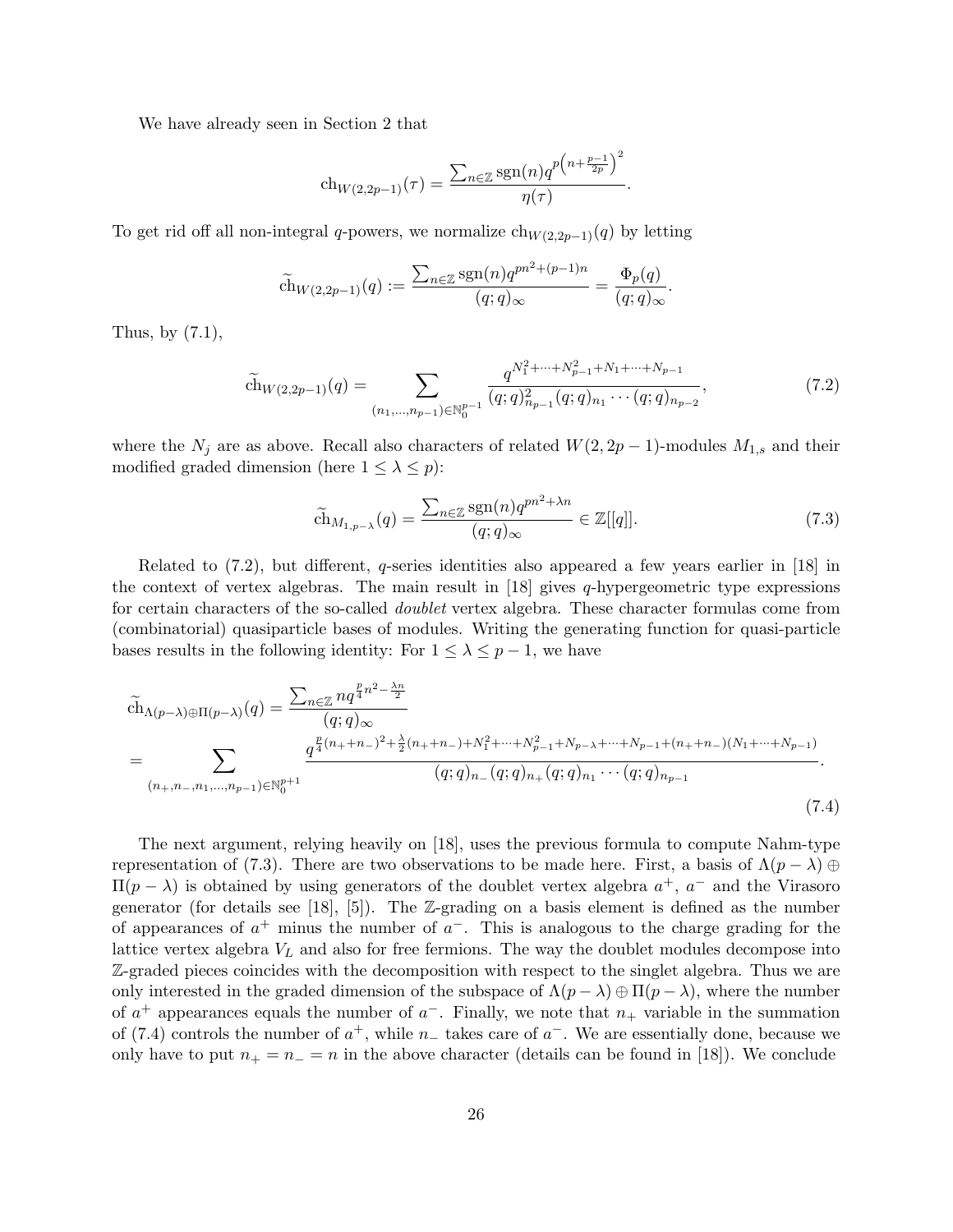$$
\widetilde{\text{ch}}_{M_{1,p-\lambda}}(q) = \sum_{(n,n_1,\dots,n_{p-1}) \in \mathbb{N}_0^p} \frac{q^{pn^2 + \lambda n + N_1^2 + \dots + N_{p-1}^2 + N_{p-\lambda} + \dots + N_{p-1} + 2n(N_1 + \dots + N_{p-1})}}{(q;q)_n^2 (q;q)_{n_1} \cdots (q;q)_{n_{p-1}}}.
$$
\n(7.5)

In particular, for  $\lambda = p - 1$ , where  $M_{1,1} = \mathcal{W}(2, 2p - 1)$ , we have

$$
\widetilde{\text{ch}}_{W(2,2p-1)}(q) = \sum_{(n,n_1,\dots,n_{p-1}) \in \mathbb{N}_0^p} \frac{q^{pn^2 + (p-1)n + N_1^2 + \dots + N_{p-1}^2 + N_{p-\lambda} + \dots + N_{p-1} + 2n(N_1 + \dots + N_{p-1})}}{(q;q)_n^2 (q;q)_{n_1} \cdots (q;q)_{n_{p-1}}}.
$$
(7.6)

To proceed, we make several observations. Clearly (7.2) and (7.6) give two different Nahm-type expressions for the same character, at least if  $\lambda = p-1$ . Observe that for fixed  $p \ge 2$ , formula (7.2) involves  $p-1$ -fold summation but (7.2) gives a p-fold summation. Second, both proofs of identities are based on non-elementary techniques. For instance, (7.5) requires a variety of techniques from vertex algebra theory and is by no means elementary. On the other hand Hajij's proof employs many knot theoretical results.

The next result proves both formulas in a somewhat unifying manner without relying on anything but Andrews-Gordon identities and some manipulations with  $q$ -series. Also it explains why (7.2) simplifies, compared to (7.6), only for  $\lambda = p - 1$ .

Proposition 7.2. Formulas (7.2) and (7.5) hold.

Proof: Our proof is based on some ideas of Warnaar [35] in his proof of Flohr-Grabow-Koehn's conjectures for the characters of irreducible modules for the triplet vertex algebra. Following Andrews' notation, we let

$$
Q_{p,\ell}(x) := \frac{1}{(xq;q)_{\infty}} \sum_{j=0}^{\infty} (-1)^j q^{\binom{j}{2} + pj^2 + (p-\ell+1)p} \left(1 - x^{\ell} q^{\ell(2j+1)}\right) \frac{(xq;q)_j}{(q;q)_j}.
$$

The Andrews-Gordon identities [8] then give that

$$
Q_{p,\ell}(x) = \sum_{(n_1,\ldots,n_{p-1})\in\mathbb{N}_0^{p-1}} \frac{x^{N_1+\cdots+N_{p-1}}q^{N_1^2+\cdots+N_{p-1}^2+N_{\ell}+\cdots+N_{p-1}}}{(q;q)_{n_1}\cdots(q;q)_{n_{p-1}}}.
$$

To prove (7.5), we consider  $Q_{p,p-\lambda}(q^{2n})$  and observe that its right hand-side can be written as

$$
\sum_{n=0}^{\infty} \frac{q^{pn^2+n\lambda}}{(q;q)_n^2} Q_{p,p-\lambda} (q^{2n}).
$$

Rewriting gives

$$
\frac{1}{(q^{2n+1};q)_{\infty}} \sum_{j,n\geq 0} (-1)^j \frac{q^{pn^2+n\lambda+2npj+\binom{j}{2}+pj^2+(\lambda+1)j} \left(1-q^{(p-\lambda)(2j+2n+1)}\right)}{\binom{q;q^2_n}{(q;q)_j}} \frac{\binom{q^{2n+1};q)_j}{(q;q)_j}}{\binom{q;q)_j}{(q;q)_j}}
$$
\n
$$
= \frac{1}{(q;q)_{\infty}} \sum_{j,n\geq 0} (-1)^j \frac{q^{p(n+j)^2+\lambda(n+j)+\binom{j}{2}+j} \left(1-q^{(p-\lambda)(2(j+n)+1)}\right)}{\binom{q;q)_n^2}{(q;q)_j}} \frac{\binom{q^{2n+1};q)_j}{(q;q)_j}}{\binom{q;q)_j}
$$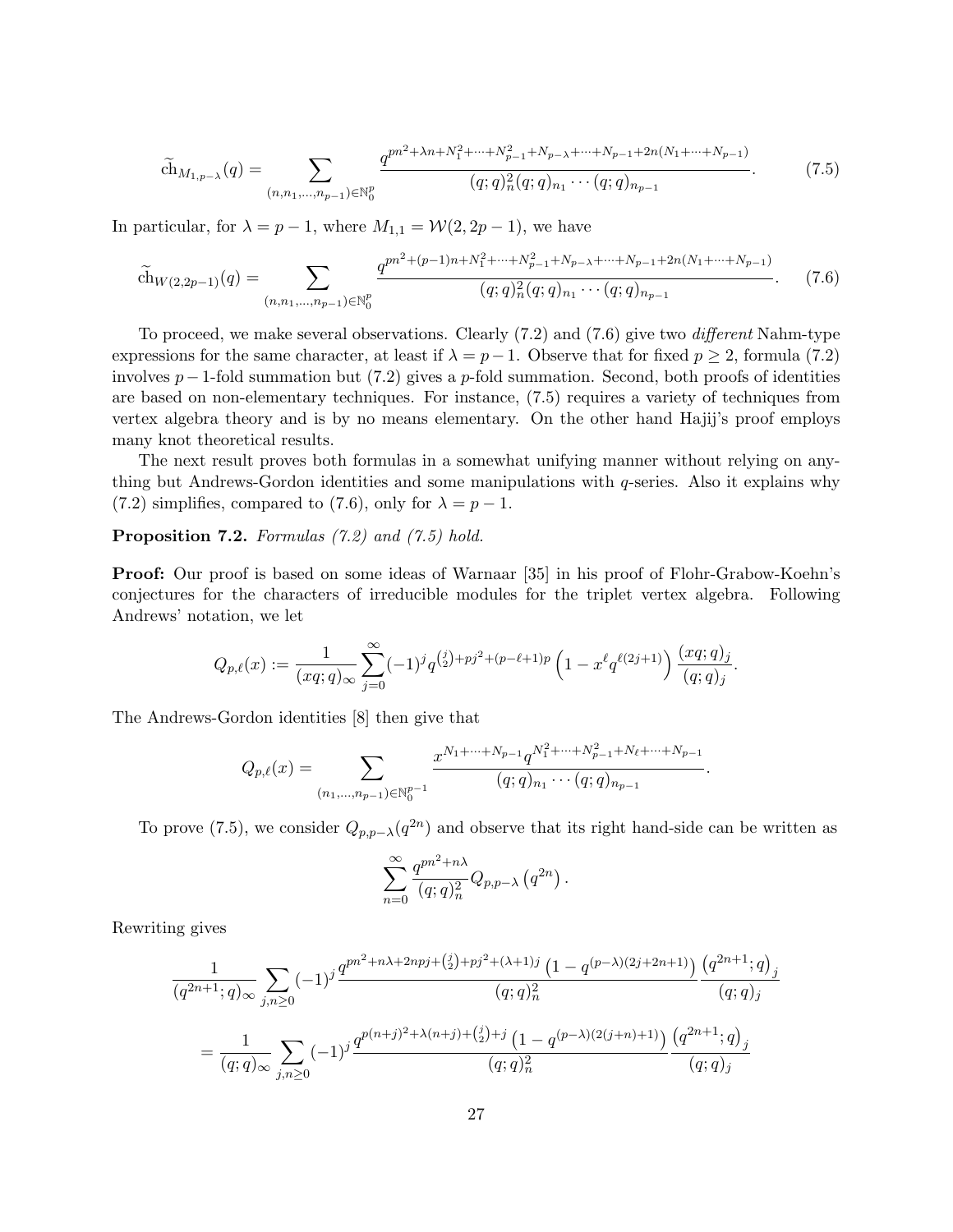$$
= \frac{1}{(q;q)_{\infty}} \sum_{n=0}^{\infty} \sum_{j=0}^{n} (-1)^{j} \frac{q^{pn^{2} + \lambda n + {j \choose 2} + j} \left(1 - q^{(p-\lambda)(2n+1)}\right)}{(q;q)_{n-j}^{2}} \frac{(q;q)_{2n-j}}{(q;q)_{j}},
$$

where for the last equality we changed n into  $n + j$  and sum j from 0 to n.

Now we utilize the identity

$$
1 = \sum_{j=0}^{n} (-1)^j q^{\frac{j(j+1)}{2}} {2n-j \brack n-j}_{q} {n \brack j}_{q} = \sum_{j=0}^{n} (-1)^j \frac{q^{\frac{j(j+1)}{2}}(q;q)_{2n-j}}{(q;q)_j (q;q)_{n-j}^2},
$$

which follows from a version of q-Chu-Vandermonde summation, where  $\begin{bmatrix} n \\ i \end{bmatrix}$  $\binom{n}{j}_q$  denotes the q-binomial. This gives the desired formula.

To prove (7.2), we first isolate the  $n_{p-1}$  variable from  $N_1^2 + N_1 + \cdots + N_{p-1}^2 + N_{p-1}$  and obtain  $N_1^2 + \cdots N_{p-2}^2 + N_1 + \cdots + N_{p-2}^2 + (p-1)n_{p-1}^2 + (p-1)n_{p-1}$ . We also write n for  $n_{p-1}$  for simplicity. We now proceed as before by using  $Q_{p-1,1}(q^{2n})$ , so the right hand-side in (7.2) equals (we omit some details like shifting the sum in  $n$ )

$$
\sum_{n=0}^{\infty} \frac{q^{(p-1)n^2 + (p-1)n}}{(q;q)_n^2} Q_{p-1,1} (q^{2n})
$$
  
= 
$$
\frac{1}{(q;q)_{\infty}} \sum_{n=0}^{\infty} \sum_{j=0}^n (-1)^j q^{(p-1)n^2 + (p-1)n + {j \choose 2}} (1 - q^{2n+1}) \frac{(q;q)_{2n-j}}{(q;q)_{n-j}^2 (q;q)_j}.
$$
 (7.7)

We also record another consequence of q-Chu-Vandermonde summation

$$
q^{n^2} = \sum_{j=0}^j (-1)^j q^{\frac{j(j-1)}{2}} {2n-j \brack n-j}_{q} {n \brack j}_q = \sum_{j=0}^n (-1)^j \frac{q^{\frac{j(j-1)}{2}}(q;q)_{2n-j}}{(q;q)_j (q;q)_{n-j}^2}.
$$

Thus, the expression in (7.7) equals

$$
\sum_{n=0}^{\infty} q^{(p-1)n^2 + n^2 + (p-1)n} \left( 1 - q^{2n+1} \right) = \frac{\sum_{k \in \mathbb{Z}} \text{sgn}(n) q^{pn^2 + (p-1)n}}{(q;q)_{\infty}},
$$

finishing the proof. It is now clear that similar "compressed" identities cannot be obtained from  $Q_{p-1,\ell}(q^{2n})$  for  $\ell \neq 1$ .

 $\Box$ 

**Remark 7.3.** It is an open problem to find a knot theoretical interpretation of atypical  $(p_+, p_-)$ characters and to determine their q-hypergeometric formulas.

## References

- [1] T. Abe, G. Buhl, and C. Dong, Rationality, regularity and  $C_2$  -cofiniteness, Trans. Amer. Math. Soc. 356 (2004) 3391-3402.
- [2] D. Adamović and A. Milas, Logarithmic intertwining operators and  $W(2, 2p 1)$ -algebras, J. Math. Phys., 48 (2007), p. 073503.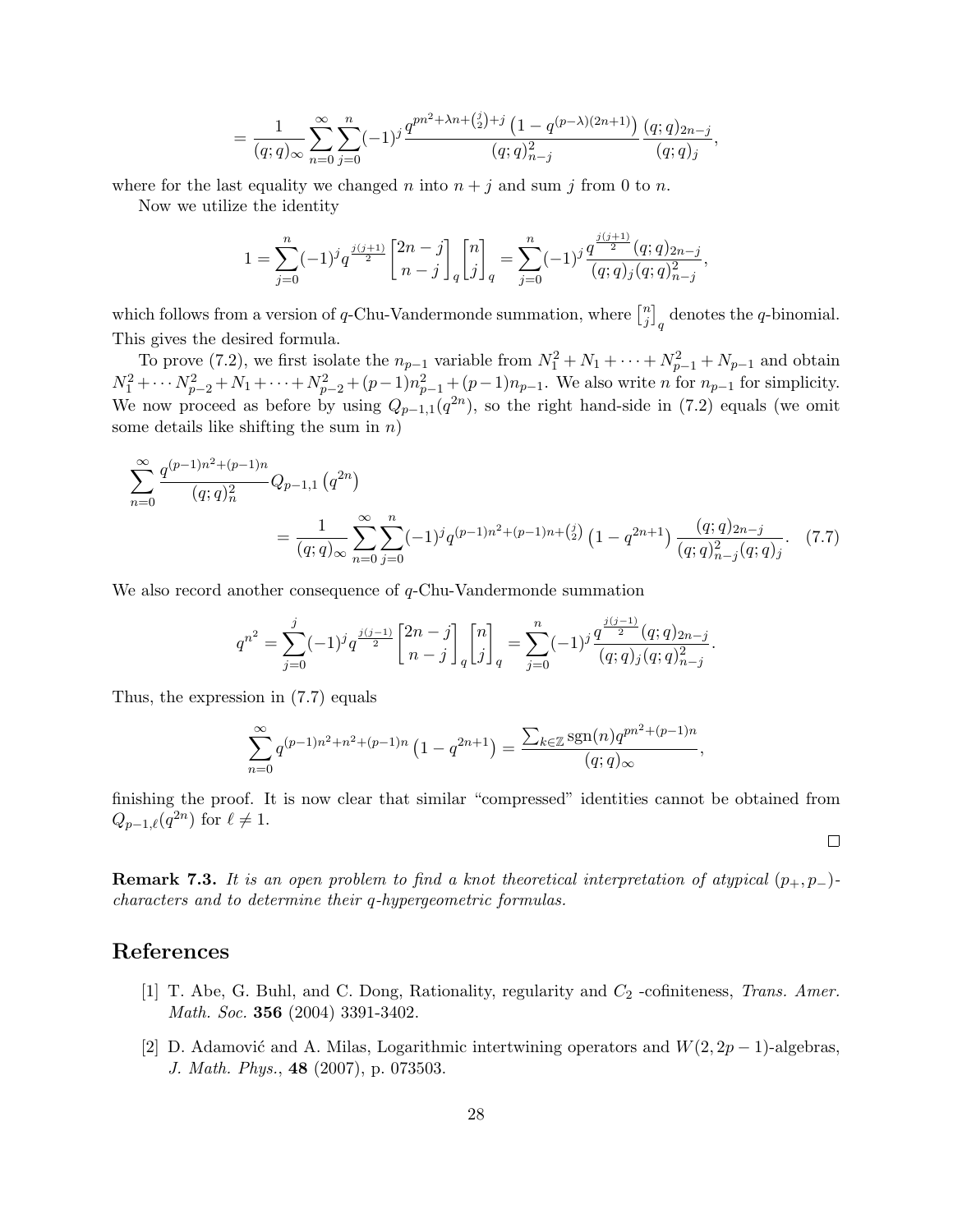- [3] D. Adamović and A. Milas, On the triplet vertex algebra  $W(p)$ , Advances in Mathematics 217 (2008), 2664-2699.
- [4] D. Adamović and A. Milas,  $C_2$ -cofinite W-algebras and their logarithmic modules, Conformal Field Theories and Tensor Categories, Beijing, June 2011, Mathematical Lectures from Peking University 9 (2014), 249-270.
- [5] D. Adamović and A. Milas, The doublet vertex operator superalgebras  $A(p)$  and  $A_{2,p}$ , Contemporary Mathematics 602 (2013), 23-38
- [6] G. Andrews and B. Berndt, Ramanujan's Lost Notebook: Vol.2., Springer, 2009.
- [7] C. Armond and O. T. Dasbach, Rogers-Ramanujan Type Identities and the Head and Tail of the Colored Jones Polynomial, 2011, arXiv:1106.3948.
- [8] G. Andrews, The Theory of Partitions, 2nd Edition, Cambridge Mathematical Library, 1998.
- [9] B. Bakalov and A. Kirillov Jr, Lectures on Tensor Categories and Modular Functors, AMS, 2001.
- [10] K. Bringmann, T. Creutzig and L. Rolen, Negative index Jacobi forms and quantum modular forms, to paper in Research in the Mathematical Sciences,  $arXiv:1401.7189$ .
- [11] K. Bringmann and A. Milas, W-algebras, higher rank false theta functions and quantum dimensions, preprint.
- [12] T. Creutzig and A. Milas, The false theta functions and the Verlinde formula, Advances in Mathematics, 262 (2014), 520-545; arXiv:1309.6037.
- [13] T. Creutzig, A.Milas, and S. Wood, On Regularised Quantum Dimensions of the Singlet Vertex Operator Algebra and False Theta Functions, submitted; arXiv:1411.3282
- [14] R. Dijkgraaf and E. Verlinde, Modular Invariance and the Fusion Algebra, Nuclear Physics B (Proc. Suppl.) 5B (1988) 87-97.
- [15] C. Dong, X. Jiao, and F. Xu, Quantum dimensions and quantum Galois theory. Trans. Amer. Math. Soc. 365 (2013), 6441-6469.
- [16] C. Dong, H. Li and G. Mason, Twisted representations of vertex operator algebras, Math. Ann. 310, 1998, 571-600.
- [17] C. Dong, X. Lin, and S.-H. Ng, Congruence Property In Conformal Field Theory, arXiv:1201.6644.
- [18] B. Feigin, E. Feigin, and Y. Tipunin, Fermionic formulas for  $(1, p)$  logarithmic model characters in  $\Phi_{2,1}$  quasiparticle realisation, Adv. Stud. Pure Math., 61, Math. Soc. Japan, (2011) 161-184; arXiv:0704.2464.
- [19] J. Fuchs, S. Hwang, A.M. Semikhatov, and I. Yu. Tipunin, Nonsemisimple Fusion Algebras and the Verlinde Formula, Comm. Math. Phys. 247 (2004), no. 3, 713–742.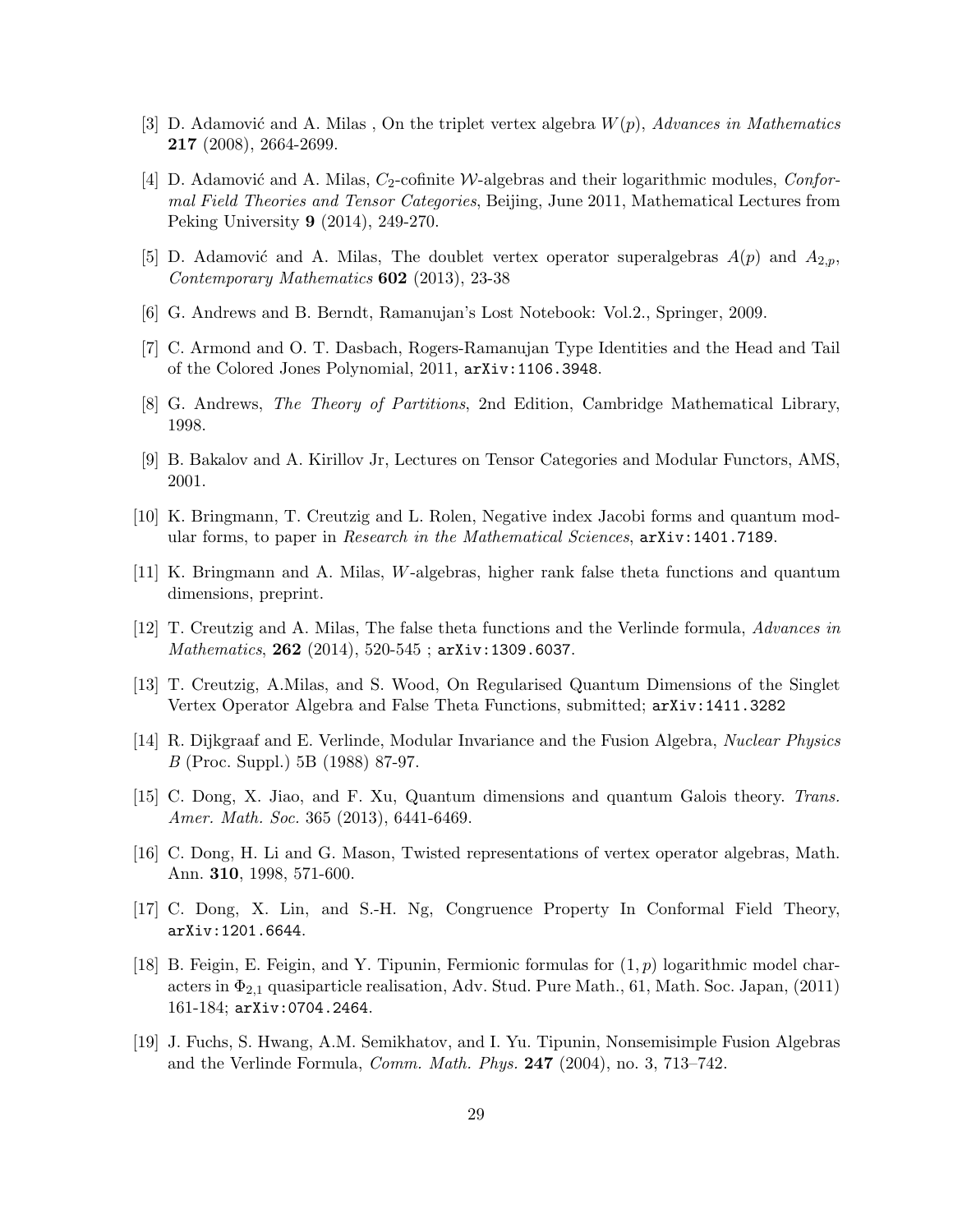- [20] A. Folsom, K. Ono, and R. Rhoades, Mock theta functions and quantum modular forms, Forum of Mathematics,  $\Pi$  1 (2013) e2, 27 pages.
- [21] S. Garoufalidis and T. T. Q. Le, Nahm sums, stability and the colored Jones polynomial, 2011, arXiv:1112.3905.
- [22] M. Hajij, The tail of a quantum spin network, arXiv:1308.2369.
- [23] Y.-Z. Huang, Vertex operator algebra and the Verlinde conjecture, Commun. Contemp. Math. 10 (2008), 108.
- [24] Y.-Z. Huang, Rigidity and modularity of vertex tensor categories, Commun. Contemp. Math., 10 (2008), 871.
- [25] V. Kac, Infinite-dimensional Lie algebras, Cambridge University Press, 3rd edition, 1990.
- [26] V. Kac and M. Wakimoto, Integrable highest weight modules over affine superalgebras and Appell's function. Comm. Math. Phys. 215 (2001) 631–682.
- [27] R. Lawrence and D. Zagier, Modular forms and quantum invariants of 3-manifolds. Asian Journal of Mathematics **3** (1999), 93-108.
- [28] J. Lepowsky and H. Li, Introduction to Vertex Operator Algebras and Their Representations, Birkhäuser, Boston, 2003.
- [29] A.Milas, Formal differential operators, vertex operator algebras and zeta–values, II, Journal of Pure and Applied Algebra , 183 (2003), 191-244.
- [30] A.Milas, Characters of modules of irrational vertex algebras, Proceedings of the Conference on Vertex Algebras and Automorphic Forms, Heidelberg, 2011 Contributions in Mathematical and Computational Sciences 8 (2014), 1-29.
- [31] D. Ridout and S. Wood, Modular transformations and Verlinde formulae for logarithmic (p+, p−)-models, arXiv:1310.6479.
- [32] G. Shimura, On modular forms of half integral weight. Annals of Mathematics **97** (1973), 440-481.
- [33] M. Wakimoto, Lectures on Infinite-dimensional Lie algebras, World Scientific, 2001.
- [34] O. Warnaar, Partial theta functions. I. Beyond the last notebook. Proc. London Math. Soc. 87 (2003), 363-395.
- [35] O. Warnaar, Proof of the Flohr-Grabow-Koehn conjectures for characters of logarithmic conformal field theory, J. Phys. A 40 (2007), 12243-12254; arXiv:0704.3118.
- [36] D. Zagier, Vassiliev invariants and a strange identity related to the Dedekind eta-function, Topology 40 (2001), 945-960.
- [37] D. Zagier, The Mellin transform and other useful techniques, Appendix to E. Zeidler, Quantum Field Theory I: Basics in Mathematics and Physics. A Bridge Between Mathematicians and Physicists Springer-Verlag, Berlin-Heidelberg-New York (2006), 305-323.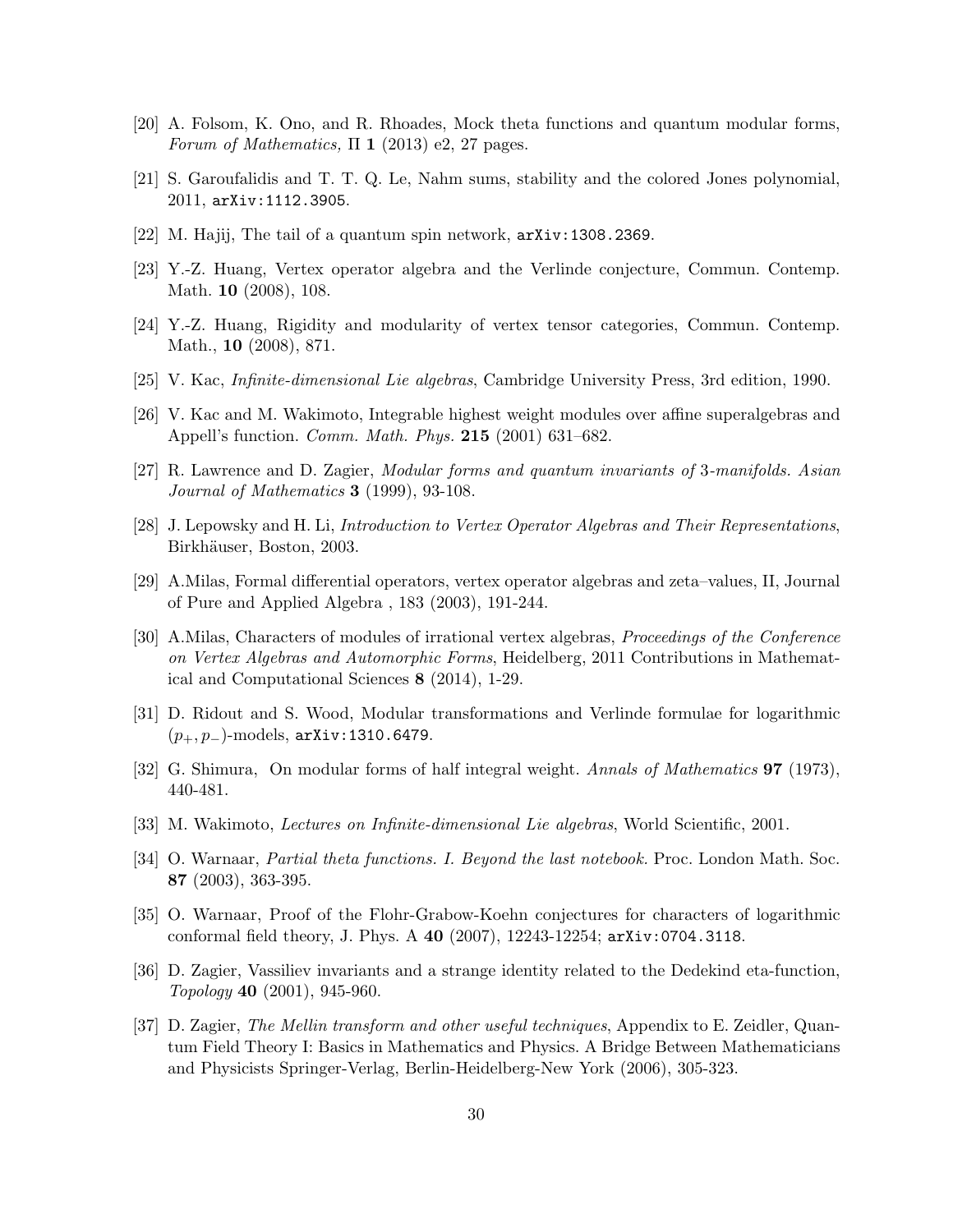- [38] D. Zagier, Quantum modular forms, In Quanta of Maths: Conference in honor of Alain Connes, Clay Mathematics Proceedings 11, AMS and Clay Mathematics Institute 2010, 659-675.
- [39] Y. Zhu, Modular invariance of characters of vertex operator algebras, J. Amer. Math. Soc. 9 (1996), 237-302.